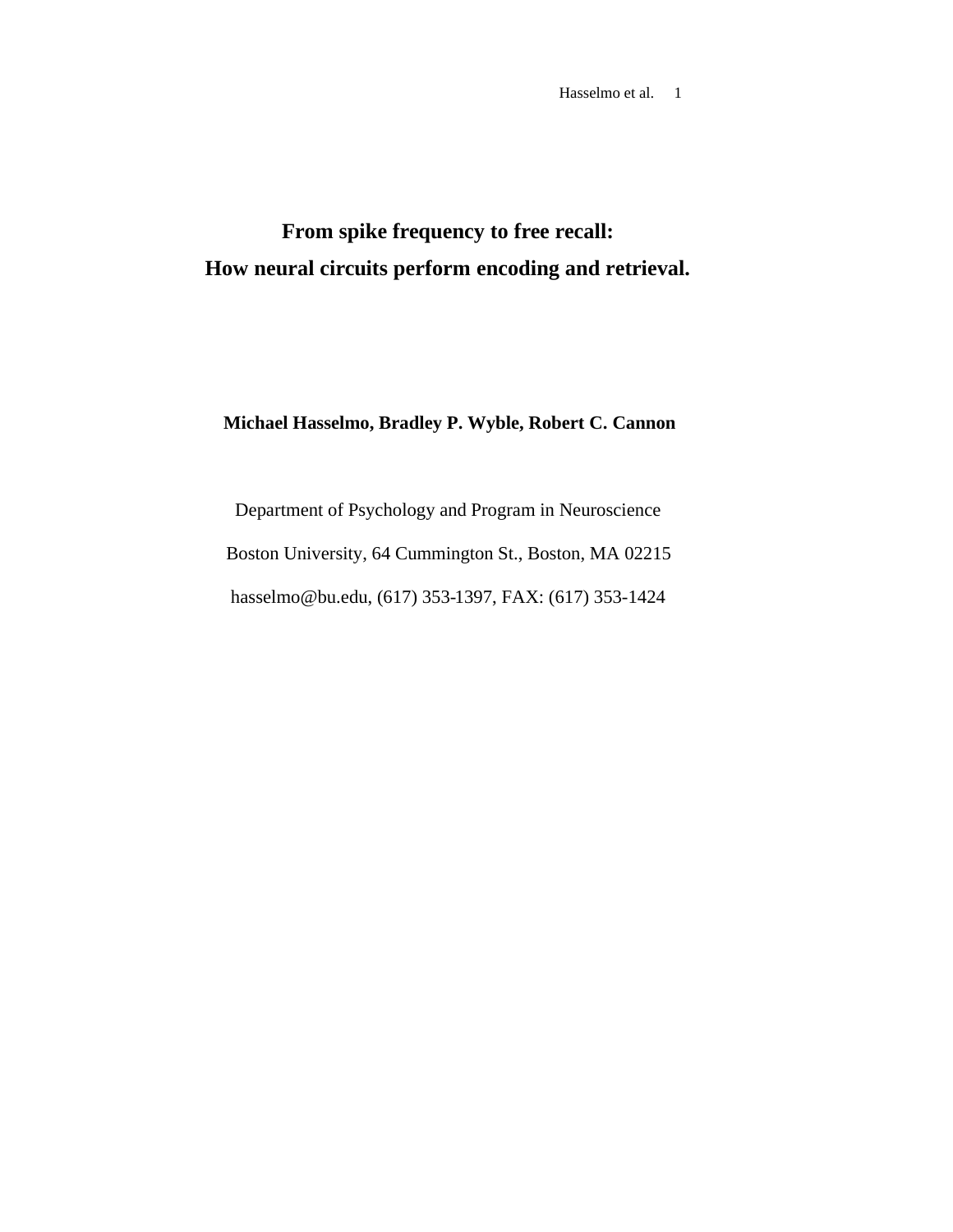## **INTRODUCTION**

Researchers have described numerous hypotheses of hippocampal function based on lesion data, attempting to present these hypotheses entirely in verbal terms -- using terms such as "interference", "response inhibition", "context", "temporal contiguity", "snapshot memory" etc. This method of hypothesis presentation results in an incomplete and distorted perception of the experimental data, as it is filtered through the multiple associations that each individual has with these verbal terms. Even the terms used in the title of this chapter, such as episodic memory and spatial navigation, come laden with semantic associations that may distract from the essential features of hippocampal function.

Theories of hippocampal function will only converge on a comprehensive account of a full range of behavioral data when hypotheses are directly presented in terms of physiological and anatomical data, without any distortion by verbal description. Linking these levels requires computational models which are constructed at a neural level within the constraints of physiological and anatomical data. Ultimately, linking these levels will require not only that the models of information processing proceed on a neural level, but that the input and output of the network should be defined in terms of the actual interactions with the environment. In other words, it may not be enough to build a biological model. We may only avoid the distorted perceptions of verbal hypotheses when biological models directly interact with a virtual animal moving in a virtual environment. Only then can every element of the behavioral data be tested in the context of the biological data.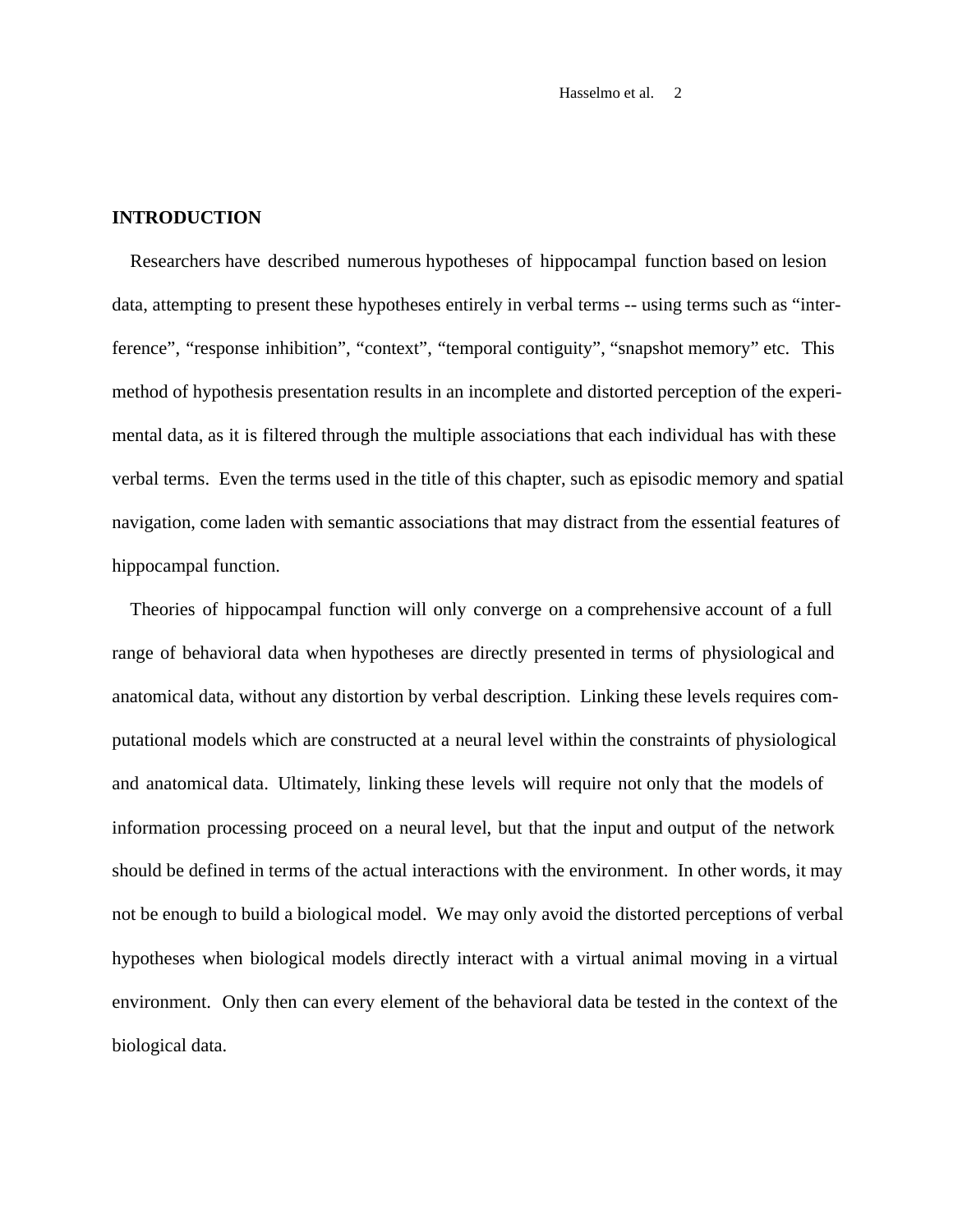This chapter will present an overview of existing models of hippocampal function, which constitute only an initial sketch of what must ultimately become a sophisticated computational framework. The first half will focus on some standard models of episodic memory function, and important open research questions. The latter half will present models of spatial navigation, including a first attempt at directly guiding navigation behavior with a neural simulation.

# **MODELING HUMAN EPISODIC MEMORY FUNCTION.**

An extensive literature concerns the mechanisms of human episodic memory (Tulving and Markovitch, 1999). For the purpose of the modeling presented here, episodic memory is defined as the memory of an individual for a set of related events within an episode experienced by the subject within a specific delimited time period at a specific spatial location, and which the subject can access in a flexible and comprehensive manner. This is usually measured with specific laboratory tests using verbal materials. Damage to the hippocampal formation has been demonstrated to impair a number of tasks requiring memory for verbal information in a specific behavioral context. For example, damage to the hippocampus significantly decreases the percent accuracy of performance on delayed free recall of an encoded list of words, or encoding and retrieval of paired associates (Scoville and Milner, 1957; Graf et al., 1984). Selective lesions of hippocampal subregions due to hypoxia cause statistically significant memory impairments in these tasks, though the effects may be somewhat less severe in some cases (Zola-Morgan et al., 1986; Rempel-Clower et al., 1996).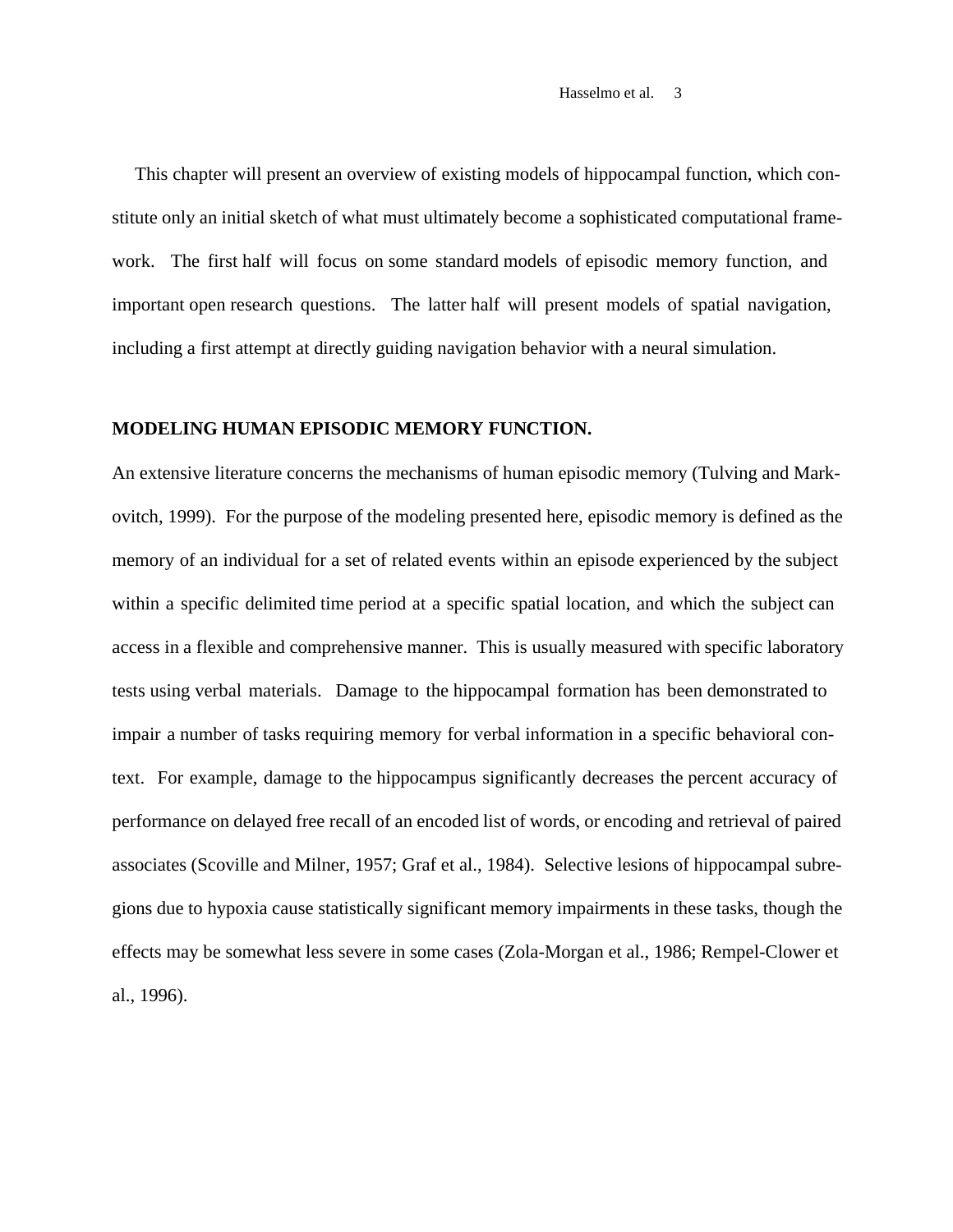Thus, when a subject participates in a specific experiment and learns an arbitrary association between a pair of words (e.g. dishtowel-locomotive), the encoding of that association in the specific experimental context appears to depend upon circuitry within the hippocampal formation. Here we will focus on some features of a model (Hasselmo and Wyble, 1997), which demonstrates how populations of hippocampal neurons might be involved in specific human memory tasks, such as paired associate memory, free recall and recognition. This model has many features in common with other models of hippocampal memory function (Marr, 1971; McNaughton and Morris, 1987; Levy, 1996; Treves and Rolls, 1994; Hasselmo and Wyble, 1997). The model attributes particular functional roles to individual subregions of the hippocampal formation, as summarized in Figure 1.

FIGURE 1 ABOUT HERE.

### **Region CA3**

In this model, the primary locus for encoding of associations was in region CA3 of the hippocampal formation. Two features of region CA3 make it particularly appealing as the locus for storage of episodic memory. 1.) the convergence of multimodal sensory information on this region means that strengthening of synapses here could provide associative links between distinct sensory stimuli without any strong prior associative link -- e.g. between the word "dishtowel" and the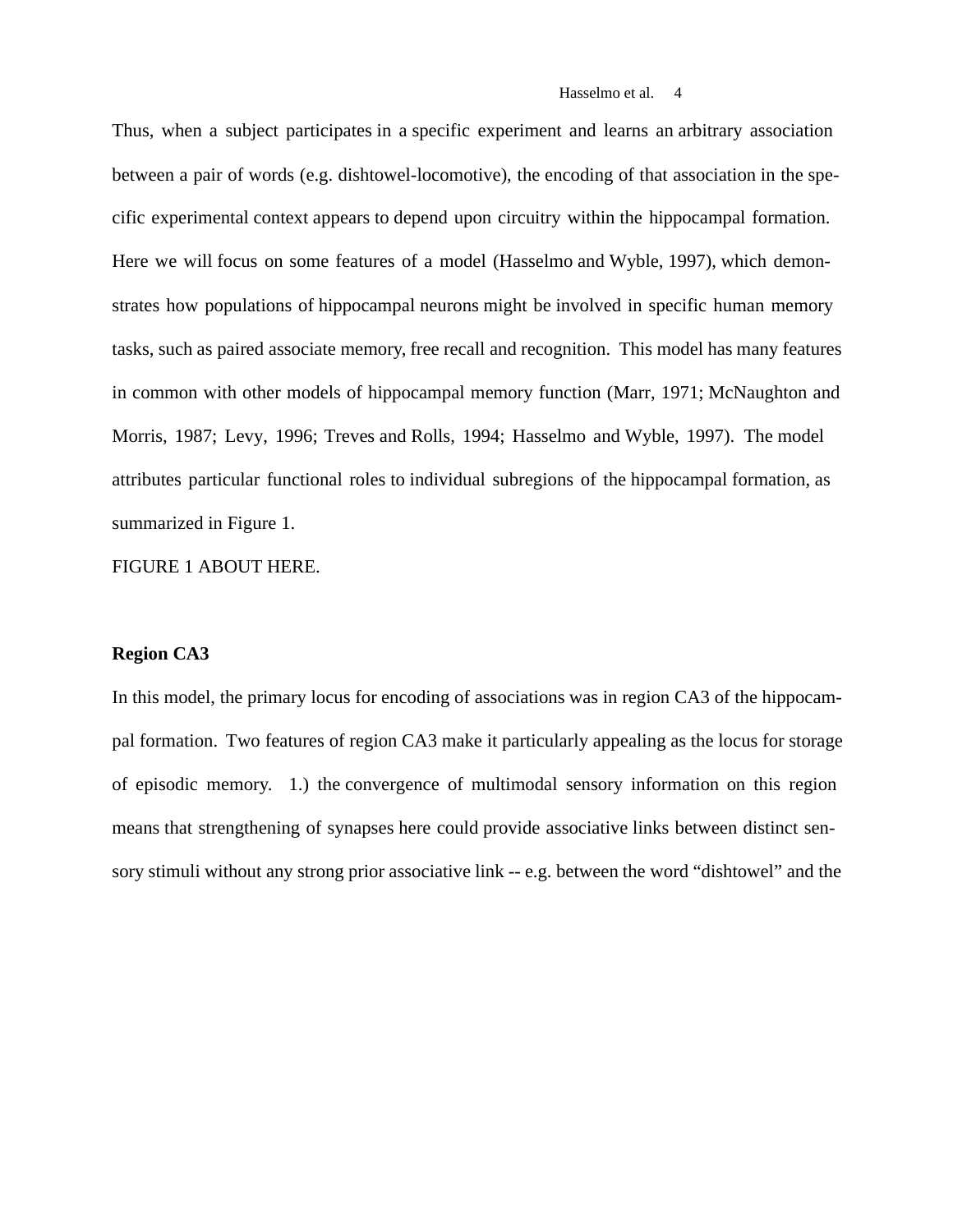word "locomotive", 2.) the capacity for rapidly inducing large changes in size of synaptic potentials (long-term potentiation) at the excitatory connections between neurons in this region suggests that this region can more rapidly encode associations than many other pathways. As an initial example, we will consider the role of hippocampal region CA3 in paired associate memory function (Hasselmo and Wyble, 1997), separately considering the dynamics necessary for encoding and retrieval (though as noted below, these encoding and retrieval dynamics could occur rapidly within short time periods).

# *Encoding*

How might the association between the words "dishtowel" and "locomotive" be stored in neural network models of the hippocampus? First, recognition of the two words activates regions of temporal lobe language cortex. Patterns of activity then spread into populations of neurons in the entorhinal cortex. Physiological and behavioral evidence suggests that the parahippocampal and entorhinal cortices provide the means for holding information about this event for a period of time (Young et al., 1997; Fransen et al., 1999; Hasselmo et al., 2000). During this period of entorhinal activity, the activity will also influence the hippocampus. A specific subset of neurons in the dentate gyrus receives input from the entorhinal cortex. These neurons do not represent the use of the words "dishtowel" and "locomotive" in all contexts, but instead represent the specific use of the words in the specific behavioral context. The same neurons will play a role in portions of a wide variety of different memories. These neurons provide the basic code for the episodic memory.

Activity in the dentate gyrus is then passed on to region CA3. In this area, widely distributed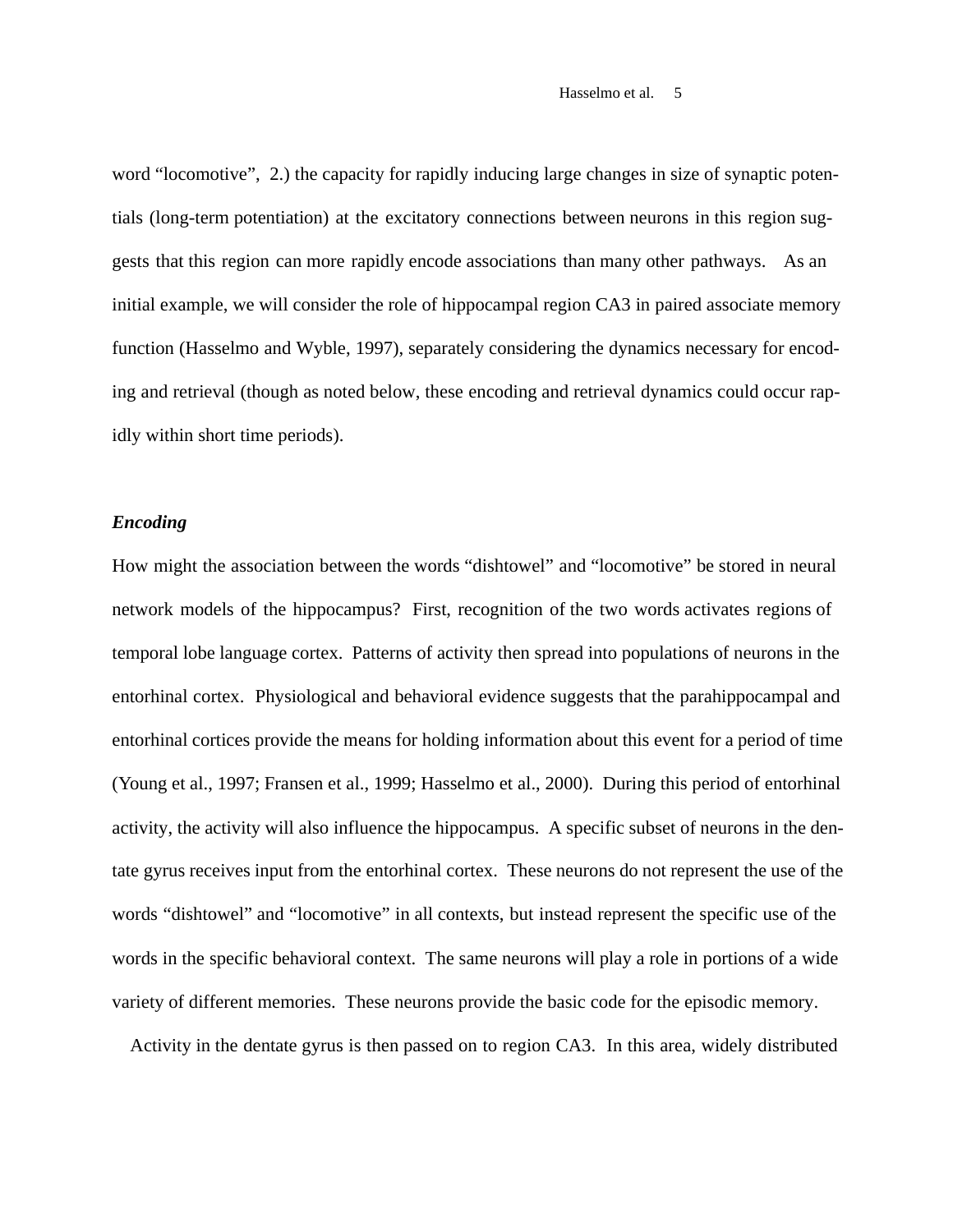connections give the potential for random associations between a number of disparate perceptions. Thus, even if different neurons within the inferotemporal cortex or dentate gyrus become activated the two words, region CA3 has the capability of binding together these disparate items into a unified memory for the event.

This process is summarized in Figure 2. Within region CA3, activity in a subset of neurons representing the word "dishtowel" (item #1) occurs at the same time or as activity in a subset of neurons representing the word "locomotive" (item #2). As this activity repetitively activates the neurons, the processes of synaptic modification gradually increases the efficacy of synapses between these two sets of neurons. This forms the basic trace of the event.

# FIGURE 2 ABOUT HERE.

Connections within region CA3 may not be the only synapses being modified. Synapses between region CA3 and the entorhinal cortex may also be modified, forming stronger connections between each element of the memory and the patterns of activity occurring in other cortical areas. Whatever the case, this distributed change in the pattern of synaptic connectivity will allow later retrieval of the episodic memory.

Synapses constantly change in synaptic strength, under the influence of a variety of factors. The process of long-term potentiation could result from the same processes altering synaptic strength during learning, and has been studied extensively as an experimental phenomenon (Bliss and Collingridge, 1993; Levy and Steward, 1983). Several different time courses have been described, all of which may map to specific features of the decay of memory. This process of forgetting has been studied extensively on a behavioral level, but surprisingly little effort has focused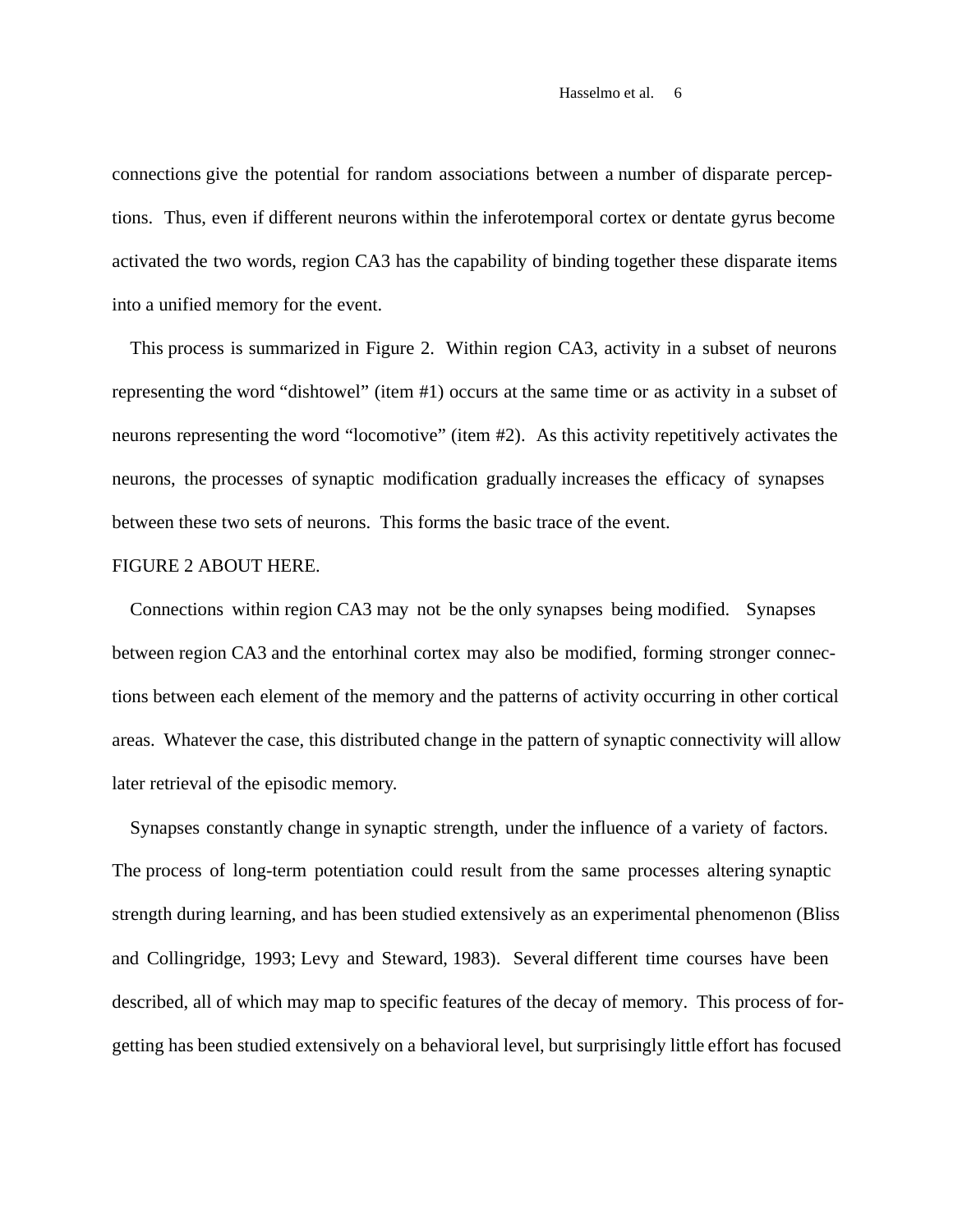on related the specific time course of long-term potentiation to the specific time courses of behavioral forgetting.

## *Retrieval*

What processes allow retrieval of this association? In the paired associate memory task, the experimenter gives the first word (e.g. "dishtowel") as a cue. First this information must activate language representations in my auditory cortex. The activity will evoke some activity in the entorhinal cortex, which can activate the episodic representation of that word formed within the dentate gyrus. Activity spreads from the dentate gyrus into region CA3. Within region CA3, the population of neurons associated with the word "dishtowel" becomes active.

As shown in Figure 3, once the population of neurons in region CA3 associated with the word "dishtowel" becomes active, then the activity spreads across the previously modified synapses into a specific separate population of neurons. These are the neurons representing the word "locomotive."

# FIGURE 3 ABOUT HERE.

One or more passes of activity through the hippocampus could retrieve other aspects of the episodic event -- the expression on the experimenter's face, or the layout of furniture in the room. Each of these pieces of information can be extracted from different overlapping sequences all of which together constitute the episodic memory for that event. The interitem associations necessary to construct this memory depend upon the flow of activity across sets of synaptic connections, allowing specific populations of neurons in region CA3 to evoke activity in other specific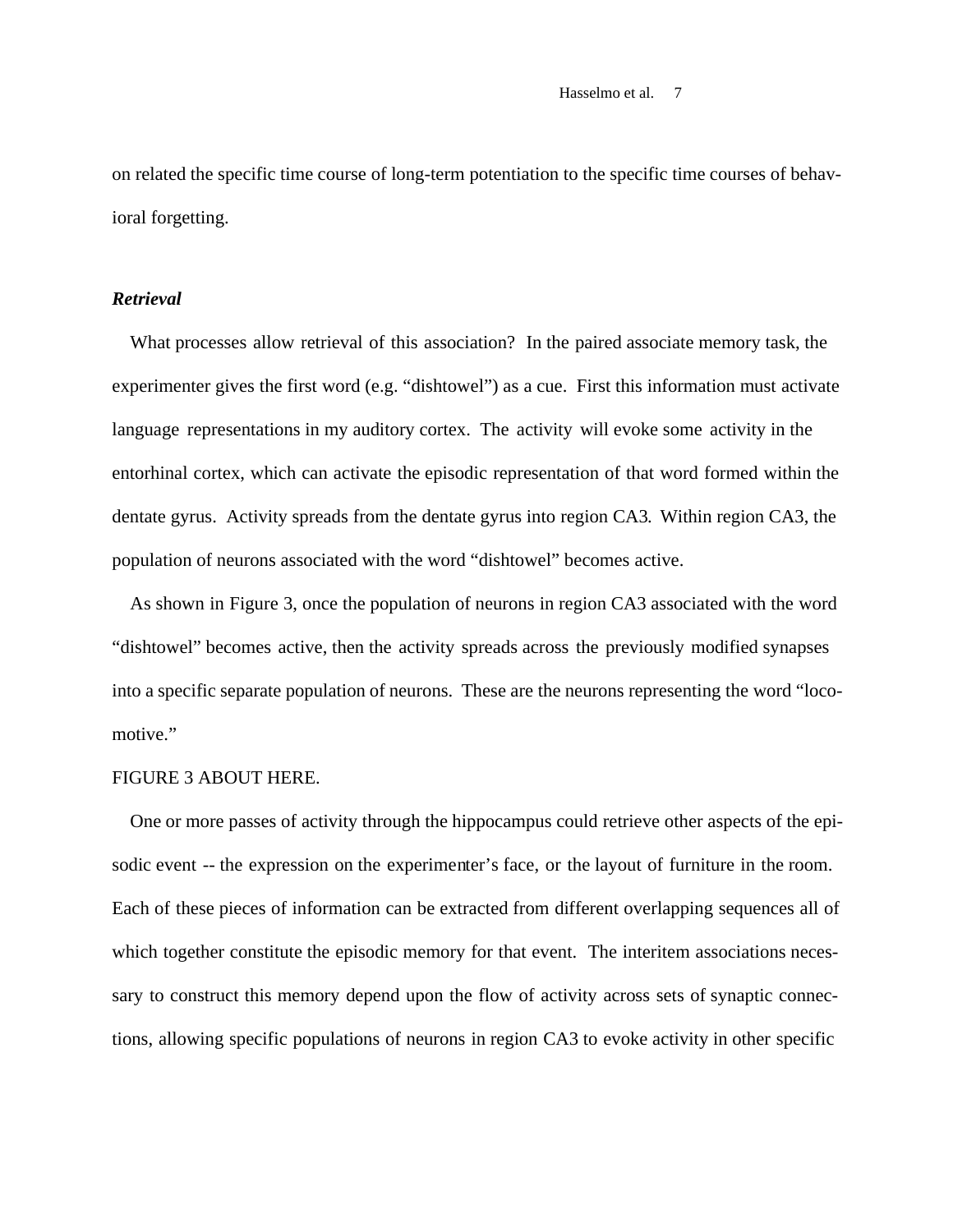populations of neurons. See Figure 4 for description of flexible retrieval within an associative network.

#### FIGURE 4 ABOUT HERE.

Once the activity has been evoked in region CA3, it will spread along backprojections into neurons of the entorhinal cortex, and subsequently neurons of the parahippocampal cortex, temporal cortex and frontal cortex. An important function for these regions is to receive specific items evoked within sequences in region CA3, and to hold memory for these specific items until the time when the response is necessary. In this way, a full narrative of the event can be generated, or individual specific questions can be answered without requiring repeated access to the original memory.

#### *Free recall and recognition*

The same model was used to simulate hippocampal involvement in free recall and recognition (Hasselmo and Wyble, 1997). In free recall experiments, subjects are presented with a list of words during encoding. In a separate retrieval phase, they are asked what words were on the list, and retrieve them in arbitrary order. No specific cue elicits the retrieval of each word. Instead, the general experimental context must serve as a cue for retrieval of each word. Thus, in the simulation of free recall (Hasselmo and Wyble, 1997), region CA3 provides a network in which the memory for individual words then takes the form of associations between a single episodic representation of the context and the episodic representation of the individual word items.

In this simulation, activation of the context attractor state causes activity to spread to multiple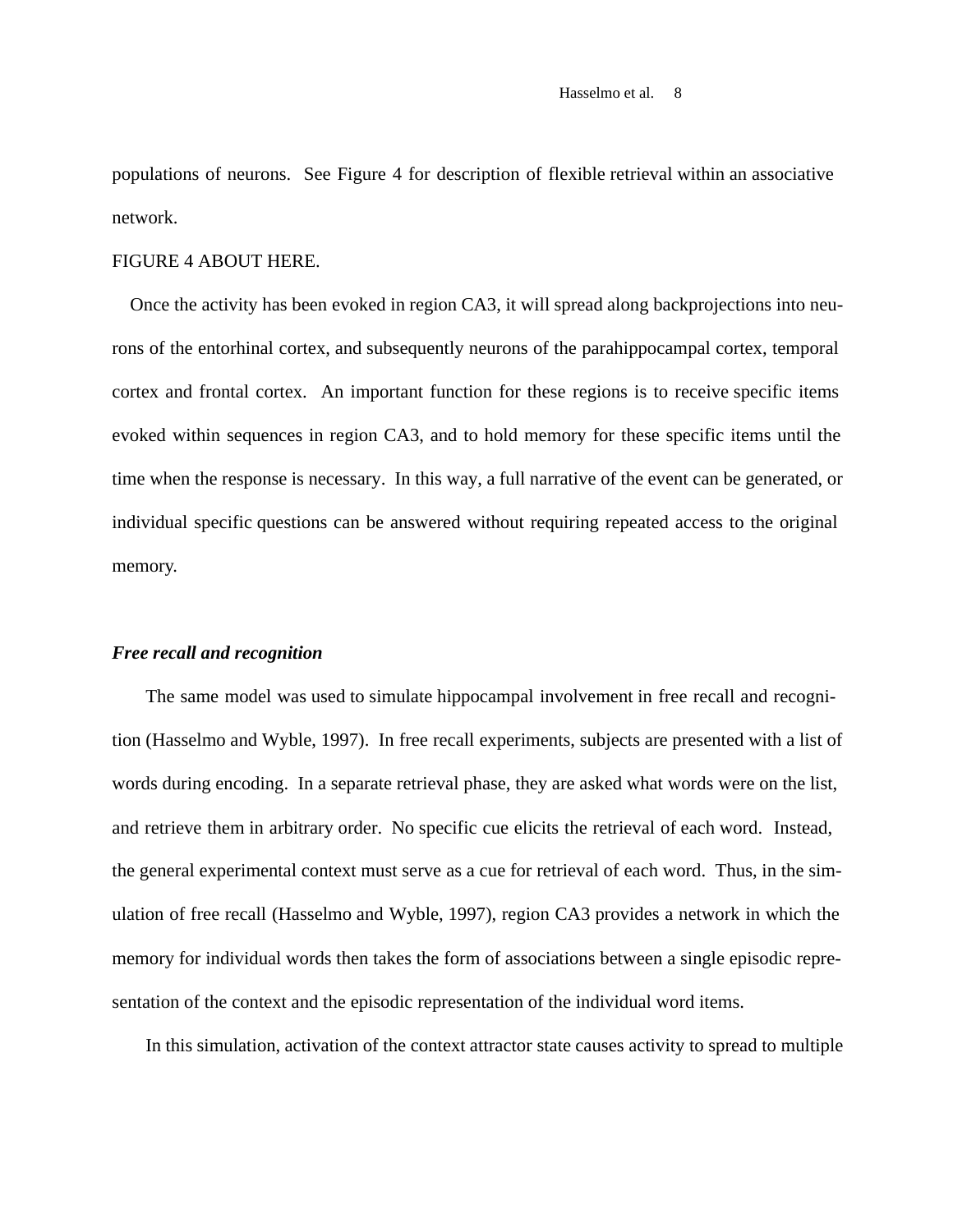different item attractors. These item attractors compete, allowing only one item attractor to predominate and be retrieved. After a period of activity, a wave of inhibition shuts off all attractors (porribly analogous to the oscillatory inhibition associated with theta rhythm oscillations). Subsequently, activation of the context attractor state again causes activity to spread to multiple item attractors, but the previously retrieved item has sufficient residual adaptation that it cannot be retrieved repetitively.

Recognition memory for individual words has been proposed to involve two different processes: 1.) explicit remembering of the episode when the word was encoded, and 2.) the fluency of activation of single items, regardless of an assocation to context. The first type of recognition was modeled in conjunction with free recall (Hasselmo and Wyble, 1997), simply using activation of the item as a cue, and evaluating whether the context can be activated by spread along strengthened associative synapses. The second type of recognition probably does not involve hippocampal circuits, but may instead be located in the neocortex (O'Reilly et al., 1998).

This description focused on simple sequential activation of separate populations of neurons, but the extensive excitatory connections within the network could allow explosive growth of activity. Thus, there must be some mechanism for preventing continuous explosive growth. A simple mechanism for controlling excitatory feedback uses subtractive inhibition (Wilson and Cowan, 1972; Hasselmo et al., 1995; Hasselmo and Wyble, 1997). Other mechanisms for preventing explosive growth of activity include shunting inhibition providing division of activity (McNaughton and Morris, 1987; Levy, 1996; Treves and Rolls, 1994) saturation of excitatory synaptic transmission (Fransen and Lansner, 1995), or imposing a "k-winners-take-all" scheme (O'Reilly et al., 1998), in which only a set number of neurons can be active. Whereas most existing models have focused on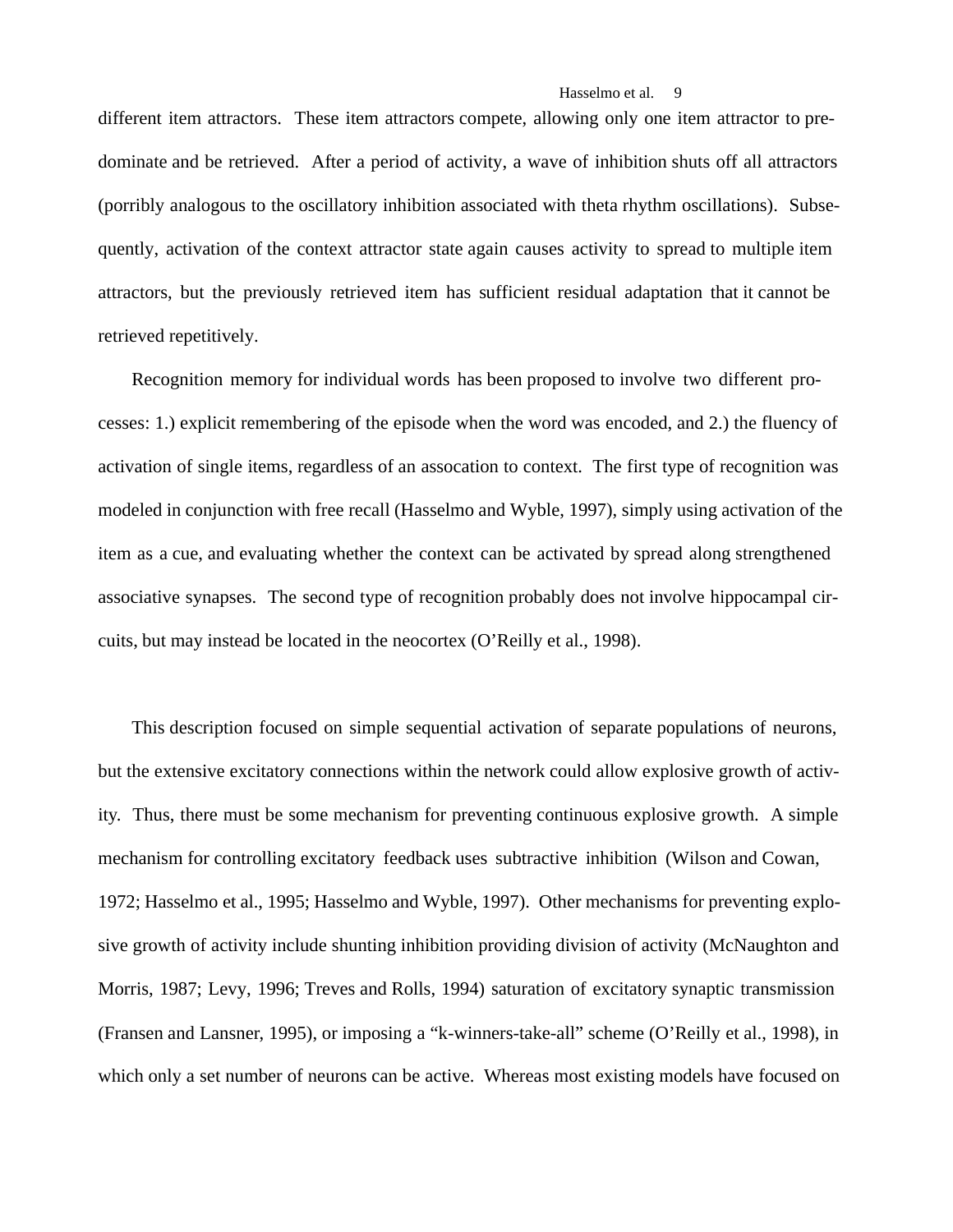obtaining a stable activity level, it may be sufficient to utilize cycles of inhibition on the time course of gamma or theta rhythm oscillations, which will initially allow a spread of activity which is then curtailed (Wallenstein and Hasselmo, 1997).

#### **Problem of differential dynamics during encoding and retrieval.**

In addition to the potential for causing explosions of activity, excitatory recurrent connections also have the potential to interfere with the encoding of new patterns. This would cause severe proactive interference in episodic memory, and would prevent construction of useful associative links for spatial navigation (see Figure 7 below). Because of this, most associative memory models have had separate dynamics during encoding, with clamping of activity to the desired input pattern (Kohonen, 1984: Amit, 1988). In those models, spread of activity along excitatory connections between units within the network is only allowed during retrieval.

What physiological mechanisms could provide these separate dynamics for encoding and retrieval? In a number of models, I have proposed that these separate dynamics can be obtained by selectively regulating the relative strength of three variables: 1.) excitatory synaptic transmission within the hippocampus, 2.) excitatory input from entorhinal cortex, and 3.) long-term potentiation (Hasselmo et al., 1995; 1996; 2001). Modulatory input from the medial septum can potentially cause these changes in network dynamics on different time scales, causing fast changes in dynamics through effects at GABA receptors during theta rhythm (Hasselmo et al., 1996; 2001), and causing slow changes in dynamics through effects at muscarinic acetylcholine receptors (Hasselmo et al., 1995).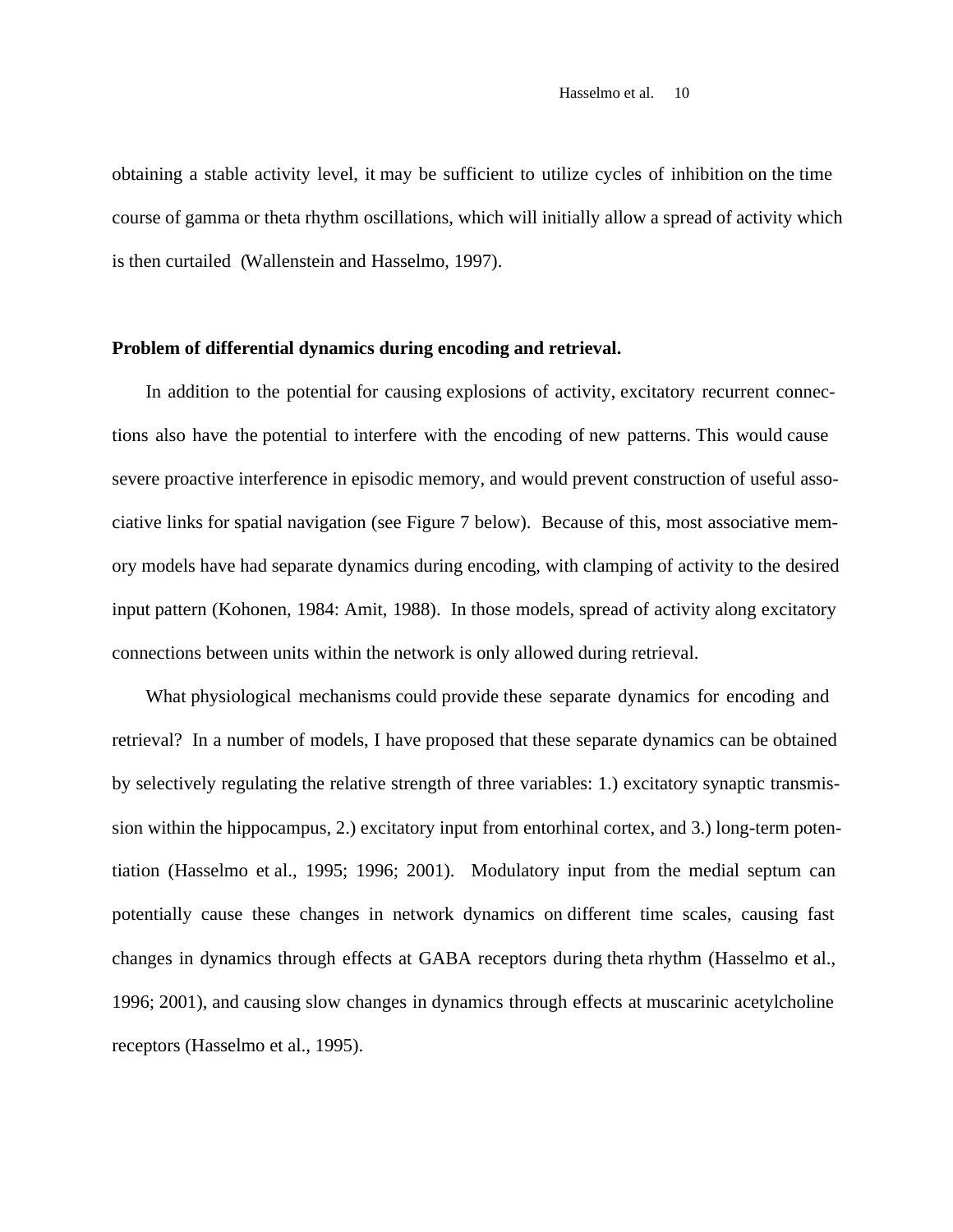Appropriate encoding dynamics require strong afferent input from entorhinal cortex. At the same time, the internal connections of the hippocampus (including both recurrent connections in region CA3 and the Schaffer collaterals from CA3 to CA1) would undergo strong synaptic modification, but weak synaptic transmission. In contrast, retrieval dynamics would have weaker afferent input, with strong internal synaptic transmission, but weak synaptic modification. Previous research has not emphasized these requirements, but existing physiological data demonstrates these changes during theta rhythm oscillations in the EEG. Theta rhythm appears when animals are actively exploring the environment or attending to behaviorally relevant stimuli (Buzsaki et al., 1983; Chrobak and Buzsaki, 1994). Physiological data shows that theta is associated with sequential phases of strong entorhinal input to region CA1, followed by strong CA3 input to region CA1 (Ruddell et al., 1981; Brankack et al., 1993; Bragin et al., 1996; Wyble et al., 2000). The dynamics described above have the paradoxical requirement that long-term potentiation of the connections from region CA3 should be strongest when the synaptic transmission at these connections is weakest. Surprisingly, previous physiological data already supports this paradoxical requirement, showing that induction of LTP works best at the peak of local theta -- when synaptic transmission is the weakest (Huerta and Lisman, 1993; Holscher et al., 1997). Thus, theta rhythm dynamics could provide rapid switching between encoding and retrieval dynamics (Hasselmo et al., 2001). The encoding phase would also be enhanced by strong input from the dentate gyrus. Physiological data demonstrates that stimulation of septum enhances dentate gyrus response to entorhinal input, possibly through inhibition of the dentate interneurons (Mizumori et al., 1989; Fantie and Goddard, 1982; Bilkey and Goddard, 1985) and reversible inactivation of the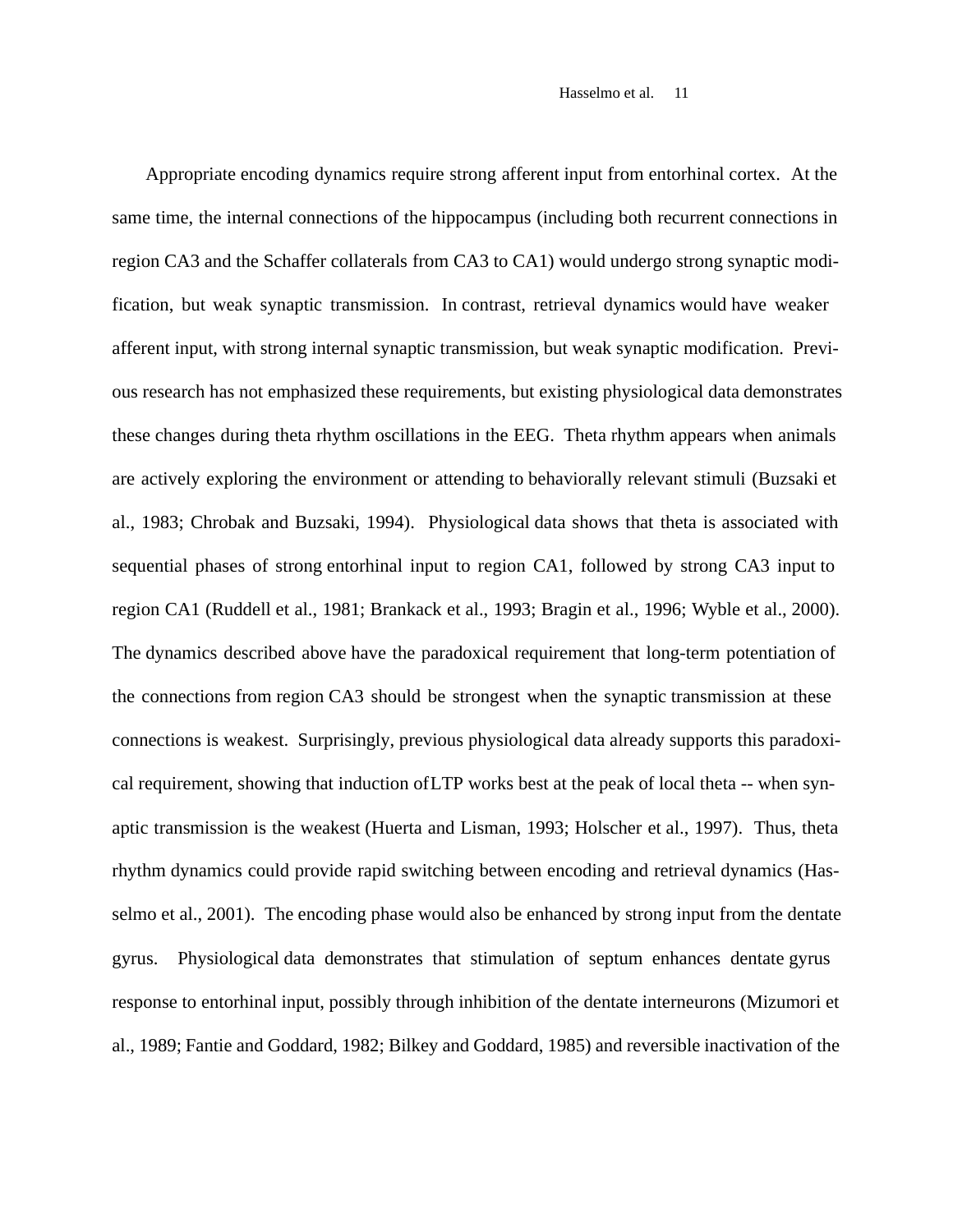medial septum reduces spontaneous firing of neurons in dentate gyrus (Mizumori et al., 1989).

Cholinergic innervation from the medial septum could provide slower changes between encoding and consolidation dynamics. Acetylcholine reduces the strength of synaptic transmission at excitatory recurrent connections in region CA3 (Hasselmo et al., 1995) and from region CA3 to region CA1. Cholinergic modulation also serves to directly enhance modification of synaptic strength, as demonstrated in experiments showing enhancement of long-term potentiation by cholinergic agonists (Huerta and Lisman, 1993). This direct enhancement of changes in synaptic strength ensures that new learning only occurs at the time that the other cholinergic effects are present to set appropriate dynamics for new encoding (Hasselmo and Linster, 1999).

This theoretical role of medial septum in regulating encoding dynamics through cholinergic and GABAergic effects is consistent with data on drug effects, which demonstrate that encoding can be seriously impaired by two types of drugs: 1.) drugs which block muscarinic acetylcholine receptors (e.g. scopolamine), and 2.) drugs which enhance GABAergic receptor effects (e.g. diazepam or midazolam). Both of these types of drug impair the encoding of words for subsequent free recall, but do not impair the free recall of words encoded before administration of the drug (Ghoneim and Mewaldt, 1975).

# **Sequence storage models**

Fixed patterns of activity in networks can be used to model storage of individual items, or simultaneously presented pairs of items, but these fixed patterns do not effectively represent sequential storage of associations between multiple different items, such as the interitem associa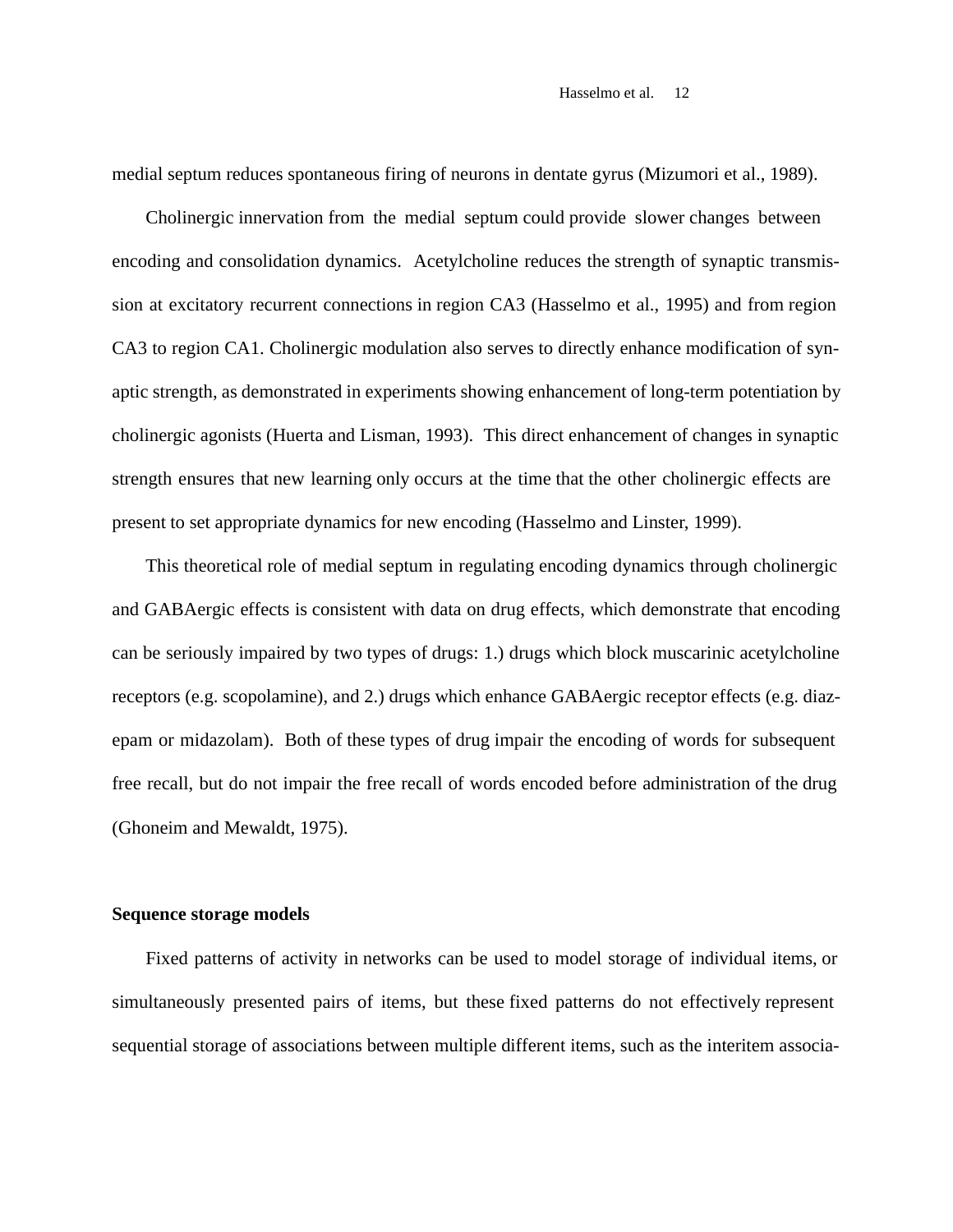tions which could cause a higher probability of retrieving words which were adjacent on the list.

These interitem and cross-temporal associations can be more effectively represented by storage of multiple patterns in a sequence rather than a single pattern. The storage of a sequence of activity patterns has been proposed as an alternative function of the excitatory recurrent collaterals in region CA3 (Marr, 1971; McNaughton and Morris, 1987; Jensen and Lisman, 1996; Levy, 1996; Wallenstein and Hasselmo, 1997).

Encoding of multiple overlapping sequences runs into the problem of interference between stored sequences. Theta rhythm oscillations induced by cholinergic and GABAergic input from the medial septum could assist in disambiguating overlapping sequences (Sohal and Hasselmo, 1998). Encoding of sequences provides the flexibility necessary for relational processing in the hippocampus, including both the flexible goal directed retrieval of episodic memories, and the flexible choice of specific pathways during spatial navigation described below.

# **Relational processing in an associative net.**

Extensive data suggests that the hippocampus is particularly important for flexible retrieval of relational information about recent events (Cohen and Eichenbaum, 1993). That is, rather than being locked into a particular stereotypical pattern or sequence of patterns, the hippocampus appears to mediate flexible access to causal relationships within a large network of interitem associations.

This framework corresponds to a case of multiple overlapping sequences encoded in region CA3, which can be accessed not only in a rigid manner specific to individual sequences, but with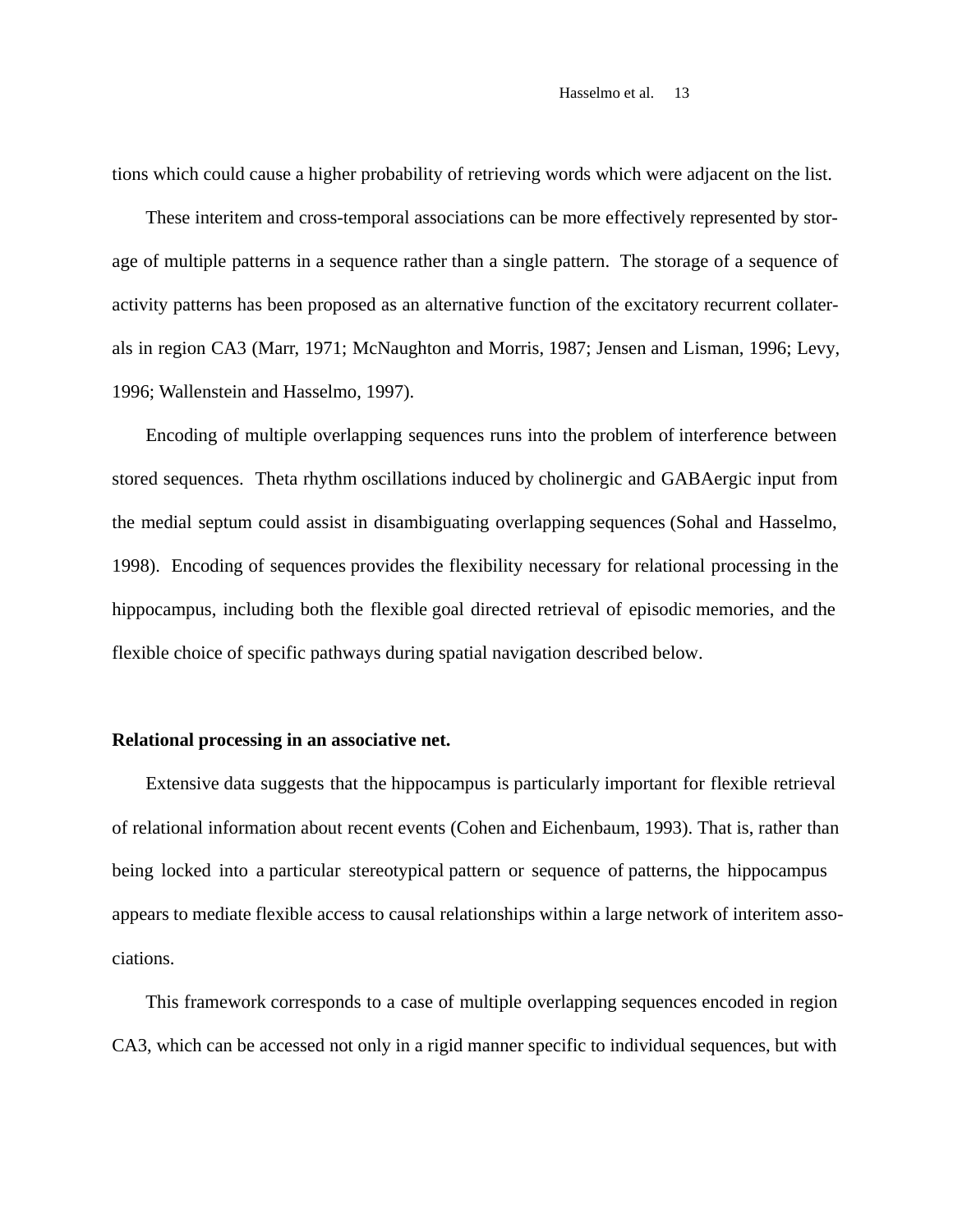flexible transitions across the elements of the network, picking out different components in different sequences.

As an example, imagine an event in which I observe my Siamese cat knock a bowl of cantelope off the table. One aspect of episodic memory is the sense of flexible access to multiple different components of the memory, as if a full video of the sequence were available and we could play through segments of it forward and backward with pausing and focused inspection of different elements. This flexible retrieval of different events within an episode, or different relational features could be obtained if the recurrent connections of region CA3 set up an associative network, within which specific subsequences of activity could be evoked depending upon the conditional features of the retrieval cue. This type of flexible access is schematized in Figure 4. If I look at my cat, I might be reminded of the cat knocking the bowl off the table. But if I eat a cantaloupe, I might be reminded of the cantaloupe pieces falling on the carpet after the cat knocked them off the table.

# **Dentate gyrus**

Most theories and models of hippocampal memory function include an important functional role for the dentate gyrus. In these models, the dentate gyrus serves to reduce the overlap between different patterns of activity stored within region CA3 of the hippocampus. The dentate gyrus activity then strongly activates region CA3 pyramidal cells via the mossy fibers.

This problem of reducing overlap relates to the problem of interference between patterns encoded within an associative memory. A simple means of preventing this type of interference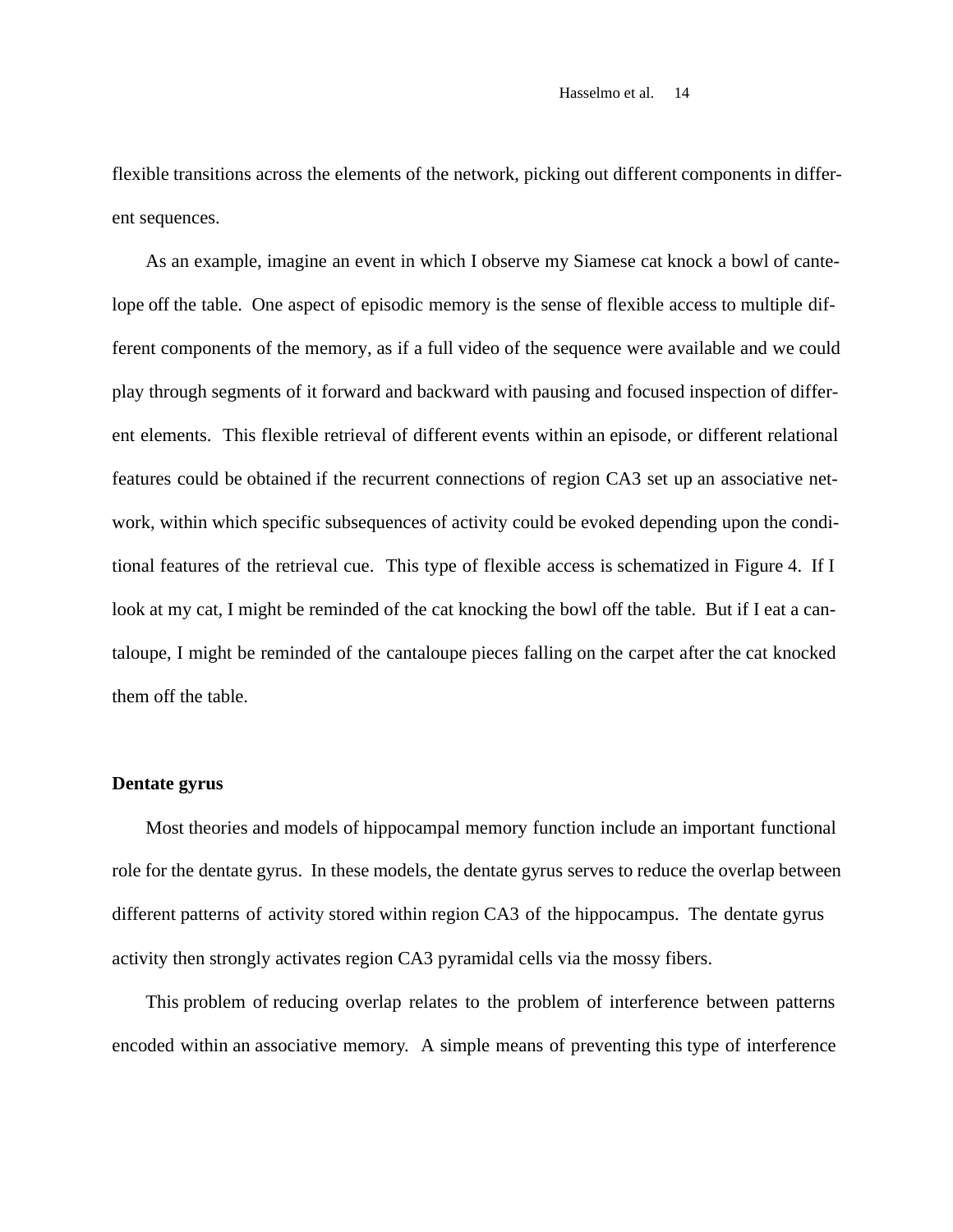between encoded pattern involves pre-processing the patterns to make their representation less overlapping when they activate region CA3. This requires two processes: 1.) a mechanism for automatically reducing overlap between multiple sequentially presented patterns, and 2.) a mechanism for mapping the altered, less overlapping representations in region CA3 back to the original input patterns in association neocortex. The overlap between stored patterns can be reduced by allowing modification of the perforant path inputs from entorhinal cortex to dentate gyrus. This results in self-organization of the dentate gyrus representation due to competition between encoded representations.

Many models of episodic memory have proposed self-organization of input to dentate gyrus, but have utilized interleaved presentation of different patterns (O'Reilly et al., 1998; Rolls et al., 1997). These networks can obtain competitive self-organization without modification of inhibition, but the requirement of interleaved learning may be unrealistic for encoding of episodic memories, unless these memories are repeatedly reactivated and utilized to refine the dentate gyrus representation (see discussion of McClelland et al., 1995). By definition, episodic memories are encoded at one point in time. This means that any representation for the initial encoding of this memory must be formed on the basis of that single presentation. The afferent input could persist for a period of time (see discussion of the possible role of entorhinal cortex as a buffer), but it is not intermixed with the reactivation of other encoded memories. Thus, the encoded memories are not interleaved during learning. This presents a special problem for models of the dentate gyrus in episodic memory, as most models of self-organization and competitive learning utilize interleaved learning of a large set of input patterns.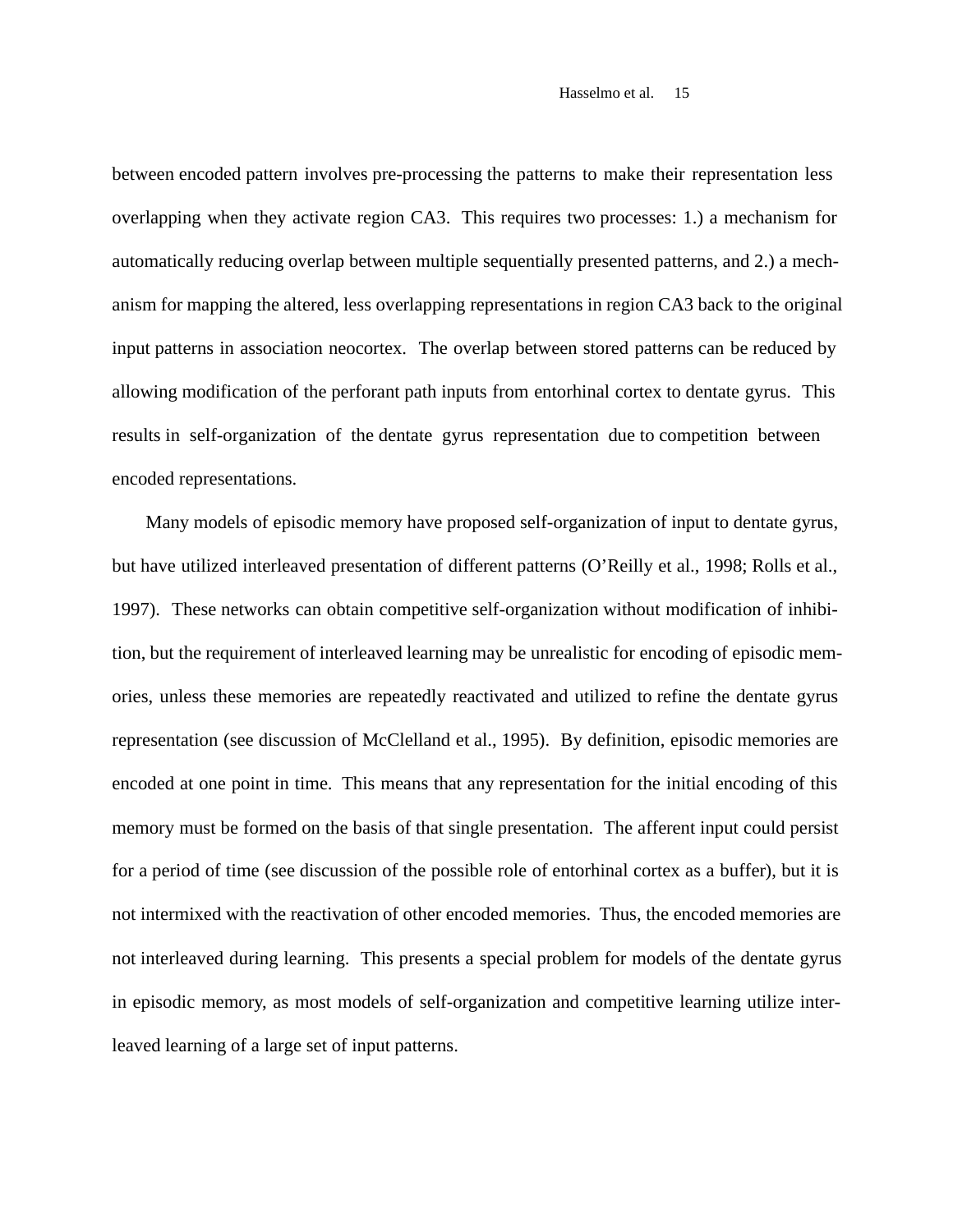Sequential self-organization of representations in the dentate gyrus has been obtained by utilizing modification of inhibitory connections (Hasselmo and Wyble, 1997). In the model, individual representations in dentate gyrus are initially activated due to random divergent input. At this point, excitatory feedforward connections undergo Hebbian modification to strengthen the drive on that dentate representation. This would allow smaller entorhinal patterns to activate dentate gyrus, but this excitatory modification is offset by enhancement of inhibitory feedback connections within the dentate gyrus (Hasselmo and Wyble, 1997). These can then prevent any patterns which do not strongly resemble the initial input pattern from activating the same representation.

#### **Region CA1**

If the associations encoded in region CA3 require a transformation in the dentate gyrus to make them less overlapping, then there must be some means of reversing the transformation in order to map the encoded patterns back to the activity patterns associated with sensory processing in association cortex. However, there are no direct connections from region CA3 to neocortical structures such as the entorhinal cortex. How can this mapping back to neocortical sensory activity take place?

Region CA1 appears well suited to this putative mapping function (McClelland and Goddard, 1996; Hasselmo et al., 1995; Hasselmo and Wyble, 1997). However, in addition to simple remapping, region CA1 could play an important role in determining whether the reconstructed pattern in region CA3 satisfies criteria for remapping to neocortical structures, based on a com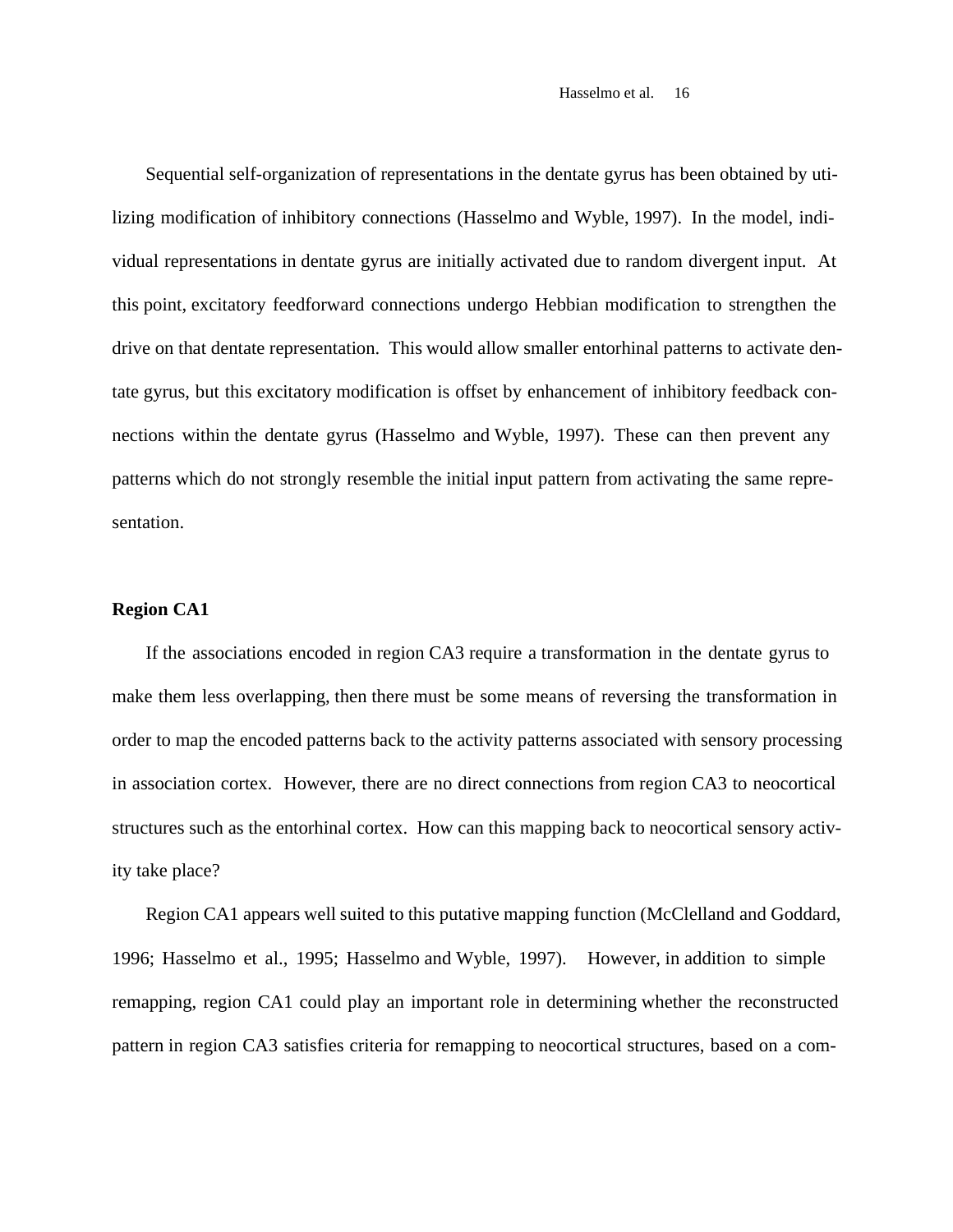parison of the region CA3 output with the current sensory input relayed through entorhinal cortex (Gray, 1982; Eichenbaum and Buckingham, 1989; Hasselmo and Wyble, 1997). This process is summarized in Figure 5.

# FIGURE 5 ABOUT HERE.

This matching function could be very important for ensuring that incorrect retrieval does not propagate back to entorhinal cortex. For example, if the input pattern has not been previously encoded, the immediate retrieval from region CA3 will not have any useful information. In addition, if there is severe interference of the new pattern with previously stored patterns, the immediate retrieval from region CA3 will contain additional undesired information which should be restricted from passing back to entorhinal cortex.

Region CA1 has the appropriate anatomical connectivity for this type of comparison function. The output from region CA3 pyramidal cells arrives via the Schaffer collaterals and synapses in stratum radiatum of region CA1. The direct input from entorhinal cortex arrives via the perforant path and synapses in stratum lacunosum-moleculare of region CA1. The output of region CA1 pyramidal cells flows back to entorhinal cortex, either directly or via the subiculum.

Thus, the activity of region CA1 pyramidal cells reflects the convergence of Schaffer collateral input from region CA3 and perforant path input from entorhinal cortex (see Figure 5). If region CA1 pyramidal cells would require inputs from both pathways in order to fire (or would require the inputs to match if there is perforant path input), then only matching patterns would activate region CA1 and only matching patterns could spread back to entorhinal cortex.

Region CA3 actually contains direct afferent input from the entorhinal cortex in stratum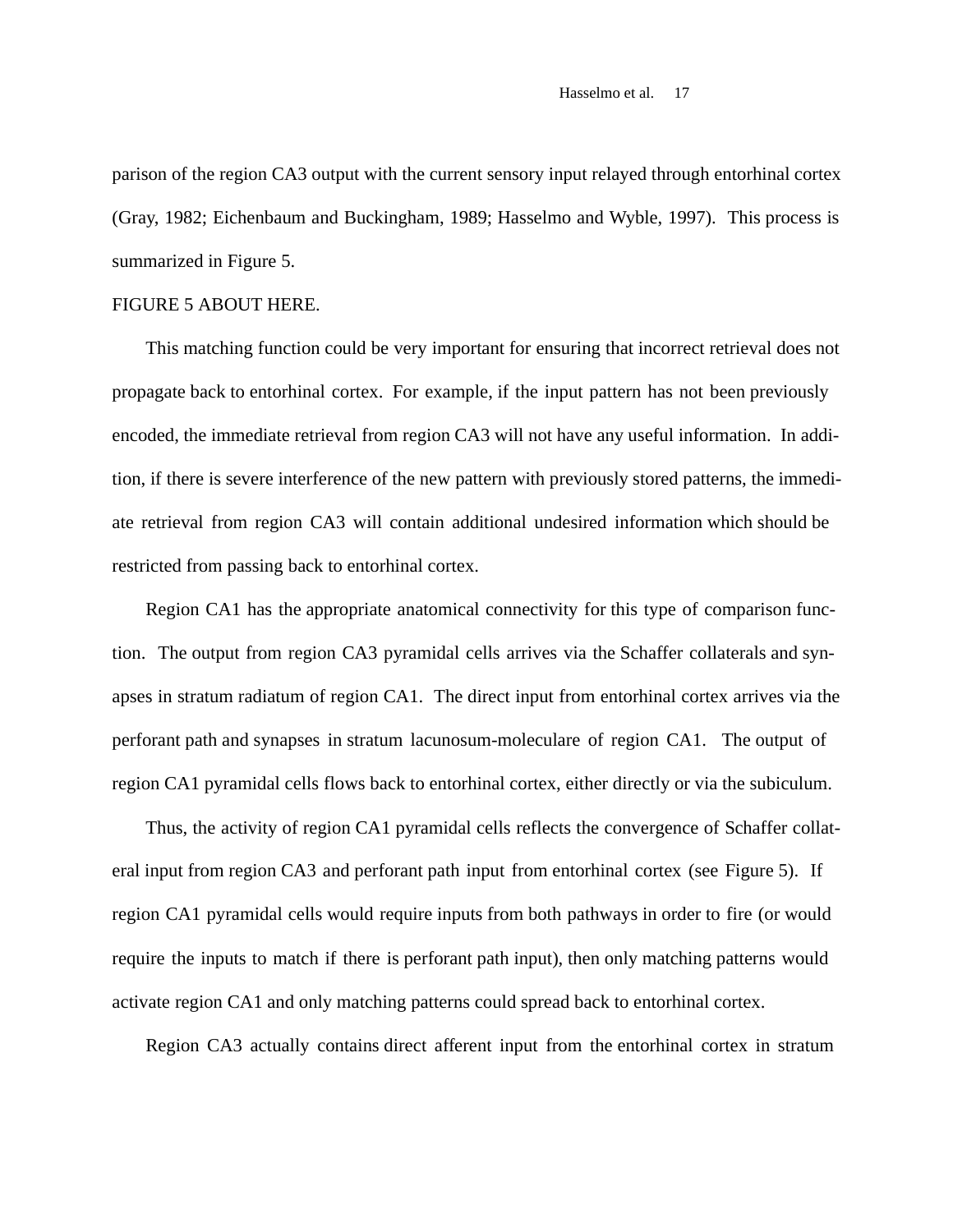lacunosum-moleculare, but the longitudinal association fibers (laf) only contact region CA3 pyramidal cells and interneurons, and the Schaffer collaterals only contain region CA1 pyramidal cells and interneurons. Thus, even if region CA3 performs a comparison function, all output must pass through the potential comparison function of region CA1 as well. Having a separate comparison stage might be important in that it can allow region CA3 to settle into an attractor, without immediately vetoing this attractor or sequence on the basis of input from entorhinal cortex. Thus, region CA3 has the flexibility to generate multiple associations and region CA1 sorts through these to pick out valid retrieval candidates.

The theory of a comparison function in region CA1 has been described verbally in a number of locations (Gray, 1982; Eichenbaum and Buckingham, 1989), but only in a few publications have the actual mechanisms of such a comparison been described in detail and analyzed mathematically or simulated (Hasselmo and Schnell, 1994; Hasselmo et al., 1995). In some simulations, the sum of region CA1 activity was utilized to regulate levels of modulatory input from the medial septum (Haselmo and Schnell, 1994; Hasselmo et al., 1995). Regulation of cholinergic and GABAergic modulatory input from the septum could also determine the capacity for information to flow back to entorhinal cortex.

As shown in Figure 5, retrieval in region CA3 generates predictions which are evaluated by matching in region CA1. This same basic function could be applicable to neocortical function, with supragranular layers II/III playing the same retrieval role as CA3, and holding these predictions in working memory until converging input from layer II/III and other sources (thalamus or lower cortical areas) generates matching activity in infragranular layers (V/VI). This matching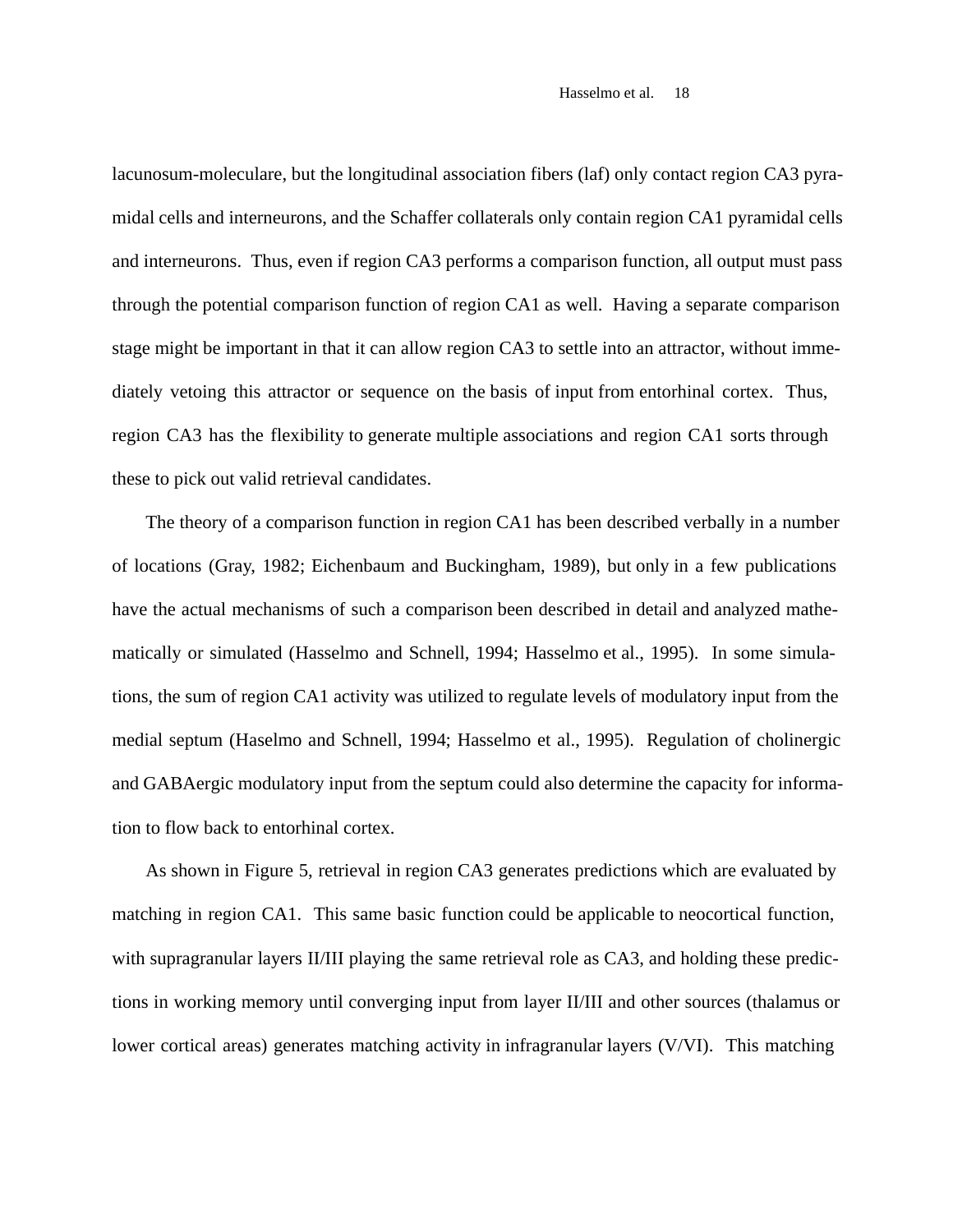criteria would then allow activity to spread to other cortical or subcortical regions. This amounts to a gating process, in which predictions in working memory are matched with current input cues, and matching allows progression to new state. For example, in a simulation of counting, a working memory representation of zero would predict the first presentation of an ojbect. When the object is seen, this match of cue and prediction would cause activation of a gate which would activate the representation of "one." This would then predict the second presentation of input from the exact same object representation. The second presentation of the object would only activate the neuron receiving predictive input from "one", and the activated gate would only activate the new representation for "two." In this manner, matching of prediction and cue could allow gating functions which could form the basis for rule representations in neocortical circuits.

The general process of comparison between retrieval and input plays an important role in a more abstract class of models described with the term: Adaptive Resonance Theory (ART). The connectivity of ART networks has not been explicitly mapped to physiological structures, but these networks regulate the formation of new representations on the basis of a comparison between the current input and the representations formed in response to previously presented input (Carpenter and Grossberg, 1993).

# **Entorhinal cortex**

In many models of hippocampal memory function, the entorhinal cortex plays a simple role as the source of input and recipient of output from the hippocampus. The entorhinal cortex certainly fits this role with regard to anatomical data. As summarized in Figure 1, input from neocor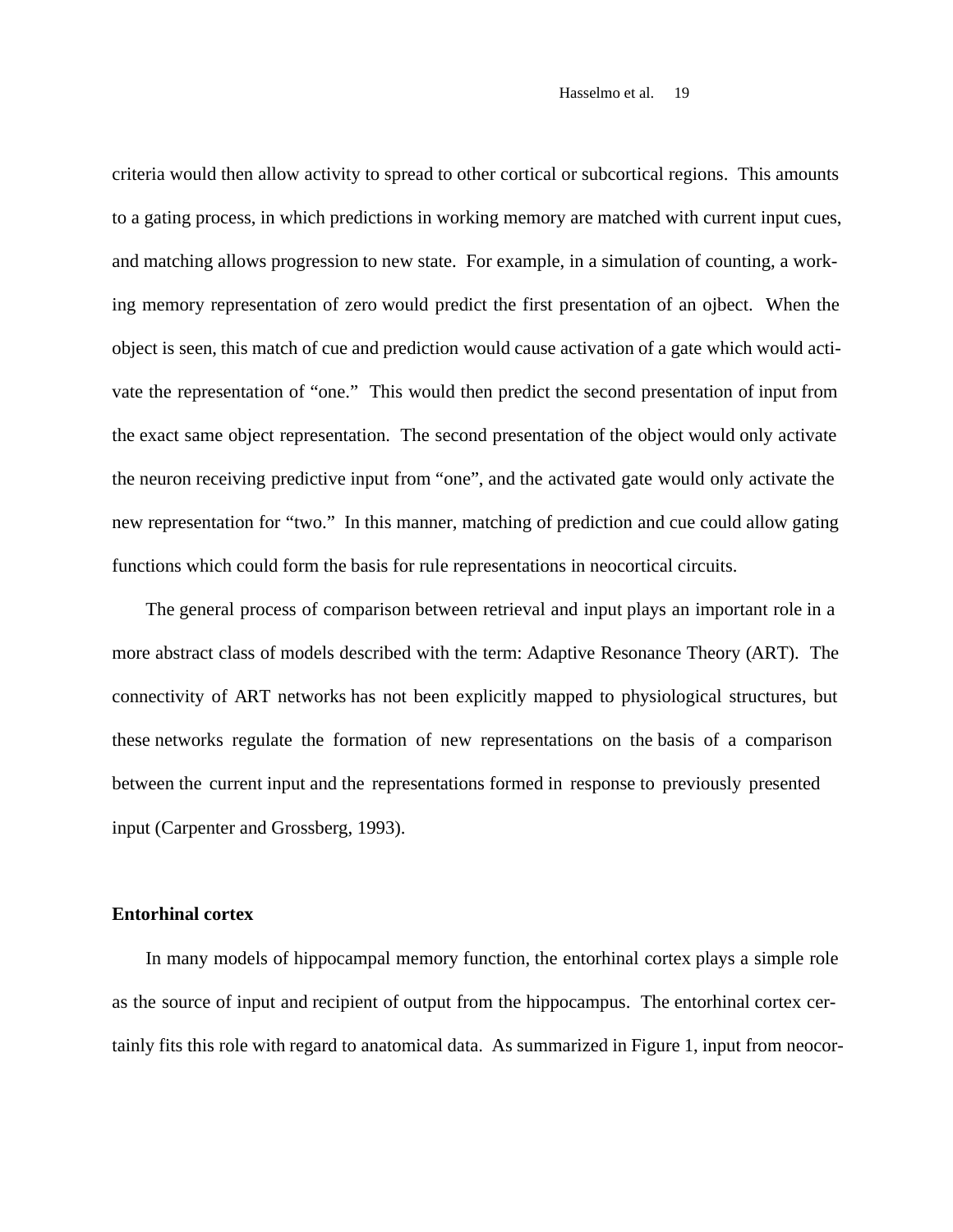tical association cortices converges on the entorhinal cortex, which provides the primary afferent input to the dentate gyrus as well as providing input to stratum lacunosum-moleculare of region CA3 and region CA1. On the output side, efferent connections from region CA1 and subiculum provide a major projection to the deep layers of entorhinal cortex, which send divergent projections to association neocortex.

The entorhinal cortex can be seen as the gateway to the hippocampus. In this role, it could play an important functional role in regulating whether particular sensory input reaches the hippocampus. The limited capacity of episodic memory storage can be used more efficiently if only important information is relayed. In this context, the modulatory state of entorhinal cortex could be very important. This structure exhibits changes in physiological state associated with different behavioral states, including theta EEG oscillations which appear to be regulated by the medial septum to provide input to region CA1 which is out of phase with the region CA3 input (Mitchell and Ranck, 1980; Alonso and Garcia-Austt, 1987).

An important means by which entorhinal cortex could regulate input to hippocampus is by acting as a buffer for incoming information, holding behaviorally relevant information for a period of time longer than the presence of the sensory input itself. This potential role is supported by evidence that lesions of the entorhinal cortex and perirhinal cortex impair performance in delayed non-match to sample tasks in non-human primates (Zola-Morgan et al., 1994) and rats (Otto and Eichenbaum, 1992). In these tasks, a stimulus is presented at the start of the trial, and after a delay period the animal must respond to the object which they did not see at the start of the trial. This lesion effect suggests that entorhinal cortex may retain activity during the delay period.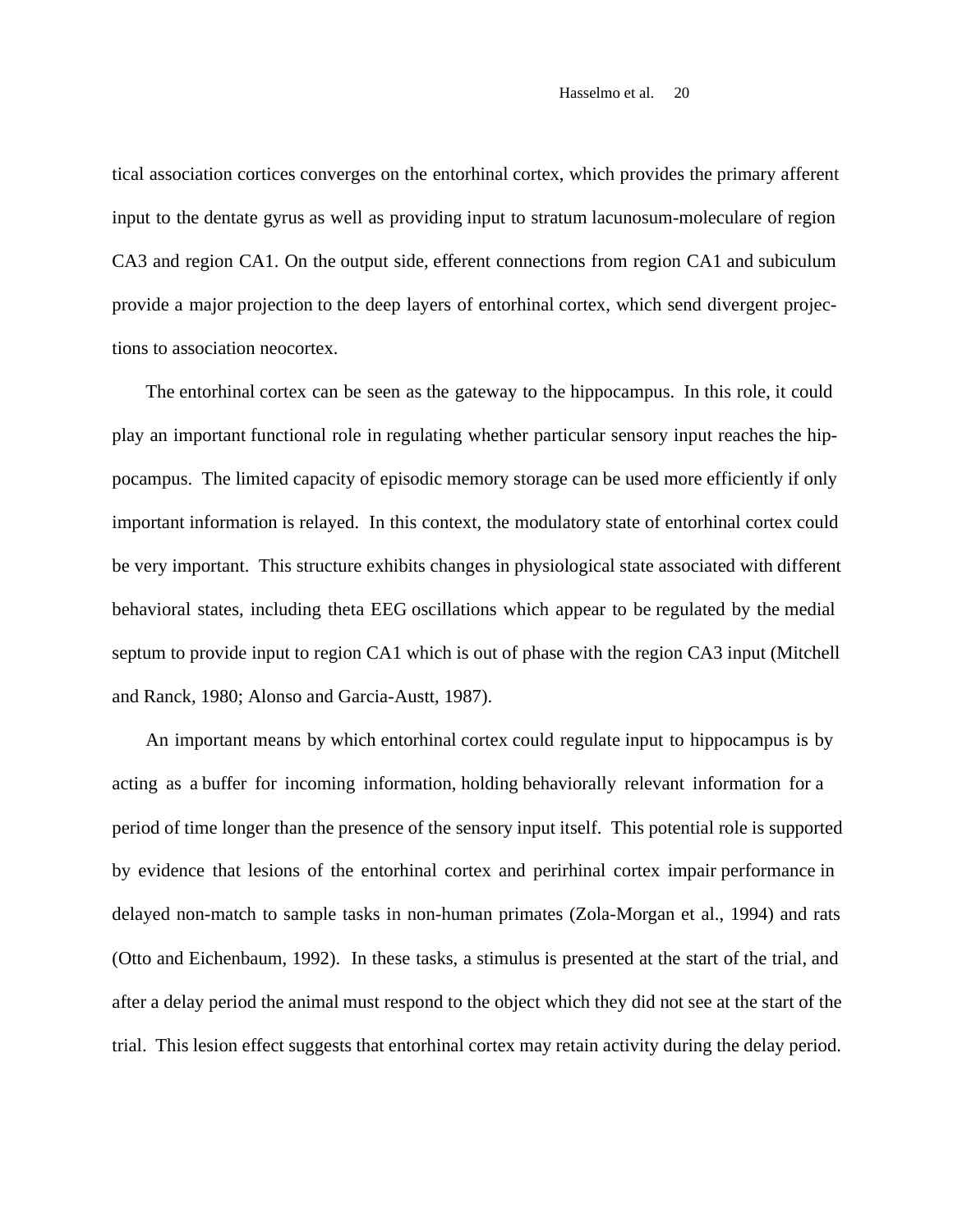Electrophysiological recording demonstrates that some neurons in this region do maintain stimulus selective activity during delay periods in a DNMS task (Young et al., 1997). This sustained activity may depend upon induction of self-sustained activity on a cellular level due to effects of acetylcholine (Klink and Alonso, 1997; Fransen et al., 1999; Hasselmo et al., 2000). This retention of activity could be very important for providing a sustained source of afferent input for a time period sufficient to induce synaptic modification within the dentate gyrus and hippocampal subregions.

In addition to its potential role in holding input during encoding in the hippocampus, the entorhinal cortex may play an important role in regulating the flow of output from the hippocampus. This could take place both during interaction with the environment and during quiet waking and slow-wave sleep. During interaction with the environment, the validity of retrieved information needs to be compared with sensory input (see discussion of region CA1 above). During quiet waking or slow-wave sleep, this output does not play a direct role in guiding behavior, but could mediate the consolidation of memory function (Hasselmo, 1999).

#### **SPATIAL NAVIGATION MODELS**

This section focuses on modeling the mechanisms of spatial navigation -- the process of encoding spatial locations and following paths between different locations. Nothing about the mechanisms of cortical or hippocampal function requires that there be a distinction between episodic memory function and spatial navigation. Given that both these functional categories appear to depend upon hippocampus, an effective model of hippocampus should account for both sets of data.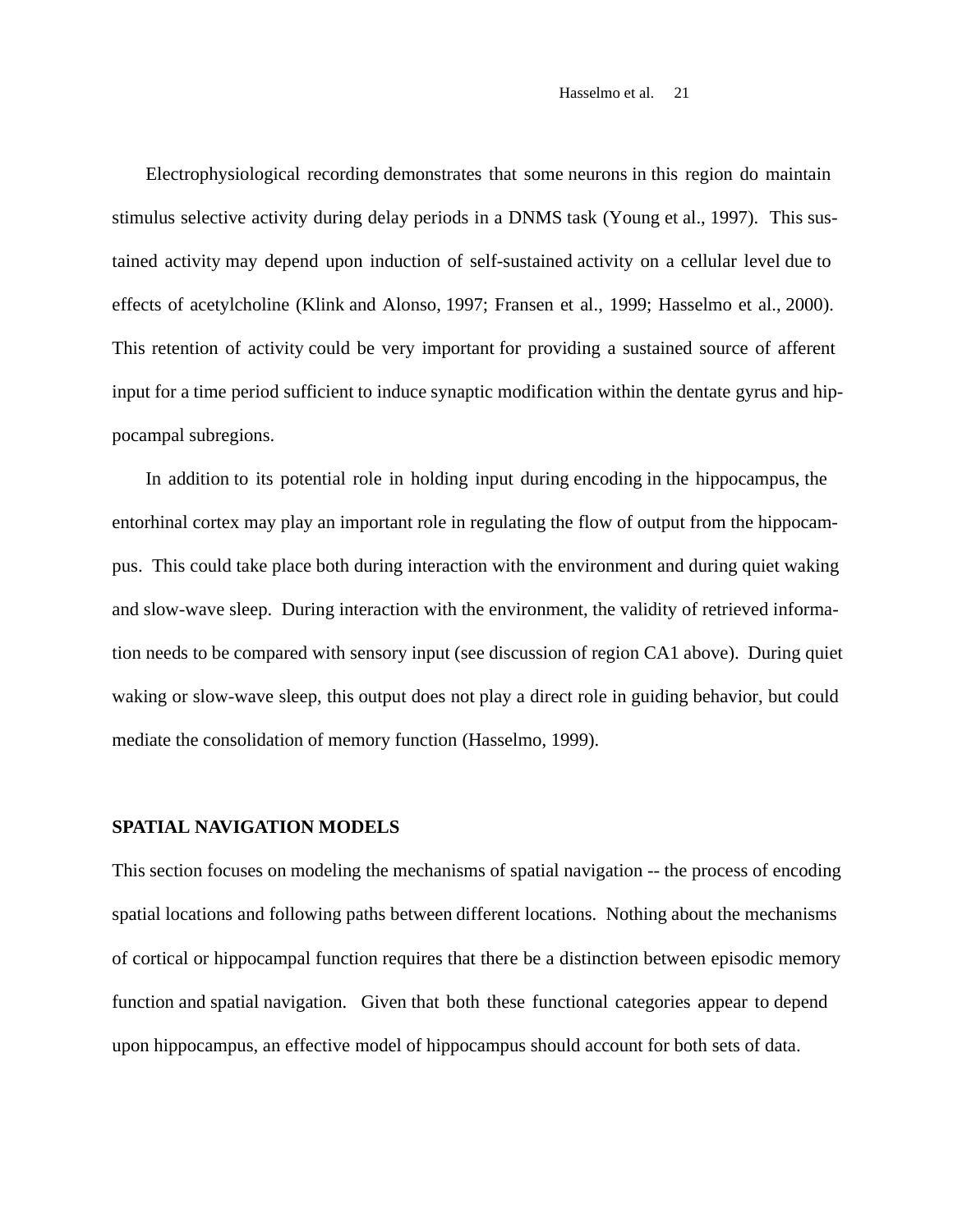However, at this point in time there is a clear set of empirical data and computational modeling of memory function which specifically focuses on spatial memory function. In particular, many studies of hippocampal function in rats focus on behaviors involving memory for specific locations, and rats provide a greater opportunity for electrophysiological and neurochemical measurements in awake, behaving animals.

# **Physiological data**

Considerable physiological data relevant to rat spatial navigation has been obtained. The responses of many neurons in hippocampus have been defined as "place cells", which respond selectively to a specific location within the environment (O'Keefe and Recce, 1993; Skaggs et al., 1996; Wilson and McNaughton, 1993). This definition of place cell implies a specific role in spatial coding, but these responses could be a specific manifestation of a more general property of encoding events in an episode (Eichenbaum et al., 1999).

In behavioral tasks, hippocampal and entorhinal neurons demonstrate responses to most behaviorally relevant components. For example, in operant conditioning tasks hippocampal neurons respond to task elements including approaching and obtaining water reward (Wiener et al., 1987; Otto et al., 1992; Young et al., 1997), sampling an odor stimulus (Wiener et al., 1987; Otto et al., 1992), sampling local features of the environment such as texture (Shapiro et al., 1997 ) and making incorrect or correct responses (Wiener et al., 1987; Otto et al., 1992). In addition, during performance of delayed nonmatch to sample tasks, neurons show specificity for match or nonmatch trials in hippocampus (Otto et al., 1992) and entorhinal cortex (Young et al., 1997). Neu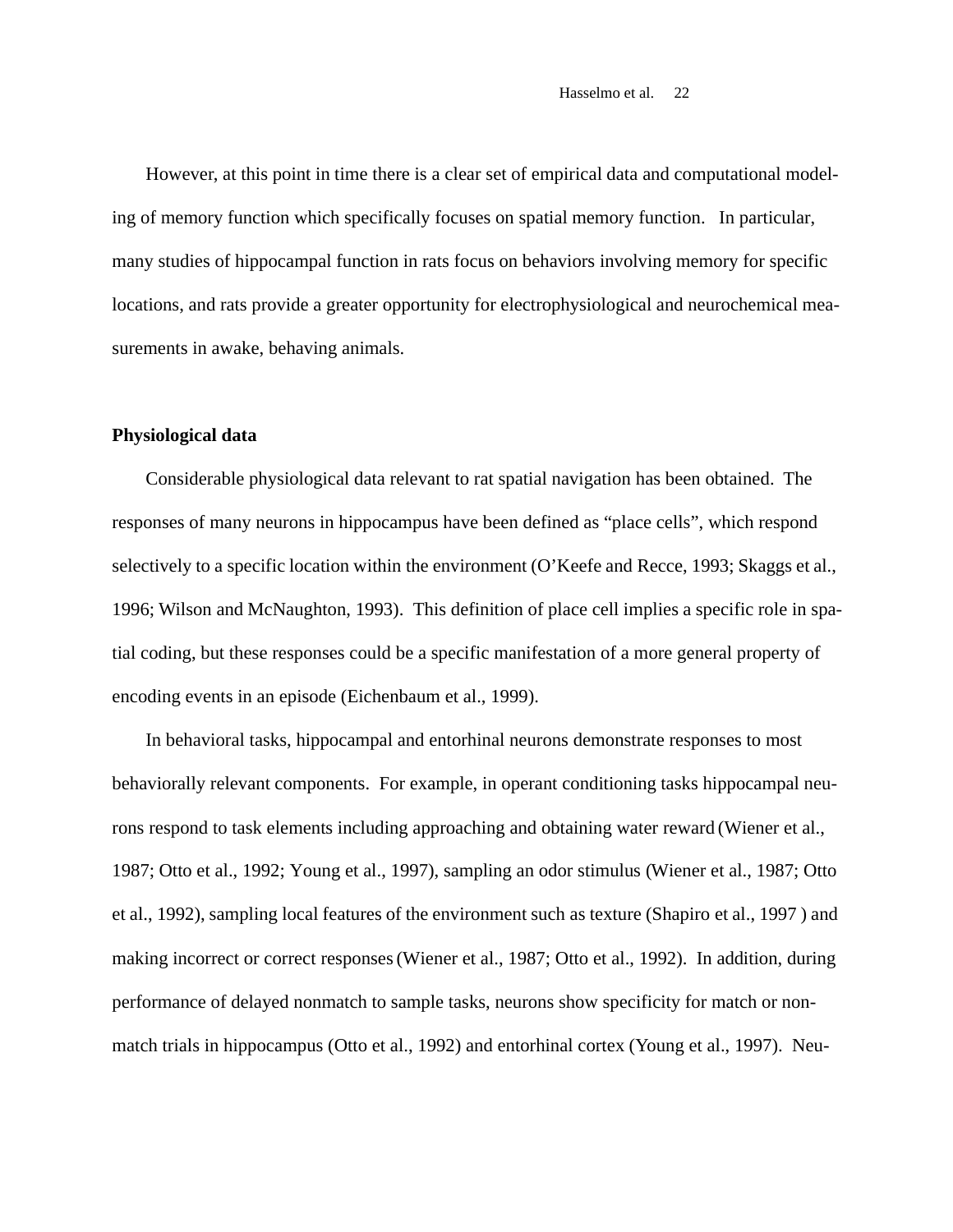rons show activity during the delay period of the task in entorhinal cortex (Young et al., 1997). In hippocampus, studies of single neurons do not show distinct delay activity (Otto et al., 1992) whereas the ensemble code appears to maintain information across the delay (Hampson and Deadwyler, 1996). This response to all behaviorally relevant variables suggests that hippocampal neurons are not constrained to any specific sensory dimension but encode a range of events which constitute individual episodes (Eichenbaum et al., 1999).

In recent experiments, it has been explicitly shown that place cells show responses more suggestive of episodic memory function than pure spatial encoding (Frank et al., 2000; Wood et al., 2000). These experiments used tasks in which rats would run along a single central arm of the maze in the same direction, but on different trials they would have to turn either left or right at the end of the central arm. Some neurons recorded in these tasks would show differential responses on "go--left" versus "go-right" trials. Thus, the response depended on the past and future trajectory of the rat, despite the fact that the rat had exactly the same external cues and movements along the central arm.

#### **Computational modeling of spatial navigation**

A number of models of spatial navigation have utilized the basic connectivity structure of region CA3. In these models, individual spatial locations are encoded as a pattern of activity across a sub-population of place cells, and the strengthening of synaptic connections between these place cells allows activity representing one location along a path to evoke the neuronal activity representing the next location along the path. During retrieval, neuronal activity elicited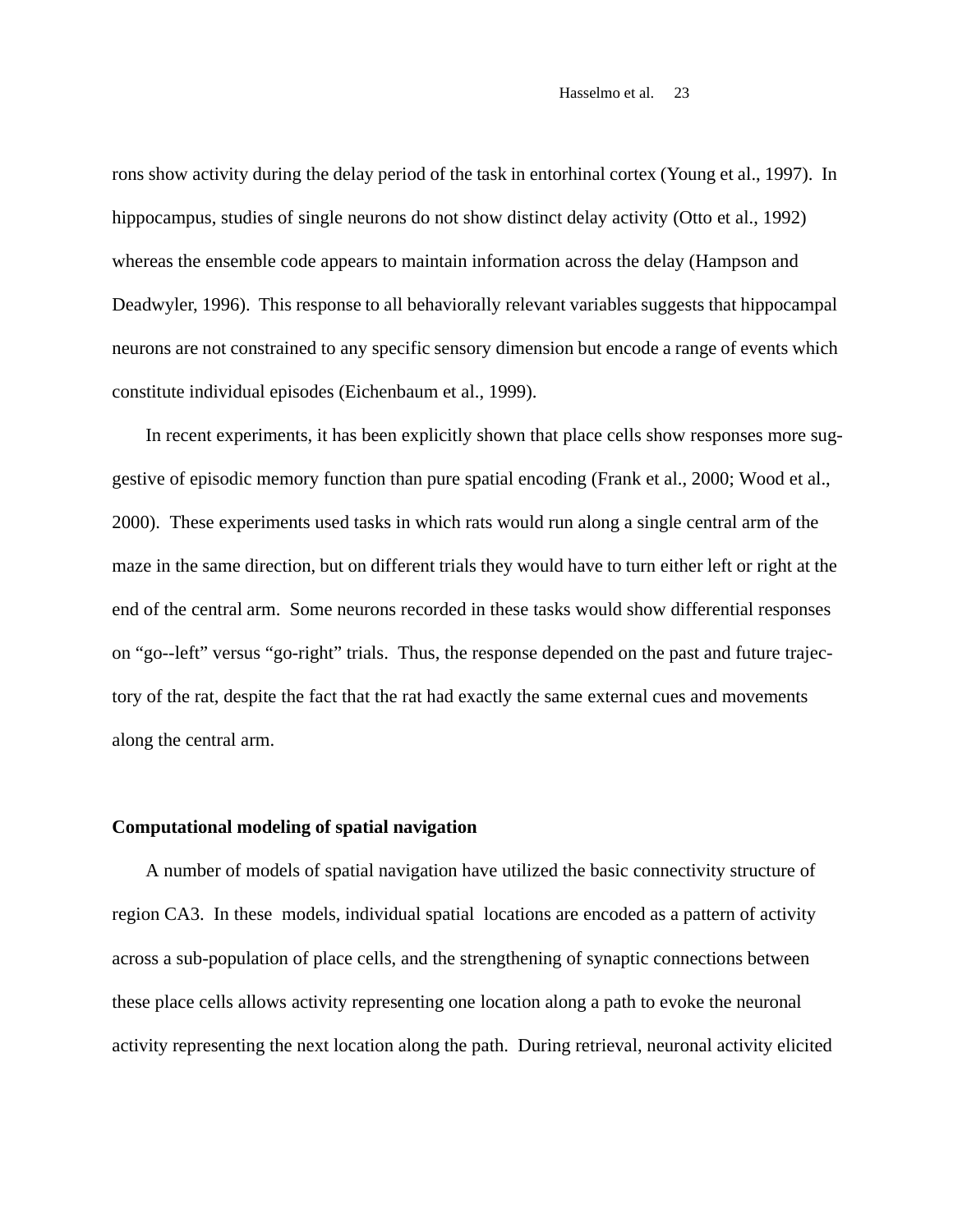by one location can spread to adjacent locations dependent upon the prior strengthening of excitatory recurrent connections during encoding.

These models can be categorized on the basis of differences in the process of encoding the environment. Some models involve encoding of individual paths through the environment, with a global representation built from these pathways, whereas others start with a two-dimensional representation of the full environment which is then modified to encode goal location. Here, these different categories will be termed "path-based" and "grid-based" models.

# **Path-based models versus grid-based models.**

The encoding and retrieval of specific pathways through the environment has been modeled in recurrent networks representing region CA3 (Levy, 1996; Wallenstein and Hasselmo, 1997; Hasselmo et al., 2001). In the Levy laboratory, simplified models of region CA3 have been developed with neurons represented by units with binary output states. In these models, the encoding of a path is modeled with sequential activation of different sets of units, for example, pattern A, B, C, D and E. Application of an asymmetric Hebbian learning rule strengthens connections where the activity of a presynaptic unit precedes the activity of a post-synaptic unit, consistent with neurophysiological data (Levy and Steward, 1983). Retrieval is then obtained by providing input to units in pattern A, and allowing the activity to sequentially spread across modified connections to activate units in pattern B, then pattern C, then D, then E.

These models deal with the problem of overlapping components of sequences by allowing strengthening of connections across multiple time-steps. For example, synaptic modification can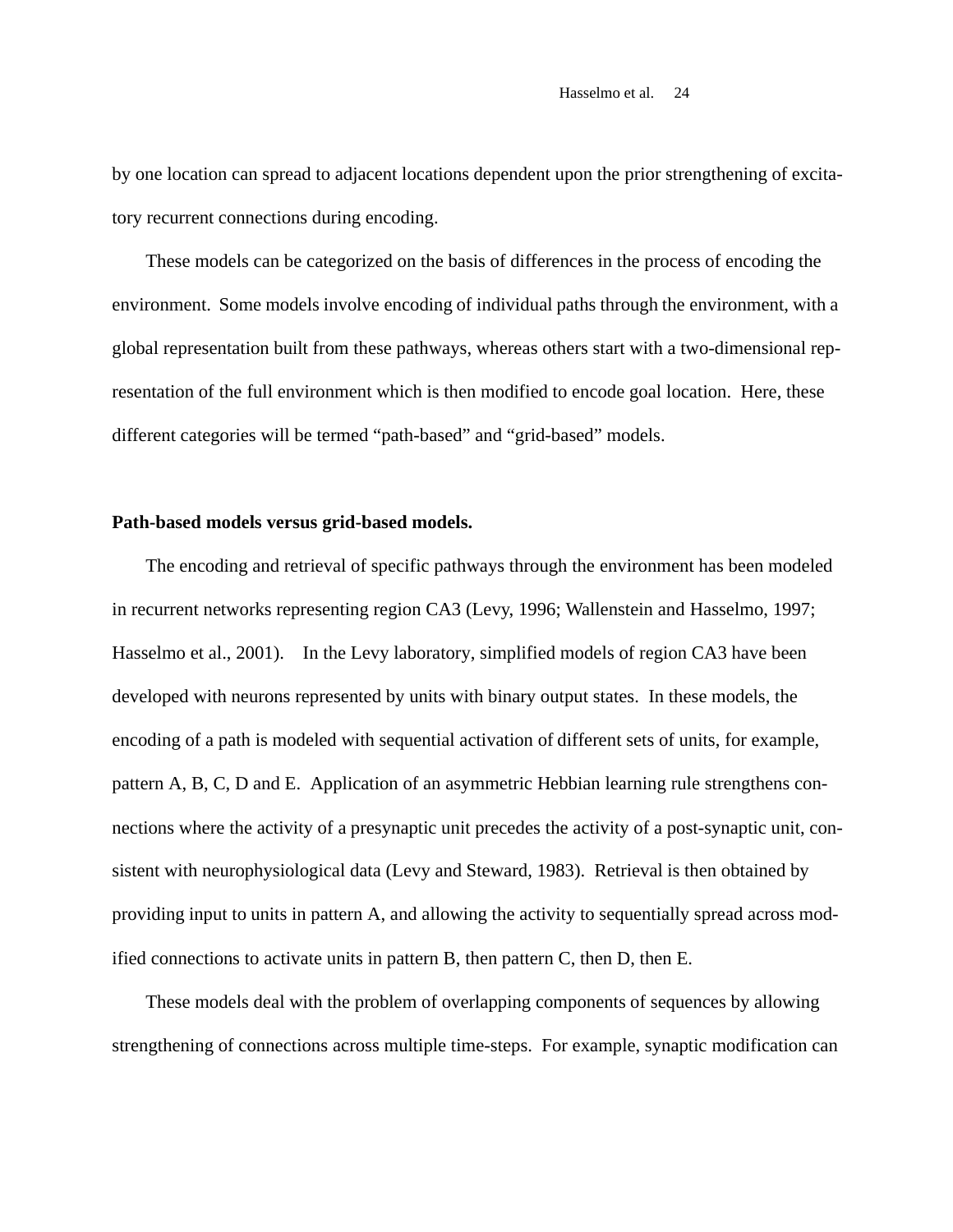allow units not receiving afferent input to become associated with specific segments of the stored paths. Levy calls these local context units. The local context units enhance the capacity for disambiguating sequences, as well as allowing activity later in the sequence to influence earlier activity.

This type of path based framework was used in a network of compartmental biophysical simulations of region CA3 pyramidal cells (Wallenstein and Hasselmo, 1997; Wallenstein et al., 1998). This network demonstrates many of thepathway encoding properties of the Levy model using a more biologically realistic framework. Theta rhythm oscillations in the model greatly enhanced the encoding of new sequences.

More recent models developed in my laboratory have focused on the selection of specific pathways dependent upon the current goal location. In these models, activity spreads backward from the goal location along associative circuits strengthened in the entorhinal cortex. This activity then cues the spread of activity in region CA3 representing the forward spread from current location. The convergence of the forward and backward representations in region CA1 allow selection of the first pathways receiving convergent activation from goal and current location, which usually results in selection of the shortest pathway, as described in the simulation below (Gorchetchnikov and Hasselmo, 2001).

In grid based models, place cell representations are also assumed to be present when an animal initially encounters a new environment. However, in contrast to the pathway based models, these representations are assumed to be laid out in a full two-dimensional interconnected grid, presetting the nature of place cell interconnections without any role of context. The grid-based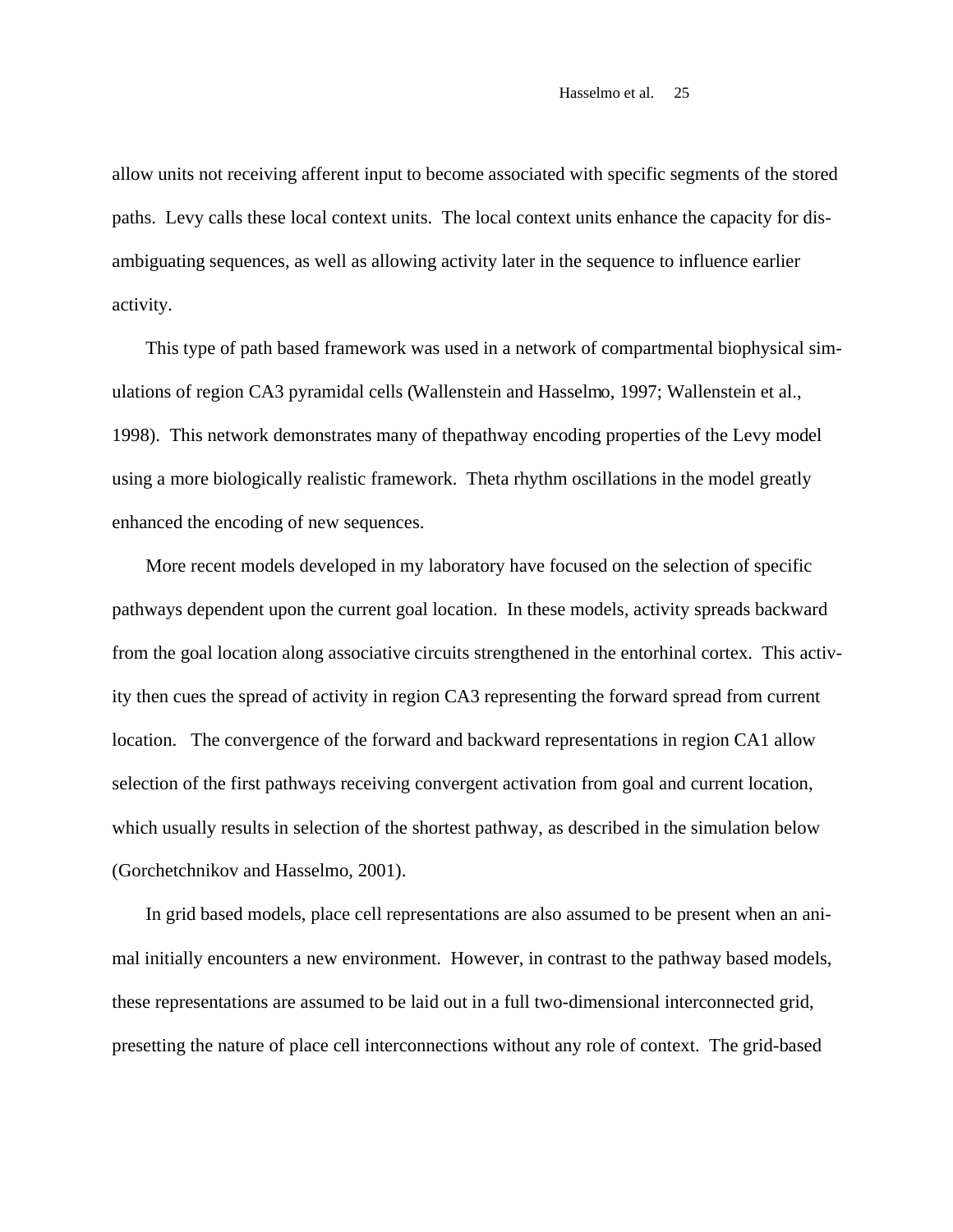models are proposed to set up a representation which can guide subsequent behavior. In this framework, the simulated rat performs multiple traversals through the environment, and recently activated connections are modified when the rat reaches the goal location. Eventually, the connections form a two-dimensional gradient of responses which are directed toward the goal location in the network (Blum and Abbott, 1996; Gerstner and Abbott 1997).

The starting conditions of these models are very similar, in that they both assume some initial mapping of sensory features to specific place cell representations. Other models explicitly model the formation of place cell representations through self-organization of afferent input to the hippocampus (Sharp et al., 1996; Burgess et al., 1997. The path based models assume that as an animal passes through different locations along a path, specific place cell representations are activated (implicitly assuming these place cells are initially only connected with the standard default connection strengths). The grid based models assume a network with homogeneous connectivity except where the animal has actually traversed the grid and modified connections. Thus, venturing into an area without paths is initially similar to going onto a portion of the grid that has no modified connections. However, if you have a gap and then cross it in one direction, left to right, then later cross it right to left, in the path based model the initial path would be direction selective, context propeties would cause it to have a representation distinct for each direction. These direction selective responses could then be associated together to provide a non-directional response (Kali and Dayan, 2000). In contrast, in grid based models the place cell representations are already multidirectional and any directionality would have to involve later modification based on context, i.e. choosing of different grids on the basis of context. Thus, they make different pre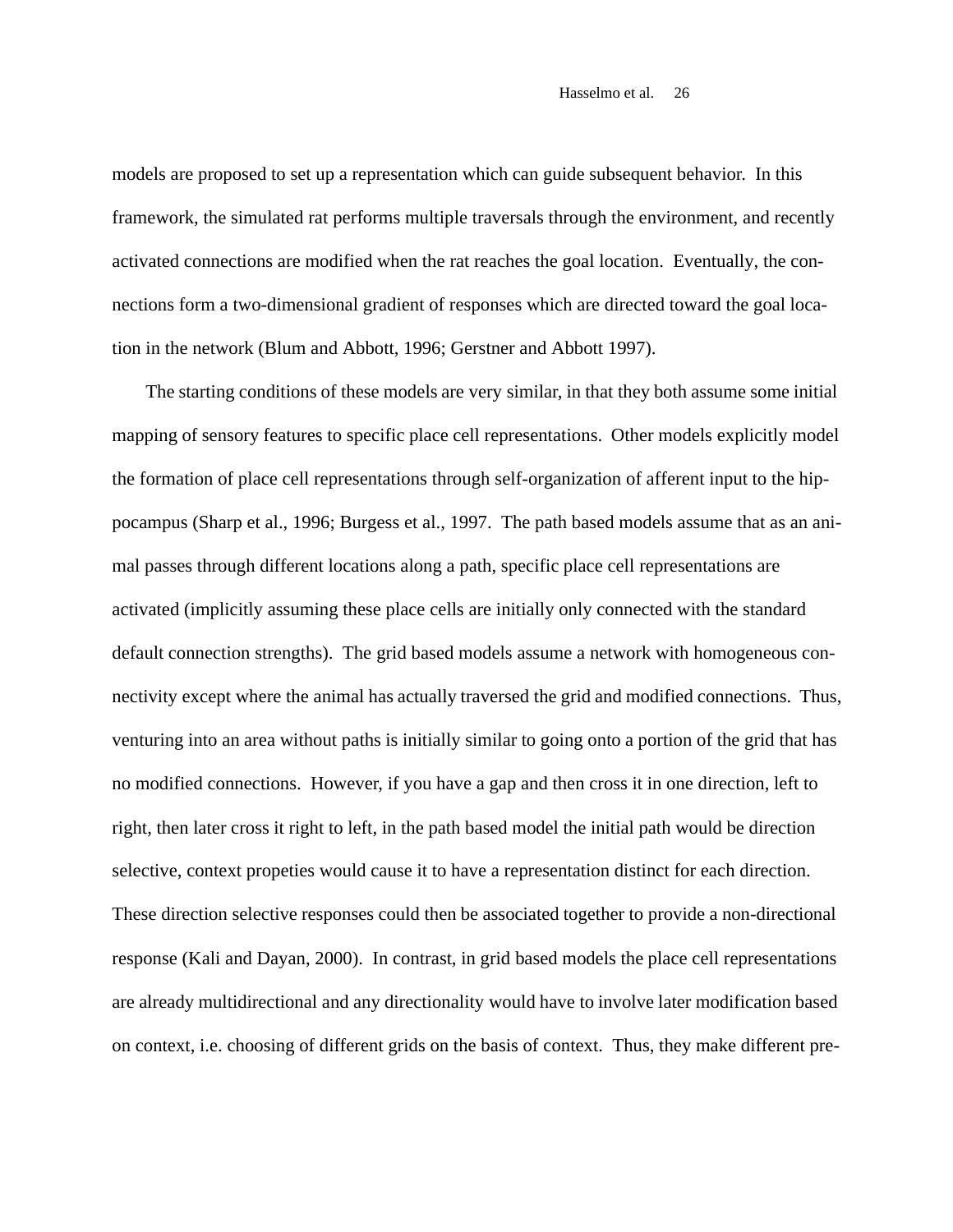dictions about the initial directionality of place cell representations.

Because grid-based models do not focus on the episodic, context-dependent components of individual pathways, they would be difficult to utilize for showing how separate representations can be set up in the same environment. The use of a single two-dimensional grid results in loss of episodic features which are preserved in a path-based model. Thus, a path-based model would more effectively account for a change in place cell representations when a rat is switched from a broad exporatory task to a specific directional traversal of the same space (Markus et al., 1997), and could account for differential responses in the stem of a T-maze before a rat makes differential responses in a spatial alternation task (Wood et al., 2000).

#### **Guiding a virtual rat with a hippocampal simulation.**

Many of the hypotheses described above make strong assumptions about the nature of behavioral input during a task and the output required for guidance of movement. These additional assumptions about the input and output can be reduced if the network directly interacts with an agent moving through an environment. This section presents a recent simulation developed in java, in which a hippocampal simulation directly guides movement of a virtual rat through a virtual environment, and receives its sensory input on the basis of those movements.

This simulation was developed within a general purpose neural simulation package developed by Robert Cannon under the name "catacomb" (DeSchutter, 2000; Cannon, 2000). This package allows flexible creation of multiple different environments including arbitrary barrier locations, and arbitrary locations for individual objects. A virtual rat can be placed into a given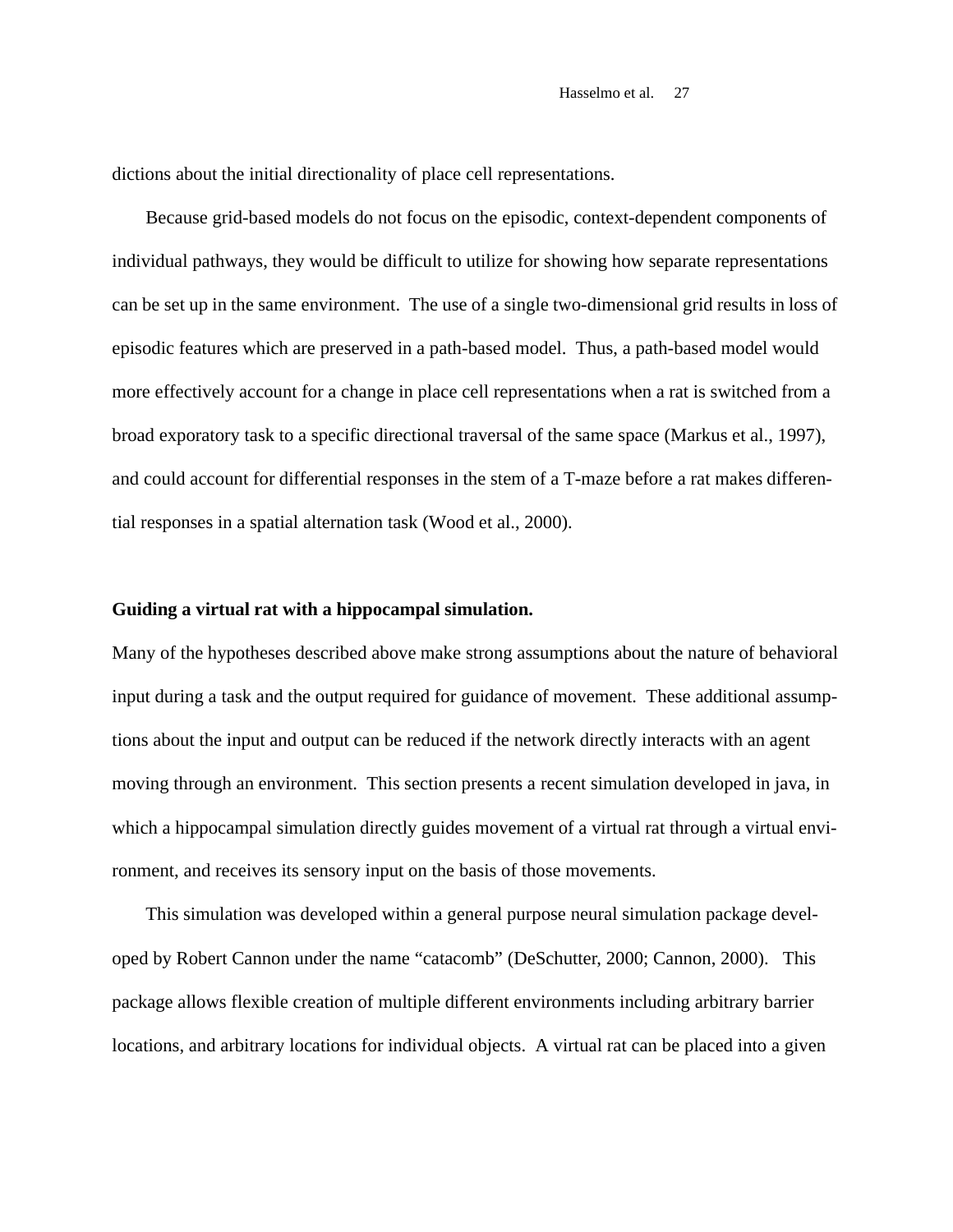virtual environment, and its movements can be controlled in one of three ways: 1.) according to pre-determined trajectories, 2.) with random choice of direction and speed of movement, and 3.) with output from a neural simulation. Numerous parameters of the environment and rat can be adjusted within the simulation.

The hippocampal simulation developed within this package contains the essential features of the simulations described in the preceding sections of this chapter. But the guidance of a rat in an environment required multiple additional functional components of the network. The structure of the network and its interaction with the virtual rat in the virtual environment is summarized in Figure 6.

# FIGURE 6 ABOUT HERE.

Navigation in this model depends upon encoding and retrieval of pathways through the environment, in the form of strengthened excitatory synapses between individual place cell representations. The network receives direct sensory input representing location within the environment from the "place" node shown in Figure 6. Thus, place cell representations are assumed de facto, similar to other simulations (Blum and Abbott, 1996; Redish and Touretzky, 1998) -- the model does not explicitly model processes which could set up place cell representations, such as selforganization of the excitatory input from entorhinal cortex (Sharp et al., 1996; Burgess et al., 1997), or the self-organization of excitatory connections arising from region CA3 pyramidal cells (Levy, 1996; Wallenstein and Hasselmo, 1997).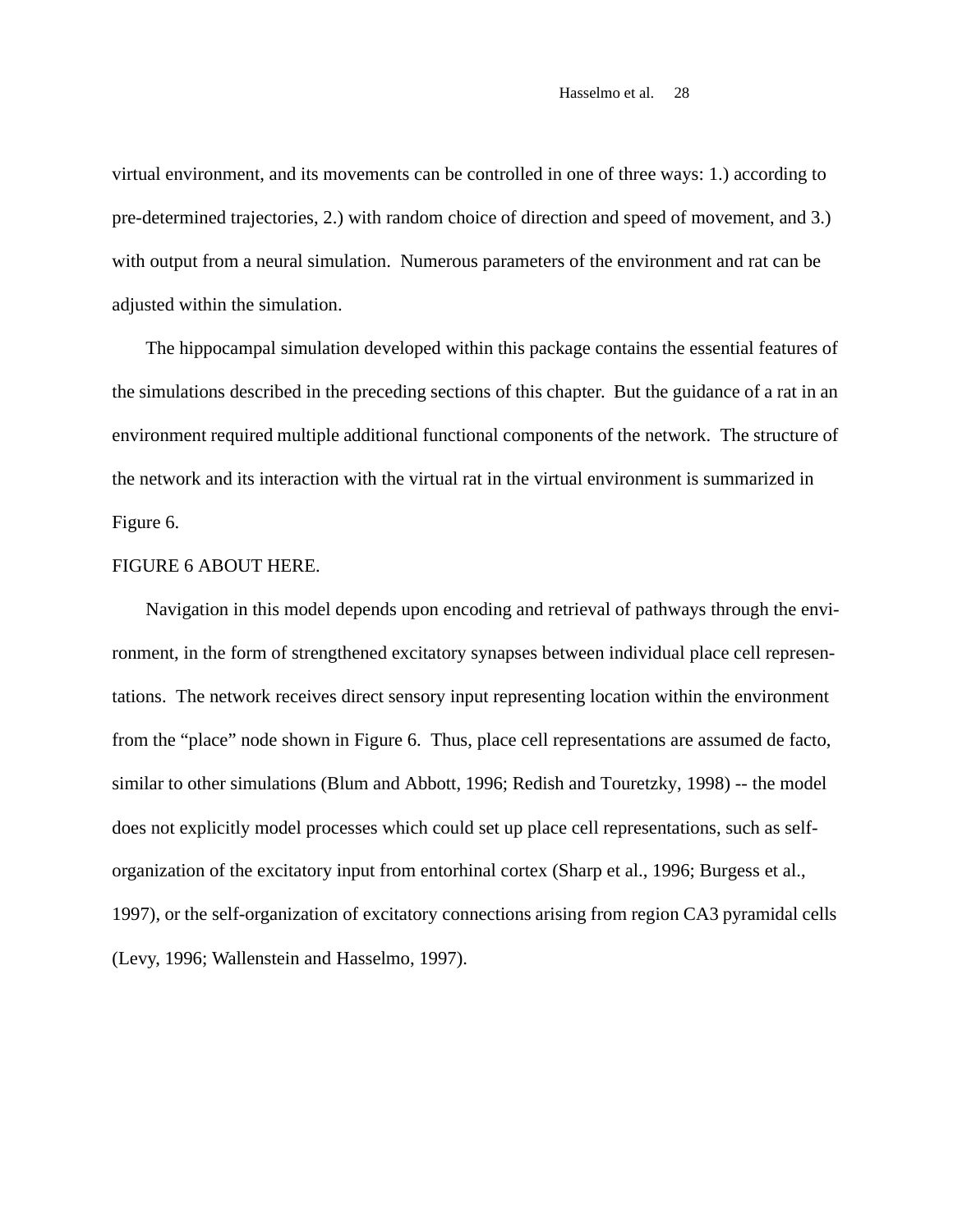# *Encoding*

During encoding, the network receives input from precoded trajectories covering the full T-maze. This causes sequential activation of neurons in entorhinal cortex layer II. The activity spreads from entorhinal cortex layer II into region CA3 and entorhinal cortex layer III, and from entorhinal cortex layer III to region CA1. As place cells are sequentially activated, excitatory connections between these place cells are strengthened according to a brief window of Hebbian synaptic modification corresponding to the relative timing of pre and post-synaptic spiking necessary for induction of long-term potentiation during paired cell recording (Levy and Steward, 1983; Bi and Poo, 1998). Those experiments showed that long-term potentiation would be induced if a presynaptic spike preceded a post-synaptic spike by less than 100 msec, and long-term depression would be induced if a presynaptic spike followed a post-synaptic spike by a similar time window. In the simulation, we focus on a single step function which causes synaptic strengthening for any post-synaptic spike falling within a 70 msec period after a presynaptic spike. As can be seen in Figure 7, this results in strengthening of connections in the network between adjacent place cells, but not between non-adjacent place cells.

This aspect of the simulation already raised an important problem not discussed in other simulations. The window of induction for long-term potentiation (Bi and Poo, 1998) is too small relative to the average interval between activation of individual place cells. Rats take seconds or more to cover the distances in the maze, and often pause to investigate individual locations. This slow movement and frequent pausing causes difficulties in forming associations between adjacent locations, unless there is some mechanism for buffering place information to bridge across delays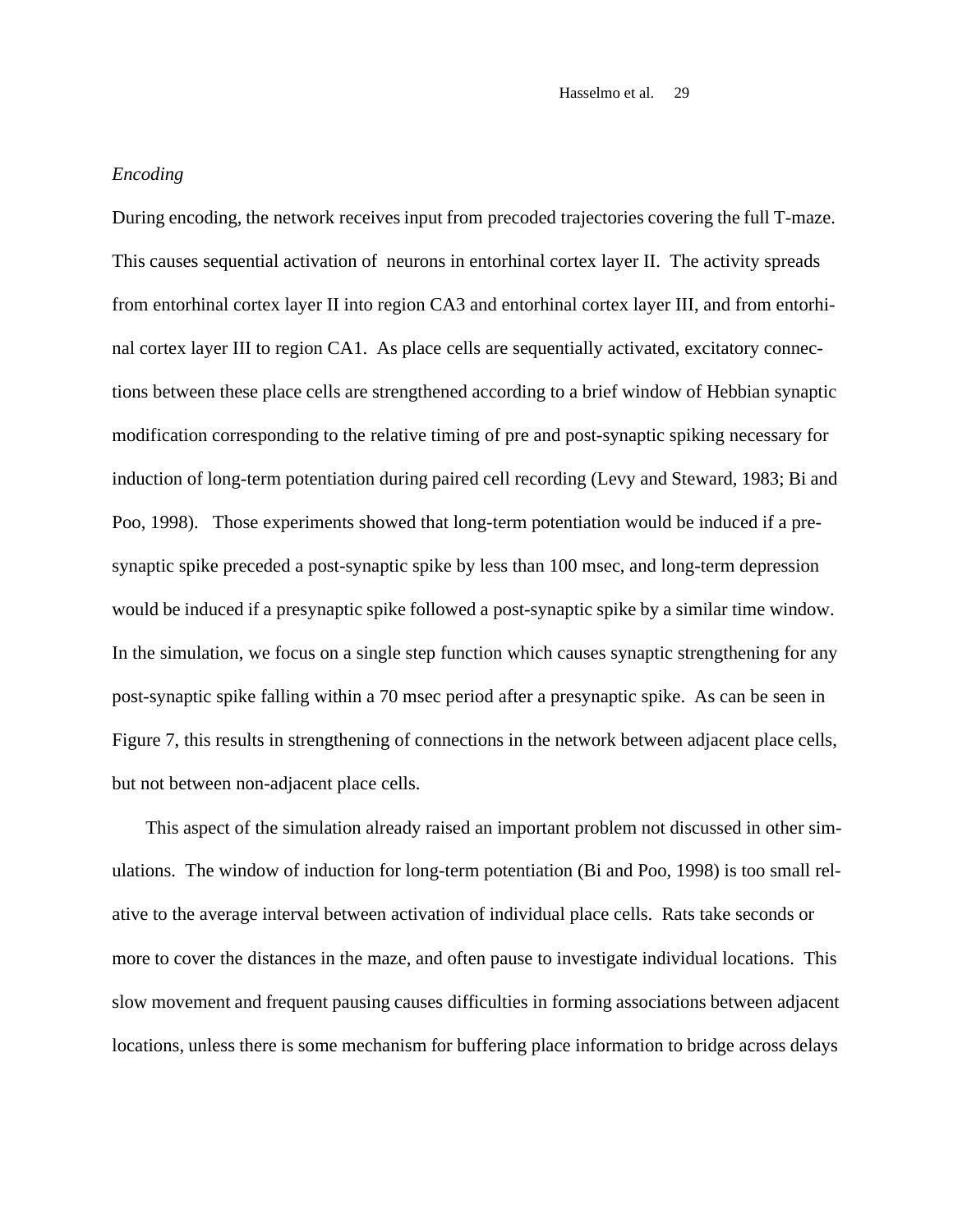between individual locations. To address this problem, I incorporated a simplified representation of intrinsic afterdepolarization mechanisms which have been modeled previously in greater biophysical details (Fransen et al., 1999; 2000; Hasselmo et al., 2000). In these simplified representations, generation of a single action potential initiates dual exponential time courses to cause a period of afterhyperpolarization followed by afterdepolarization. This results in repetitive firing of a neuron at about theta frequency for 3 to 4 spikes. This repetitive self-sustained intrinsic activity assists in ensuring that activity is sufficient to allow strengthening of all connections between adjacent locations, as shown in Figure 7 above.

### *Retrieval*

During retrieval dynamics, network activity guided by the location of food reward (goal) and the current location converges within the simulation to activate the appropriate next location for movement toward the chosen goal. The activity within individual regions during this phase is shown in Figure 8, and summarized below.

#### FIGURE 8 ABOUT HERE.

# Entorhinal cortex layer III:

This region is activated by the goal location in prefrontal cortex. Each time this goal location is activated, the activity spreads backward from the goal location across the connections of the network, as shown in the row showing entorhinal cortex in Figure 8. The broad spread of activity within this network results in a much larger place field representation for individual cells in the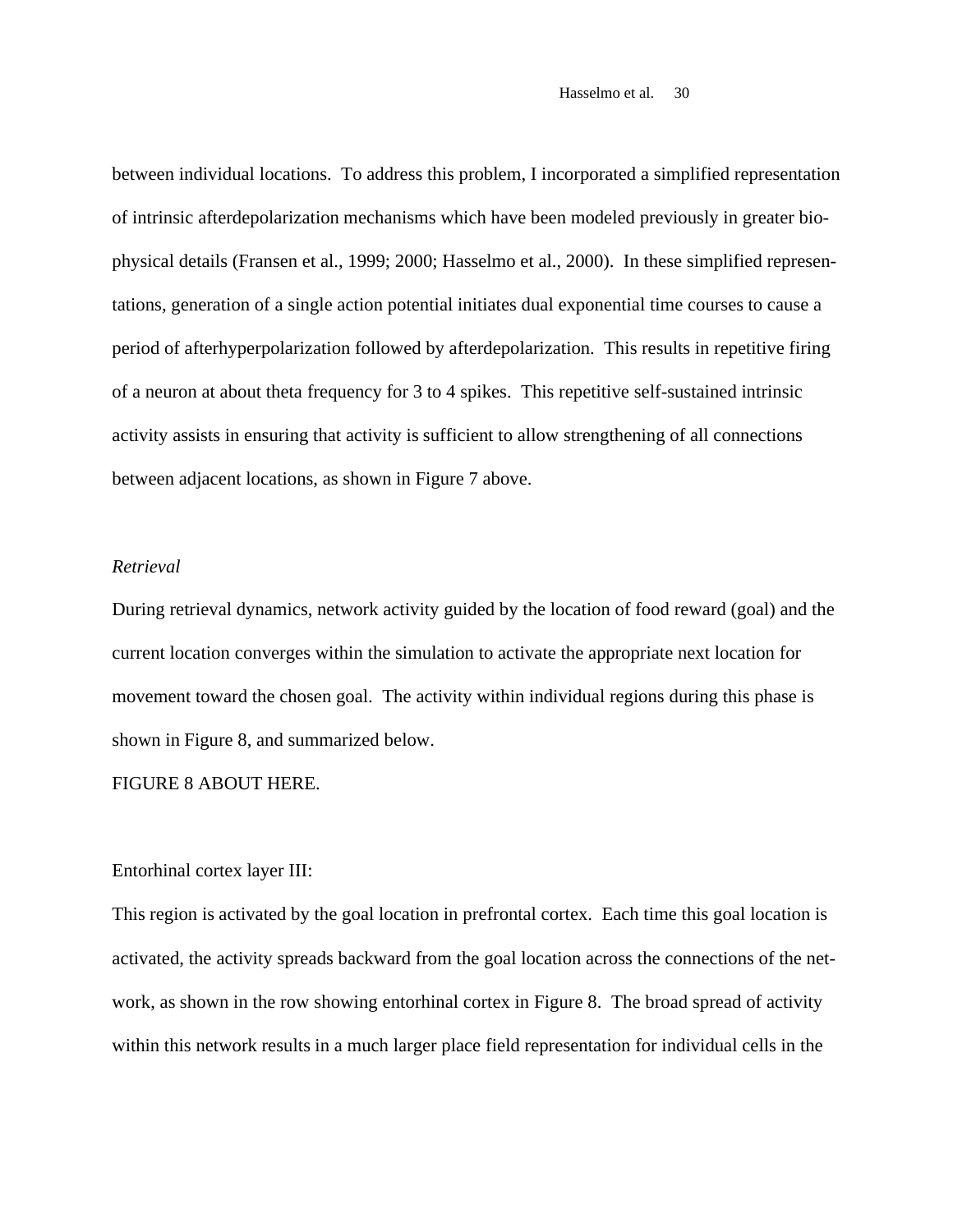entorhinal portion of the model, consistent with data from recordings of the entorhinal cortex (Barnes et al., 1990; Quirk et al., 1992; Frank et al., 2000). The pattern of activity in entorhinal cortex layer III causes subthreshold activation of layer II and region CA1.

# Entorhinal cortex layer II:

This region receives subthreshold input from the current location, as well as subthreshold input from entorhinal cortex layer III. When the backward spread from the goal converges with the input of current location, this causes spiking activity corresponding to current location at the appropriate time. This activity then causes suprathreshold activation of region CA3.

#### Region CA3:

When region CA3 receives suprathreshold input from entorhinal cortex layer II, the spiking activity spreads forward along strengthened excitatory recurrent connections corresponding to previously encoded pathways through the environment, as shown in the row illustrated region CA3 in Figure 8. The spread of activity is terminated by activation of feedback inhibition which prevents excessive spread of excitation within the region (corresponding to the relatively small size of place fields for neurons recorded in region CA3). Synaptic output from region CA3 causes subthreshold activation of region CA1.

#### Region CA1:

This region receives subthreshold input from both region CA3 and entorhinal cortex layer III.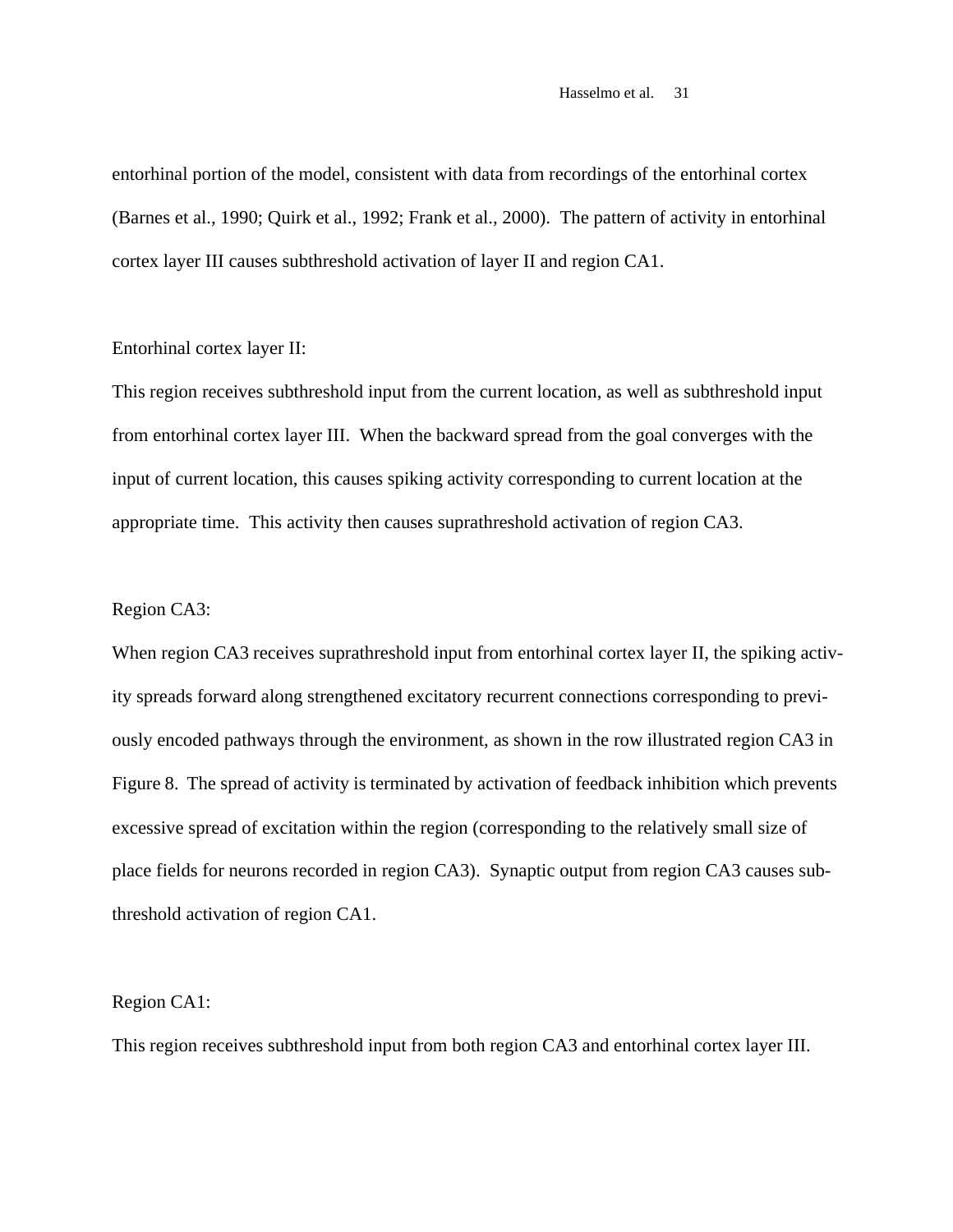Neurons in this region only spike when they receive simultaneous input from region CA3 and entorhinal cortex layer III, as shown in the row illustrating region CA1 in Figure 8. This input is accurately timed such that it only causes spiking when the forward spread from current location matches the backward spread from goal which activated the current location. Excessive spiking activity is prevented by feedforward inhibition of region CA1 neurons by the output of region CA3. This activity in region CA1 causes spiking corresponding to the next location a rat needs to enter in order to start moving toward its goal. For each new current location, the cycle repeats to allow updating of the next desired location.

#### **Theta rhythm modulation of network dynamics.**

In the sections above, encoding and retrieval dynamics are described separately. However, a rat is presumably always able to encode new information, even in the midst of performing a learned navigation task in the maze. Thus, these phases of encoding and retrieval should not persist for long periods.

Theta frequency oscillations provide a mechanism to obtain effective encoding and retrieval in the network during continuous behavior. These theta rhythm oscillations are large amplitude 3-10 Hz oscillations which appear in the hippocampal EEG when a rat is actively exploring the environment (Buzsaki et al., 1983; Chrobak and Buzsaki, 1994). In contrast, the EEG shows irregular activity during immobility or consummatory activities such as eating or grooming.

Theta rhythm oscillations in the EEG of region CA1 result from sequential changes in the amplitude of synaptic currents in different layers of region CA1. As proposed in recent publica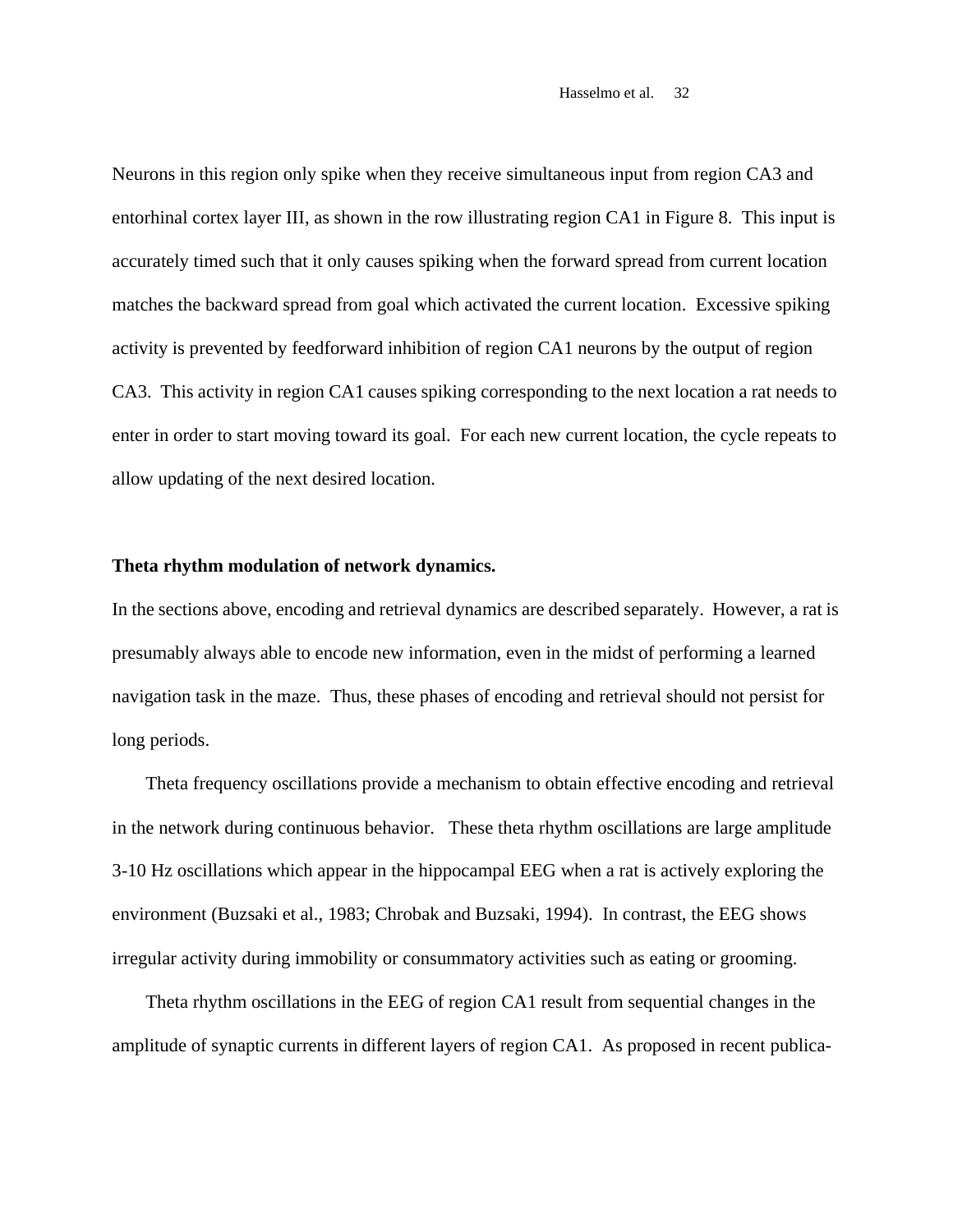tions (Hasselmo and Wyble, 2000; Hasselmo et al., 2001), these changes in synaptic current during each cycle of the theta rhythm may correspond to successive phases of encoding and retrieval during each cycle.

During the encoding phase of the theta cycle, afferent input from entorhinal cortex is very strong, whereas the excitatory recurrent connections in region CA3, and the connections from region CA3 to region CA1 are very weak. This allows effective clamping of network activity to the afferent input, which is optimal for strengthening of excitatory recurrent connections to form an accurate representation of environmental features (such as adjacent place cells). Note that this requires that long-term potentiation of the excitatory recurrent connections and Schaffer collaterals should be maximal at the time that synaptic transmission at these connections is the weakest. This is consistent with physiological data showing that long-term potentiation is best induced at the peak of the local EEG, which is the time when synaptic currents are the weakest (Huerta and Lisman, 1993; Holscher et al., 1997).

During the retrieval phase of the theta cycle, afferent input from entorhinal cortex is at its weakest, but the excitatory recurrent collaterals in region CA3 and the Schaffer collaterals from region CA3 to region CA1 are at their strongest. This allows activity to be predominantly driven by spread of activity across previously modified synapses. Note that this retrieval will cause distortion of the pattern of connectivity unless there is no long-term potentiation at these connections during this time (thus, LTP must be weakest when synaptic transmission is the strongest.) If retrieval occurs during encoding, the spread of activity causes spiking to occur in a large number of neurons during the window for induction of LTP. This retrieval during encoding results in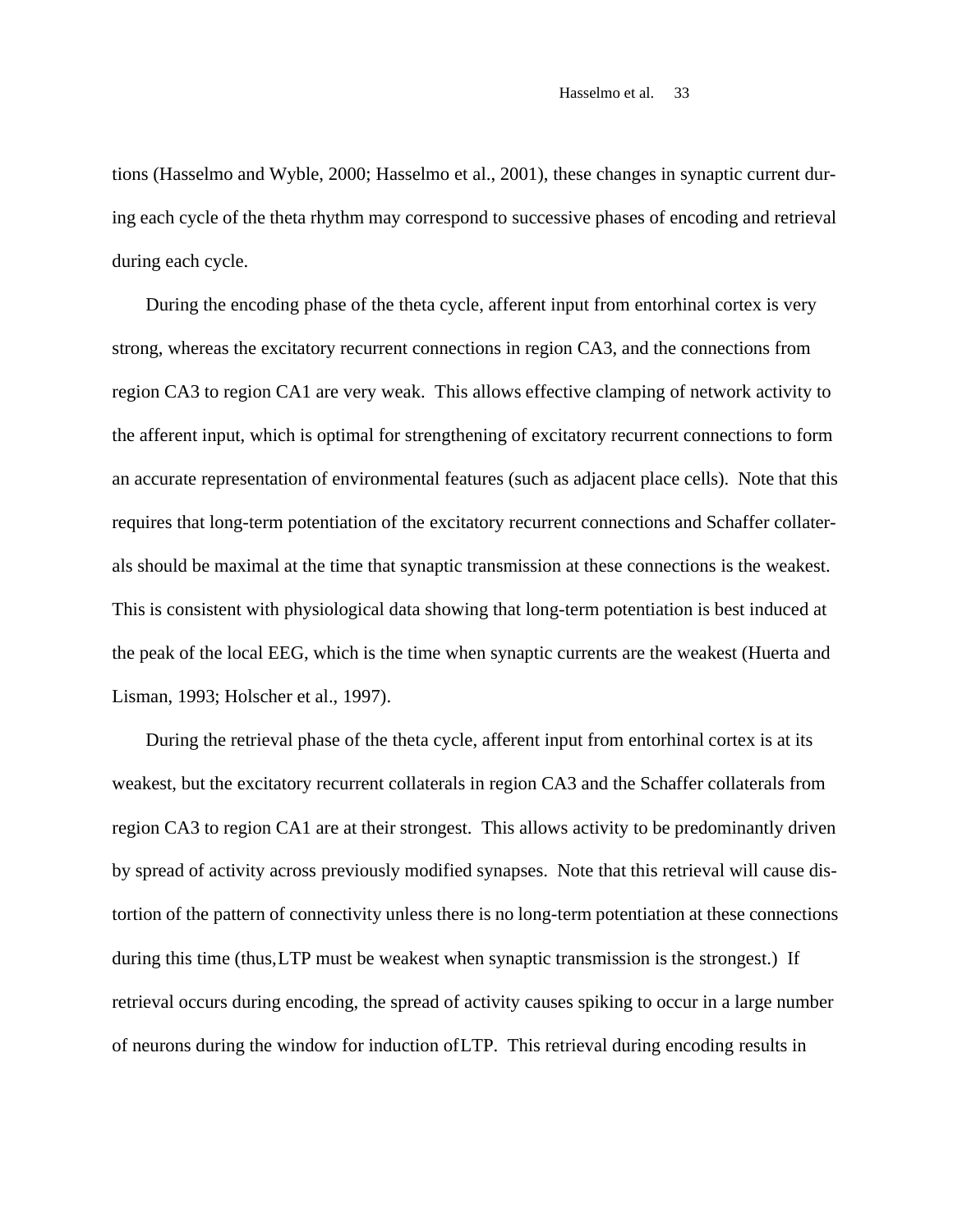strengthening of connections between distant, non-adjacent locations, causing a severe breakdown in network function, as shown in Figure 7.

Possible mechanisms of selective episodic activity.

This detailed model of the role of hippocampus in spatial navigation allows generation of multiple potential mechanisms for particular behavioral and electrophysiological phenomena. In particular, the differential firing of neurons in the stem of the T-maze during performance of delayed spatial alternation (Wood et al., 2000) could arise from a number of different network interactions during behavior, including the following potential mechanisms:

1. Modification of afferent input from entorhinal cortex could allow gradual separation of firing activity based on slight differences in the context input from neocortical structures. This mechanism would require that there are sufficient differences in neocortical activity dependent on the next turn, which are amplified by differences in perforant path connectivity to result in distinct cell firing patterns depending on the next turn.

2. Forward self-organization of excitatory connections in region CA3.

Prior location of the rat could cause gradual separation of sequence representations in region CA3. In this framework, the network would start out with a single representation of the stem, but as the task becomes more familiar self-organization of the excitatory connections within region CA3 could cause distinct activity in different paths which progressively spreads forward -- like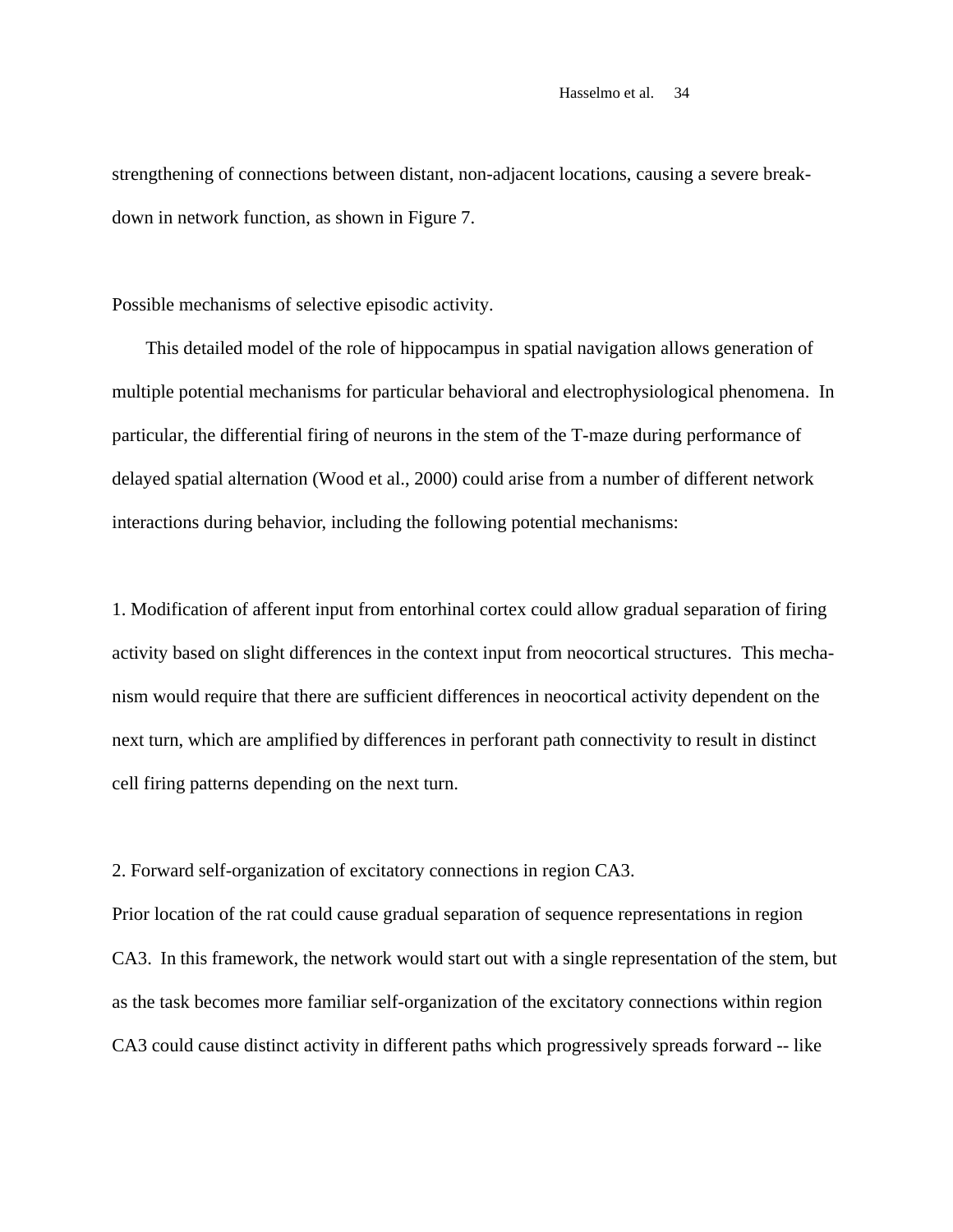the unzipping of a zipper.

3. Backward self-organization of region CA3 connections.

The future location of the rat could cause activity to spread backward through the local context units described in previous work (Levy, 1996; Wallenstein and Hasselmo, 1997). This mechanism is unlikely, as activity in region CA3 associated with the end of the pathway is not consistent with the small size of place fields in region CA3.

4. Backward spread of activity from the goal could dictate which neurons in region CA1 can fire. In the framework described for spatial navigation above, the backward spread of activity from a goal location representation in entorhinal cortex can determine which representation in region CA1 will be activated. In this framework, region CA3 neurons would tend to show nonspecific activity in the stem of the maze, but the convergence of this nonspecific spread of activity from the current location with the entorhinal input to region CA1 would allow selectivity dependent upon the future trajectory.

The detailed simulation presented here provides the opportunity to explore these multiple different mechanisms for causing selective firing in the stem of the T-maze, and for determining specific features of spike timing associated with individual hypothetical mechanisms. Thus, the interaction of a detailed spiking model of the hippocampal formation with a virtual rat moving through a virtual environment will provide a means of evaluating detailed quantitative mecha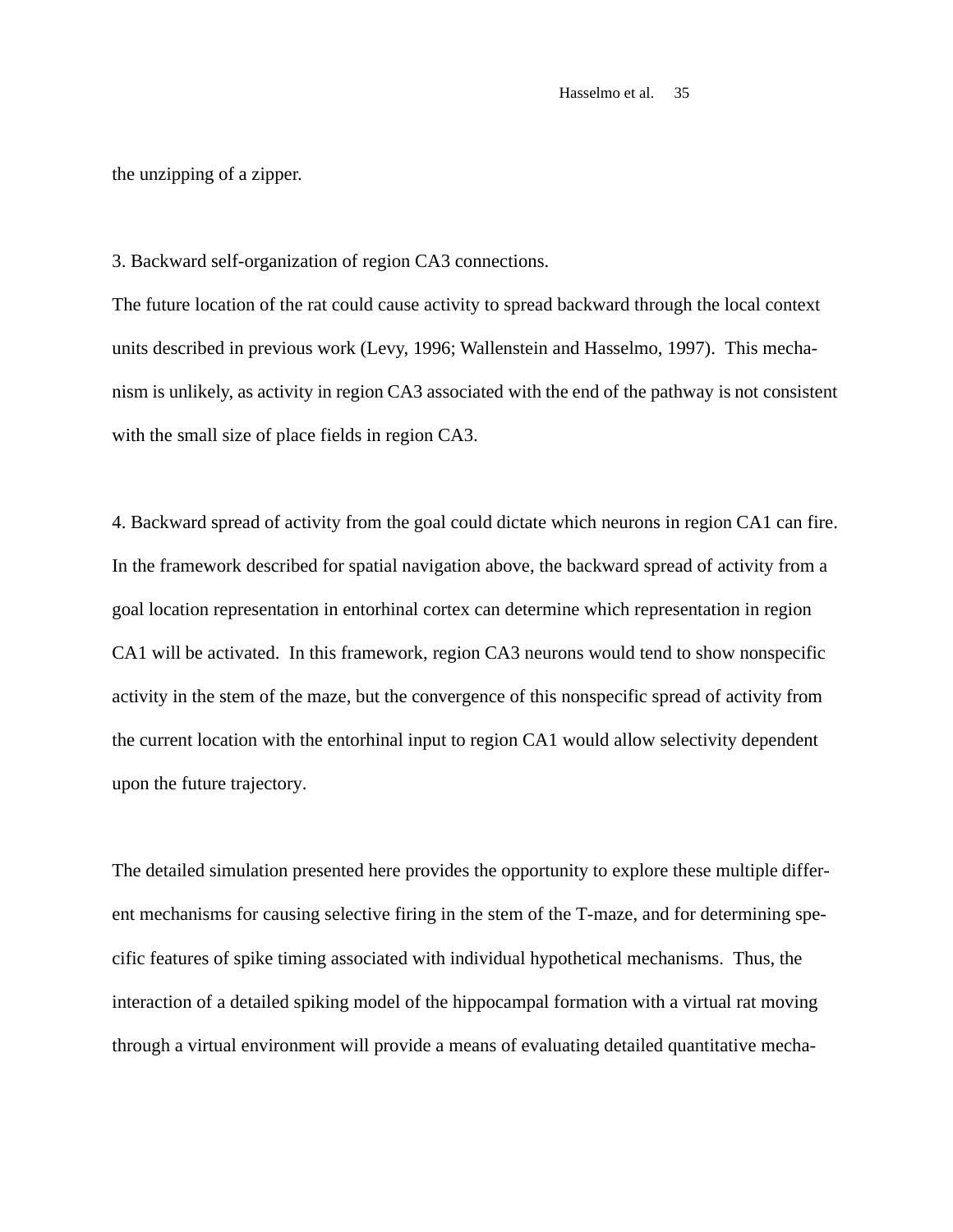nisms directly with regard to both behavior and physiology, without the mediation of imprecise verbal hypotheses.

# **BIBLIOGRAPHY**

Alonso A, Garcia-Austt E Neruonal sources of theta rhythm in the entorhinal cortex of the rat. II. Phase relations between unit discharges and theta field potentials. Exp. Brain Res. 1987, 67: 502-509.

Amit DJ (1988) Modeling brain function: The world of attractor neural networks. Cambridge, U.K.: Cambridge Univ. Press.

Anderson JA (1972) A simple neural network generating an interactive memory. Math. Biosci. 14:197-220.

Barnes CA, McNaughton BL, Mizumori S, Leonard BW, Lin LH Comparison of spatial and temporal characteristics of neuronal activity in sequential stages of hippocampal processing. Prog. Brain Res. 83: 287-300.

Bi GQ, Poo MM Synaptic modifications in cultured hippocampal neurons: dependence on spike timing, synaptic strength, and postsynaptic cell type. J Neurosci. 1998 18(24):10464-72. Bilkey DK, Goddard GV Medial septal facilitation of hippocampal granule cell activity is mediated by inhibition of inhibitory interneurones. Brain Res. 1985 361(1-2):99-106. Bliss TV, Collingridge GL A synaptic model of memory: long-term potentiation in the hippocampus. Nature 1993, 361, 31-9

Blum KI, Abbot LF A model of spatial map formation in the hippocampus of the rat. Neural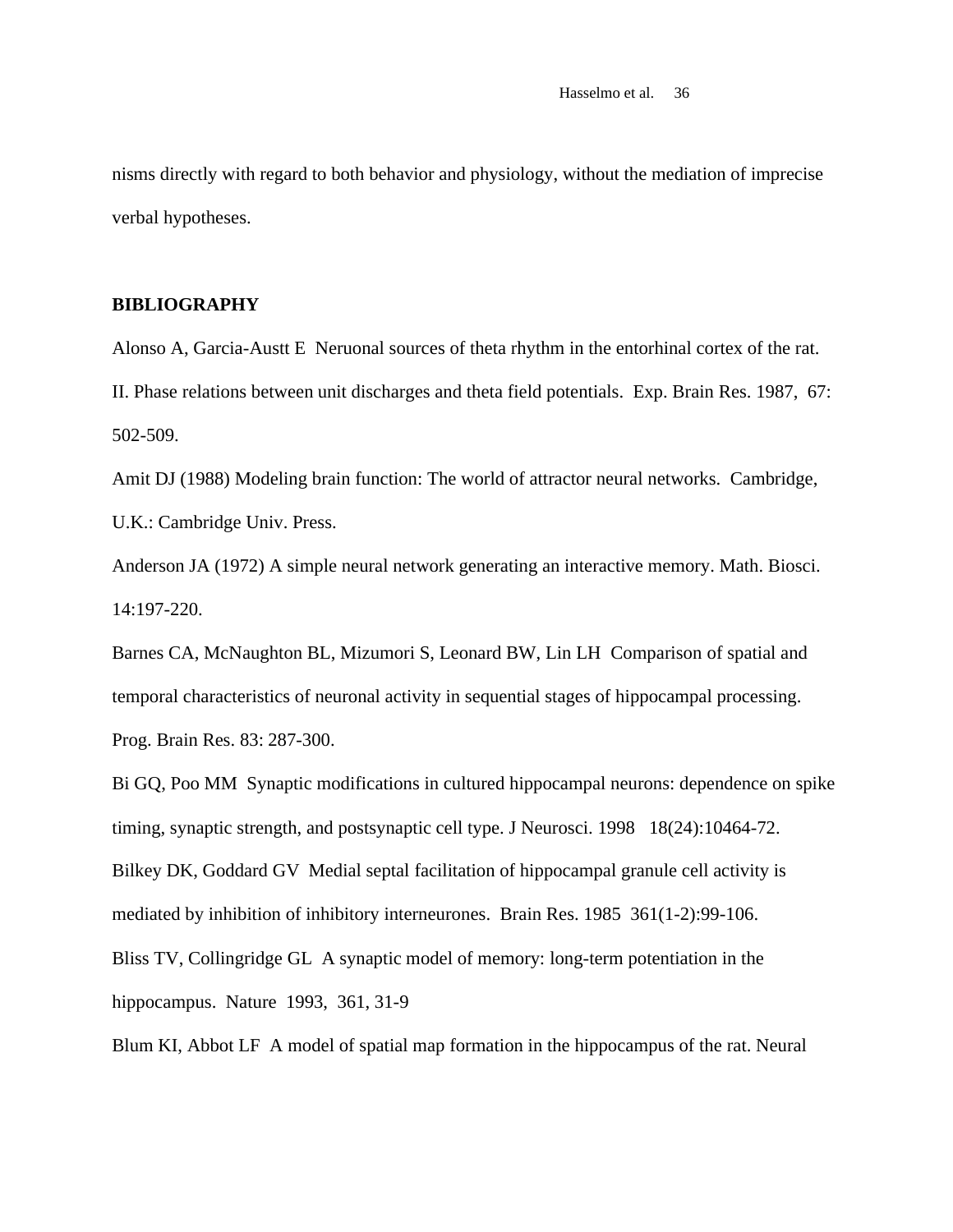Comput. 1996 8(1):85-93.

Bragin A, Jando, G, Nadasdy, Z, Hetke, J, Wise, K, Buzsaki, G. Gamma (40-100 Hz) oscillation in the hippocampus of the behaving rat. *Journal of Neuroscience*, 15: 47-60 (1995). Brankack, J, Stewart, M, Fox, SE (1993). Current source density analysis of the hippocampal theta rhythm: associated sustained potentials and candidate synaptic generators. *Brain Research*, 615(2): 310-327

Burgess N, Donnett JG, Jeffery KJ, O'Keefe J Robotic and neuronal simulation of the hippocampus and rat navigation. Philos Trans R Soc Lond B Biol Sci 1997, 352, 1535-43 Buzsaki G, Leung LW, Vanderwolf CH. (1983) Cellular bases of hippocampal EEG in the behaving rat. Brain Res. 287(2):139-71.

Carpenter GA, Grossberg S Normal and amnesic learning, recognition and memory by a neural model of cortico-hippocampal interactions. Trends Neurosci. 1993 16(4):131-7.

Chrobak, J.J., Buzsaki, G. (1994) Selective activation of deep layer (V-VI) retrohippocampal cortical neurons during hippocampal sharp waves in the behaving rat. *J. Neurosci .* 14, 6160- 6170

Cohen NJ and Eichenbaum H Memory, amnesia and the hippocampal system. Cambridge, MA: MIT Press, 1995.

DeSchutter, E. (ed.) Computational Neuroscience: Realistic modeling for experimentalists. CRC Press: Boca Raton, FL.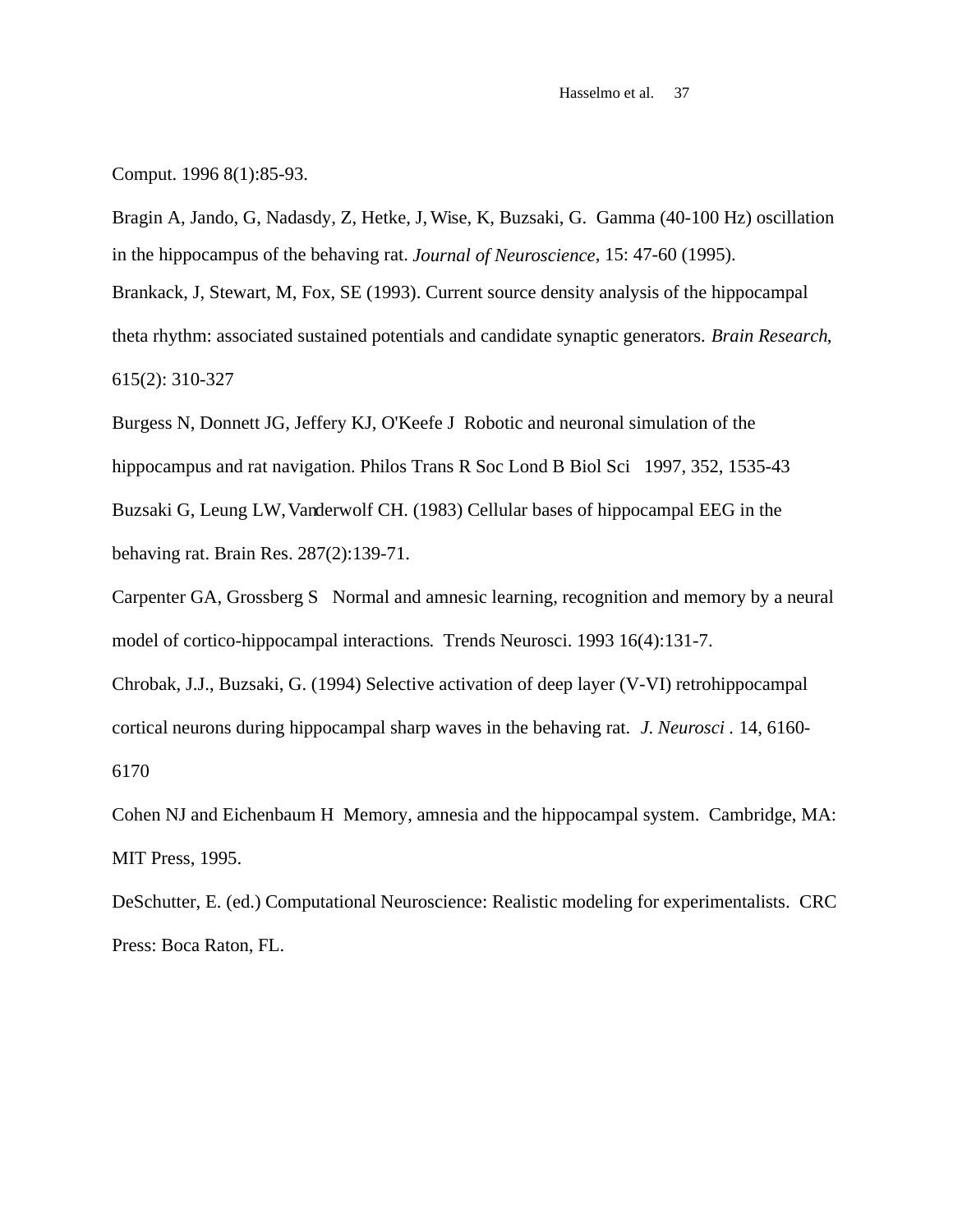Eichenbaum H, Buckingham J Studies on hippocampal processing: experiment, theory and

model. In: Learning and Computational Neuroscience: Foundations of Adaptive Networks. M.

Gabriel, J. Moore (eds.) Cambirdge, MA: MIT Press, pp. 171-231.

Eichenbaum H, Dudchenko, P, Wood, E., Shapiro, M, Tanila, H. The hippocampus, memory and place cells: is it spatial memory or a memory space? Neuron. 1999 23(2):209-26.

Fantie BD, Goddard GV Septal modulation of the population spike in the fascia dentata produced by perforant path stimulation in the rat.Brain Res. 1982 252(2):227-37.

Fox, S. E. (1989). Membrane potential and impedence changes in hippocampal pyramidal cells during theta rhythm. *Exp. Brain Res.*, **77**, 283-294.

Fox, S. E., Wolfson, S. and Ranck, J. B. J. (1986). Hippocampal theta rhythm and the firing of neurons in walking and urethane anesthetized rats. *Exp. Brain Res.*, **62**, 495-508.

Frank LM, Brown EN, Wilson M Trajectory encoding in the hippocampus and entorhinal cortex. Neuron. 2000 27(1):169-78.

Fransen E, Wallenstein GV, Alonso AA, Dickson CT, Hasselmo ME A biophysical simulation of intrinsic and network properties of entorhinal cortex. Neurocomputing 26: 375-380.

Fransen E, Lansner A A model of cortical associative memory based on a horizontal network of connected columns. Network 1998 9(2): 235-264.

Gerstner W, Abbott LF Learning navigational maps through potentiation and modulation of hippocampal place cells. J Comput Neurosci 1997, 4, 79-94

Ghoneim MM, Mewaldt SP Effects of diazepam and scopolamine on storage, retrieval and organization processes in memory. Psychopharmacologia 44: 257-262.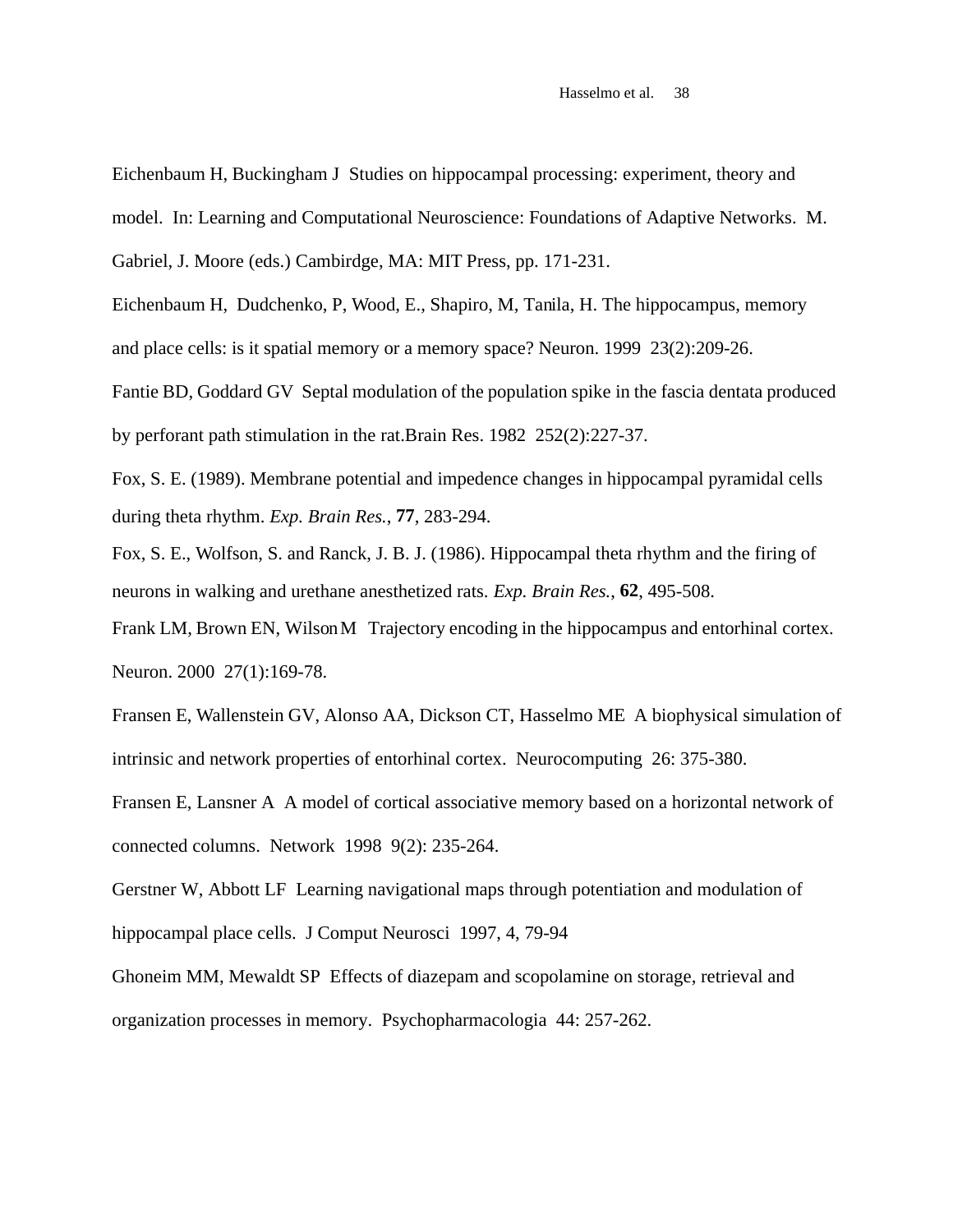Gorchetchnikov A, Hasselmo ME A mechanism for goal-directed spatial navigation.

Computational Neuroscience Conference 2001, submitted.

Graf PA, Squire LR and Mandler G The information that amnesic patients do not forget. J. Exp. Psychol.: Human Learn. Mem. 10: 1640178.

Gray JA The Neuropsychology of Anxiety: An enquiry into the functions of the septohippocampal system. New York: Oxford Univ. Press, 1982.

Hampson RE, Deadwyler SA Ensemble codes involving hippocampal neurons are at risk during delayed performance tests. Proc Natl Acad Sci U S A. 1996 93(24):13487-93.

Hasselmo ME Neuromodulation: Acetylcholine and memory consolidation. Trends Cog. Sci. 1999, 3: 351-359.

Hasselmo ME, Fransen E, Dickson CT, Alonso AA Computational modeling of entorhinal cortex. 2000. Annals NY Acad Sci. 911: 418-446.

Hasselmo ME, Bodelón C, Wyble BP A proposed function for hippocampal theta rhythm: Separate phases of encoding and retrieval enhance reversal of prior learning. Neural Comp. in review.

Hasselmo ME., Wyble, B.P. and Wallenstein, G.V. Encoding and retrieval of episodic memories: Role of cholinergic and GABAergic modulation in the hippocampus. Hippocampus, 1996, 6, 693-708.

Hasselmo, M.E., Schnell, E., Barkai, E. Dynamics of learning and recall at excitatory recurrent synapses and cholinergic modulation in hippocampal region CA3. J. Neurosci. 1995, 15, 5249- 5262.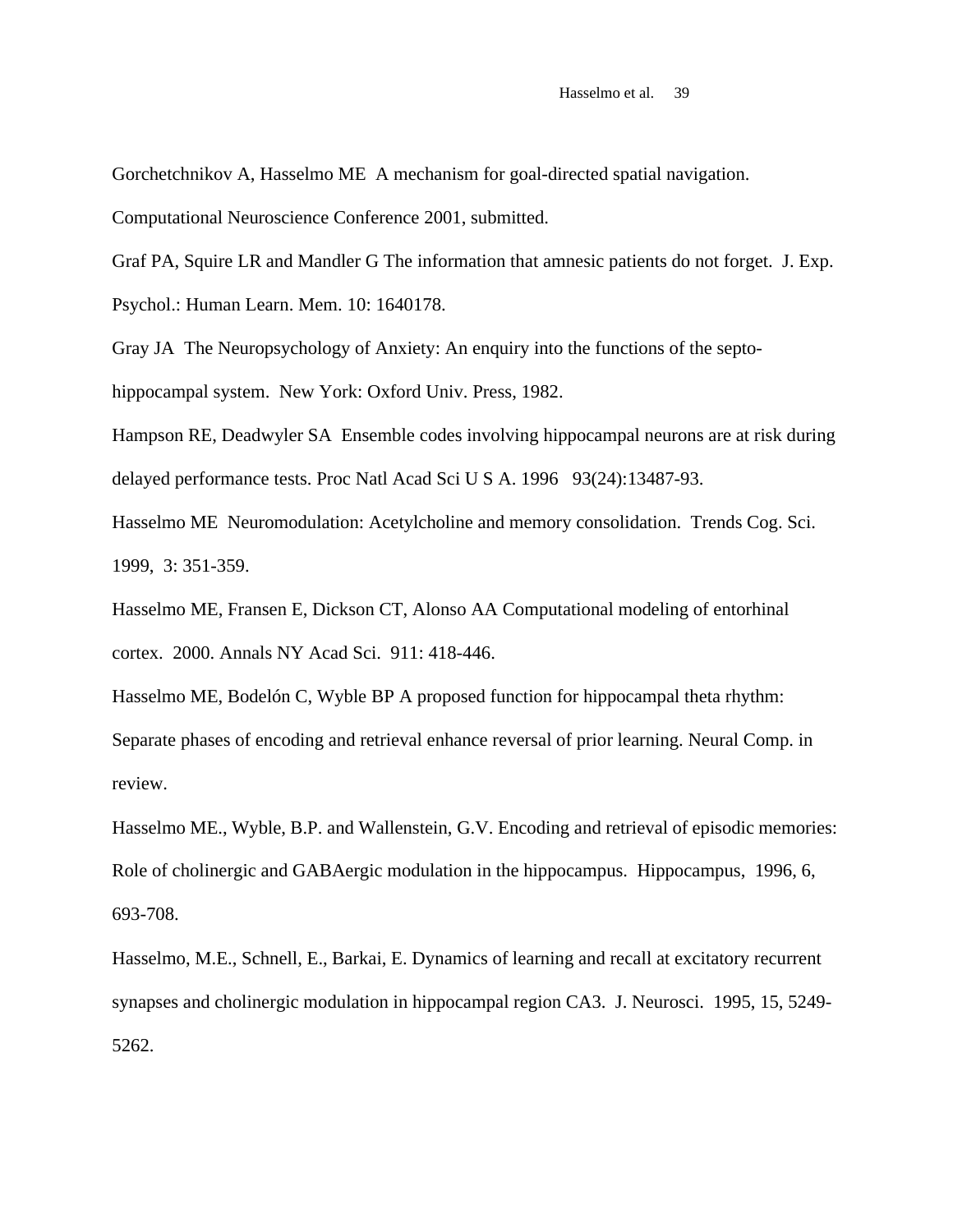Hasselmo ME, and Wyble BP Simulation of the effects of scopolamine on free recall and

recognition in a network model of the hippocampus. Behav. Brain Res. 1997, 89: 1-34.

Holscher, C, Anwyl, R, Rowan, MJ (1997). Stimulation on the positive phase of hippocampal theta rhythm induces long-term potentiation that can Be depotentiated by stimulation on the negative phase in area CA1 in vivo. *J Neurosci*, 17(16): 6470-6477.

Huerta, PT, Lisman, JE (1993). Heightened synaptic plasticity of hippocampal CA1 neurons during a cholinergically induced rhythmic state. *Nature*, 364: 723-725

Huerta PT, Lisman JE (1995). Bidirectional synaptic plasticity induced by a single burst during cholinergic theta oscillation in CA1 in vitro. *Neuron*, 15(5): 1053-1063.

Jensen O. and Lisman JE Hippocampal CA3 region predict memory sequences: accounting for the phase advance of place cells. Learning and Memory, 1996, 3, 279-287.

Jensen O, Lisman JE (1996) Novel lists of 7 +/- 2 known items can be reliably stored in an oscillatory short-term memory network: interaction with long-term memory. Learn Mem. 3(2-3):257- 63.

Kohonen T (1984) Self-organization and Associative Memory. Berlin: Springer-Verlag.

Kali, S., Dayan, P. (2000) The involvement of recurrent connections in area CA3 in establishing the properties of place fields: a model. J. Neurosci. 20(19):7463-7477.

Kamondi A, Acsady L, Wang XJ, Buzsaki G Theta oscillations in somata and dendrites of hippocampal pyramidal cells in vivo: activity-dependent phase- precession of action potentials. Hippocampus 1998, 8, 244-61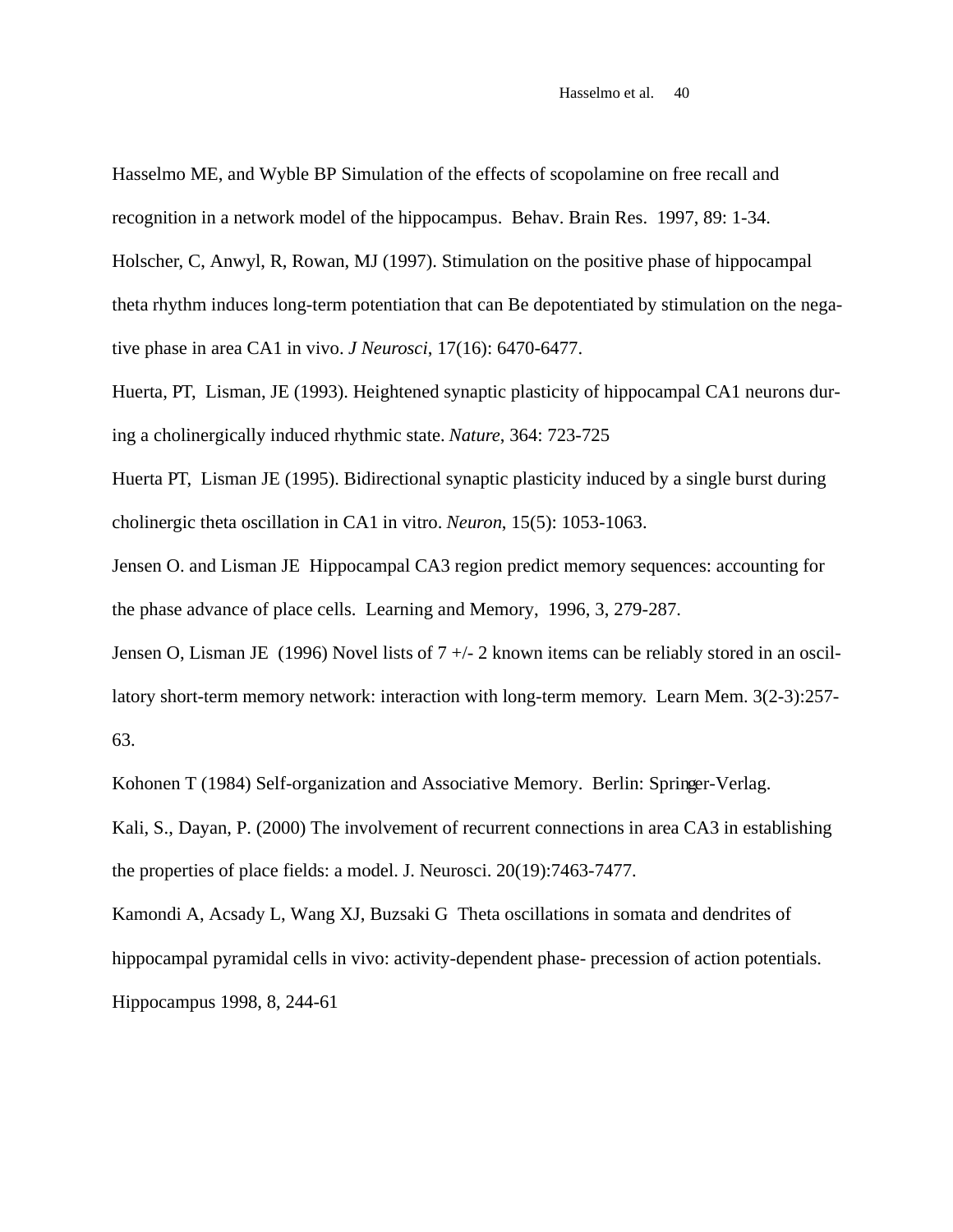Klink R, Alonso A Ionic mechanisms of muscarinic depolarization in entorhinal cortex layer II neurons. J. Neurophysiol. 77: 1829-1843.

Levy WB A sequence predicting CA3 is a flexible associator that learns and uses context to solve hippocampal-like tasks. Hippocampus, 1996, 6, 579-590.

Levy WB, Steward O Temporal contiguity requirements for long-term associative potentiation/ depression in the hippocampus. Neuroscience. 1983 8(4):791-7.

Marr D Simple memory: a theory for archicortex. Philos. Trans. R. Soc. Lond. B Biol. Sci. 1971, 262, 23-81.

McClelland JL, McNaughton, B.L., O'Reilly, R.C. Why there are complementary learning systems in the hippocampus and neocortex: insights from the successes and failures of connectionist models of learning and memory. Psychol. Rev. 1995, 102, 419-457 McClelland JL, Complementary learning systems in the brain. A connectionist approach to explicit and implicit cognition and memory. Ann N Y Acad Sci, 1998 843: 153- 169 McClelland JL, Goddard NH Considerations arising from a complementary learning systems perspective on hippocampus and neocortex. Hippocampus. 1996 6(6):654-65. McNaughton BL and Morris RGM Hippocampal synaptic enhancement and information storage within a distributed memory system. Trends Neurosci. 1987, 10, 408-415. Mehta MR, Barnes CA, McNaughton BL Experience- dependent, asymmetric expansion of hippocampal place fields. Proc Natl Acad Sci U S A 1997 94(16):8918-21 Menschik ED, Finkel, LH Neuromodulatory control of hippocampal function: towards a model of Alzheimer's disease. Artif. Intell. Med. 1998 13(1-2): 99-121.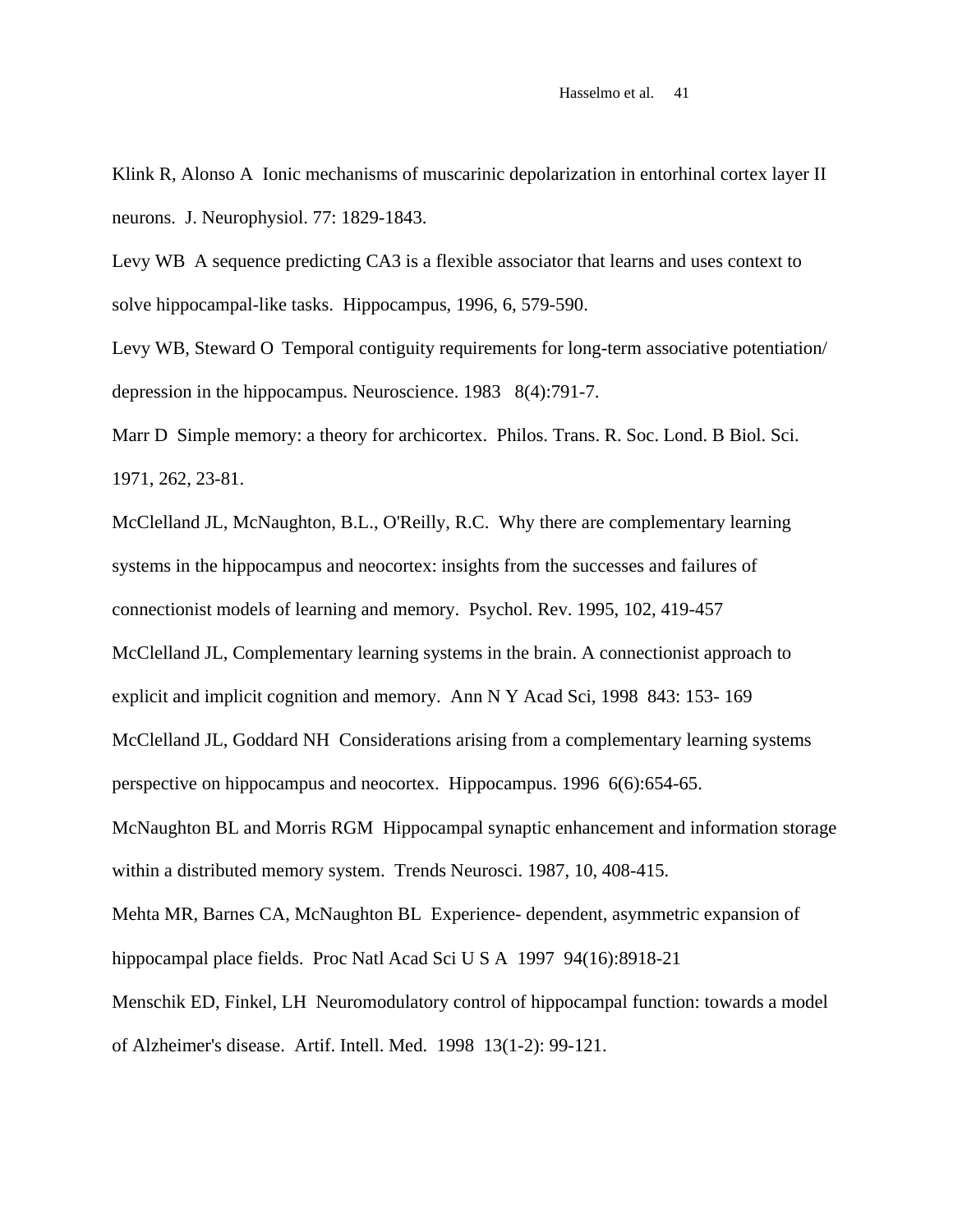Mitchell SJ, Ranck JB Generation of theta rhythm in medial entorhinal cortex of freely moving rats. Brain Res. 1980 178: 49-66.

Mizumori SJ, McNaughton BL, Barnes CA A comparison of supramammillary and medial septal influences on hippocampal field potentials and single-unit activity. J Neurophysiol. 1989 61(1):15-31.

Mizumori SJ, Barnes CA, McNaughton BL Reversible inactivation of the medial septum: selective effects on the spontaneous unit activity of different hippocampal cell types. Brain Res. 1989 500(1-2):99-106.

Myers, C.E., Ermita, B.R., Hasselmo, M. and Gluck, M.A. (1998) Further implications of a computational model of septohippocampal cholinergic modulation in eyeblink conditioning. Psychobiol. 1998, 26: 1-20.

Nadel L, Moscovitch M Memory consolidation, retrograde amnesia and the hippocampal complex. Curr Opin Neurobiol 1997 7, 217-227

O'Keefe J and Recce ML Phase relationship between hippocampal place units and the EEG theta rhythm. Hippocampus 1993, 3, 317-330.

O'Reilly RC and McClelland JL Hippocampal conjunctive encoding, storage, and recall: Avoiding a tradeoff. Hippocampus 1994, 4, 661-682.

O' Reilly, R. C., Norman, K. A., & McClelland, J. L. A hippocampal model of recognition memory. In Advances in Neural Information Processing Systems 10. Edited by Jordan MI, Kearns MJ, Solla SA, Cambridge, MA: MIT Press, 1998.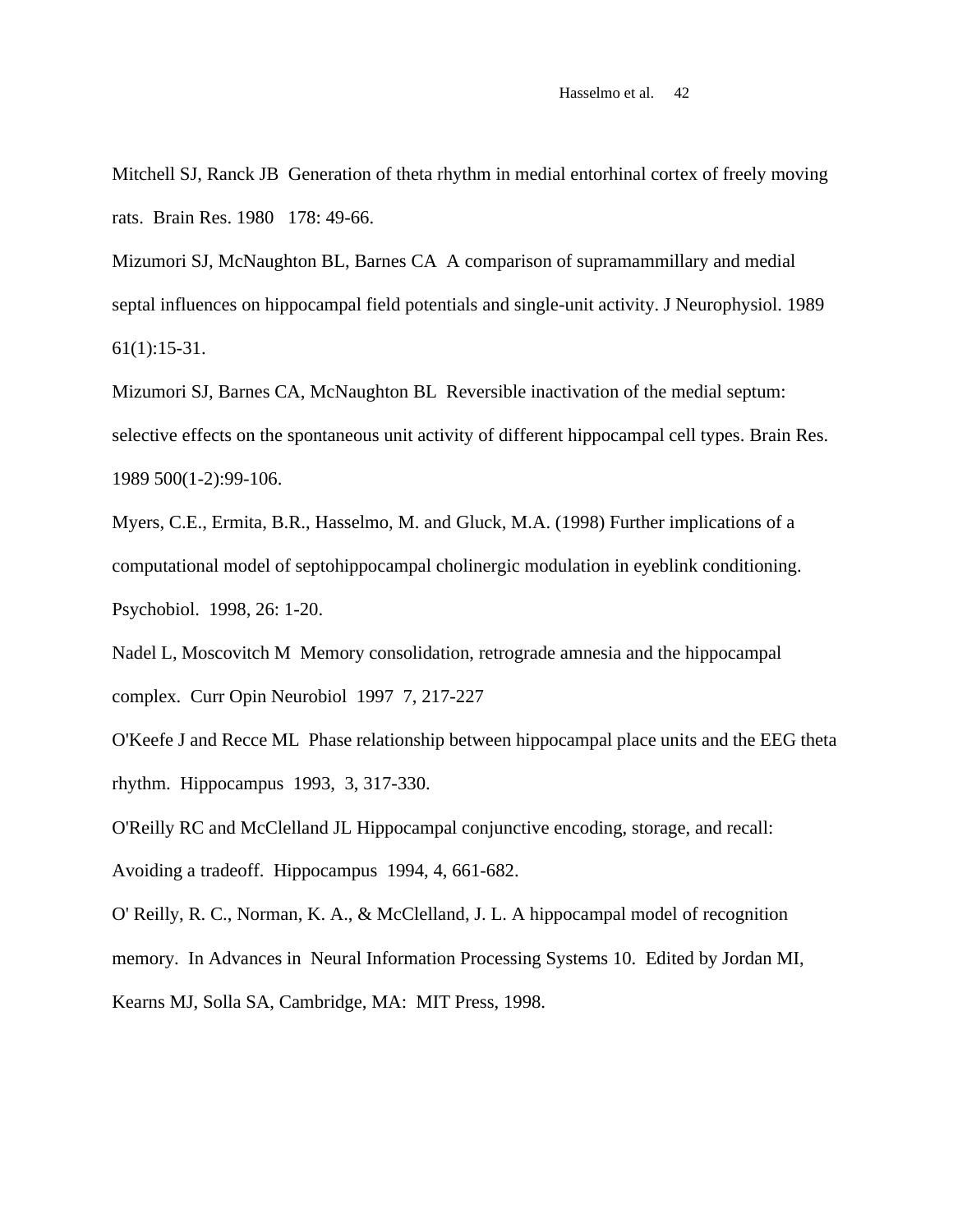Otto T, Eichenbaum H Neuronal activity in the hippocampus during delayed non-match to sample performance in rats: evidence for hippocampal processing in recognition memory. Hippocampus. 1992 2(3):323-34

Quirk GJ, Muller RU, Kubie JL, Ranck JB The positional firing properties of medial entorhinal neurons: description and comparison with hippocampal place cells. J Neurosci 1992 May;12(5):1945-63

Redish AD, Touretzky DS The role of the hippocampus in solving the Morris water maze. Neural Comp. 1998 10, 73-111.

Rempel-Clower NL, Zola SM, Squire LR, Amaral DG Three cases of enduring memory impairment after bilateral damage limited to the hippocampal formation. J Neurosci 1996, 16, 5233-55

Rolls ET and Treves A Neural Networks and Brain Function. New York: Oxford University Press, 1998.

Rolls, E.T., Treves, A., Foster, D., and Perez-Vicente, C. Simulation studies of the CA3 hippocampal subfield modelled as an attractor neural network. Neural Networks 1997 10: 1559- 1569.

Qin YL, McNaughton BL, Skaggs WE, Barnes CA Memory reprocessing in corticocortical and hippocampocortical neuronal ensembles. Philos Trans R Soc Lond B Biol Sci 1997 352(1360):1525-33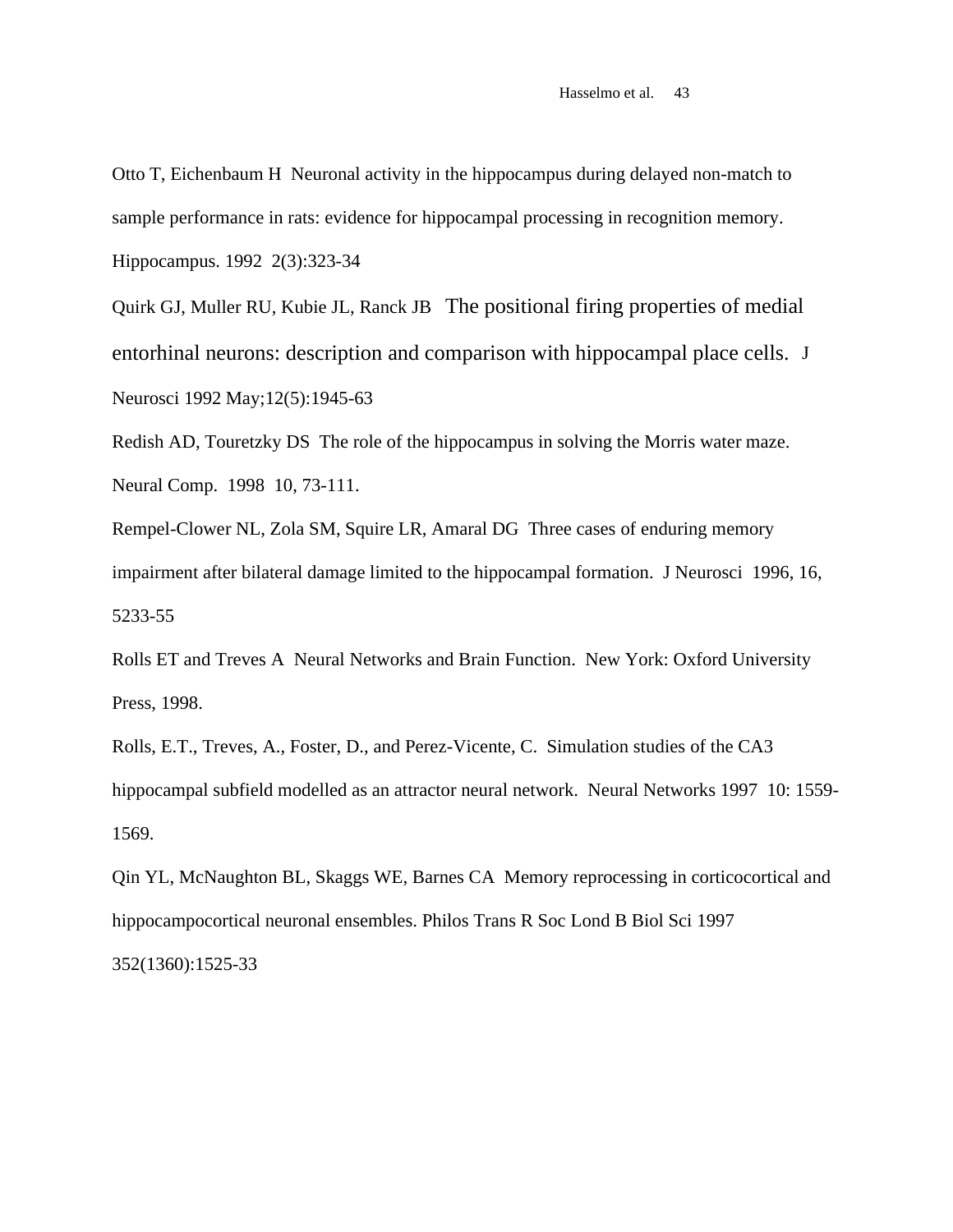Rempel-Clower NL, Zola SM, Squire LR, Amaral DG. Three cases of enduring memory impairment after bilateral damage limited to the hippocampal formation. J Neurosci. 1996 Aug 15;16(16):5233-55.

Samsonovich A, McNaughton BL Path integration and cognitive mapping in a continuous attractor neural network model. J Neurosci 1997 17(15): 5900-20

Schacter DL and Tulving, E. Memory Systems 1994. Cambridge, Mass. : MIT Press; 1994. Schmajuk, N.A., Lamoureux, J., and Holland, P.C. Occasion setting and stimulus configuration: A neural network approach. Psychological Review, 1998, 105: 3-32.

Scoville WB, Milner, B Loss of recent memory after bilateral hippocampal lesions. J. Neurol. Neurosurg. Psychiatry. 1957 20:11-21.

Shapiro ML, Tanila H, Eichenbaum H Cues that hippocampal place cells encode: dynamic and hierarchical representation of local and distal stimuli. Hippocampus. 1997 7(6):624-42.

Sharp, P.E., Blair, H.T. and Brown, M. Neural network modeling of the hippocampal formation spatial signals and their possible role in navigation: a modular approach. Hippocampus. 1996 6(6):720-34.

Shen B, McNaughton BL Modeling the spontaneous reactivation of experience-specific hippocampal cell assembles during sleep. Hippocampus 1996, 6, 685-92

Skaggs WE, McNaughton BL, Wilson MA and Barnes CA Theta phase precession in hippocampal neuronal populations and the compression of temporal sequences. Hippocampus 1996, 6: 149-172.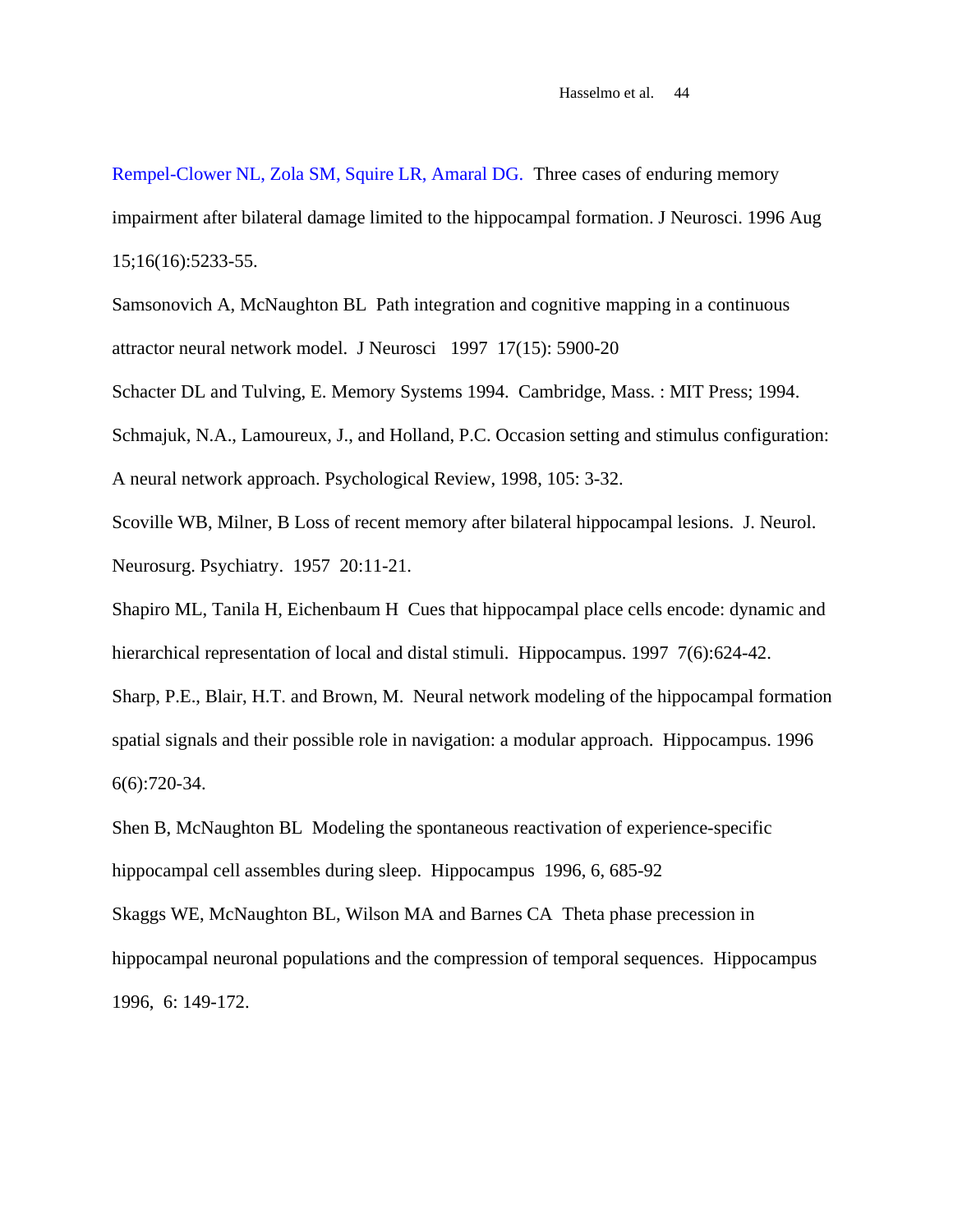Sohal, V.S. and Hasselmo, M.E. Changes in GABAB modulation during a theta cycle may be analogous to the fall of temperature during annealing. Neural Computation 1998, 10: 889-902. Sohal, V.S. and Hasselmo, M.E. GABAB modulation improves sequence disambiguation in computational models of hippocampal region CA3. Hippocampus 1998, 8(2):171-193. Speakman, A., O'Keefe, J. Hippocampal complex spike cells do not change their place fields if the goal is moved within a cue controlled environment. Eur. J. Neurosci. 1990, 2: 544-555. Treves A, Rolls ET Computational analysis of the role of the hippocampus in memory.

Hippocampus. 1994, 4(3): 374-391.

Tsodyks, MV, Skaggs WE, Sejnowski TJ and McNaughton BL Population dynamics and theta rhythm phase precession of hippocampal place cell firing: a spiking neuron model.

Hippocampus 1996, 6: 271-280.

Vargha-Khadem, F., Gadian, D.G., Watkins, K.E., Connelly, A., Van Paesschen, W., Mishkin,

M. Differential effects of early hippocampal pathology on episodic and semantic memory. Science 1997 277:376-80

Wallenstein, G.V., Eichenbaum, H.B. and Hasselmo, M.E. The hippocampus as an associator of discontiguous events. Trends Neurosci. 1998, 21: 317-323.

Wallenstein, G.V. and Hasselmo, M.E. (1997) GABAergic modulation of hippocampal activity: Sequence learning, place field development, and the phase precession effect. Journal of Neurophysiology, 78(1): 393-408.

Wiener SI, Paul CA, Eichenbaum H Spatial and behavioral correlates of hippocampal neuronal activity. J Neurosci. 1989 9(8):2737-63.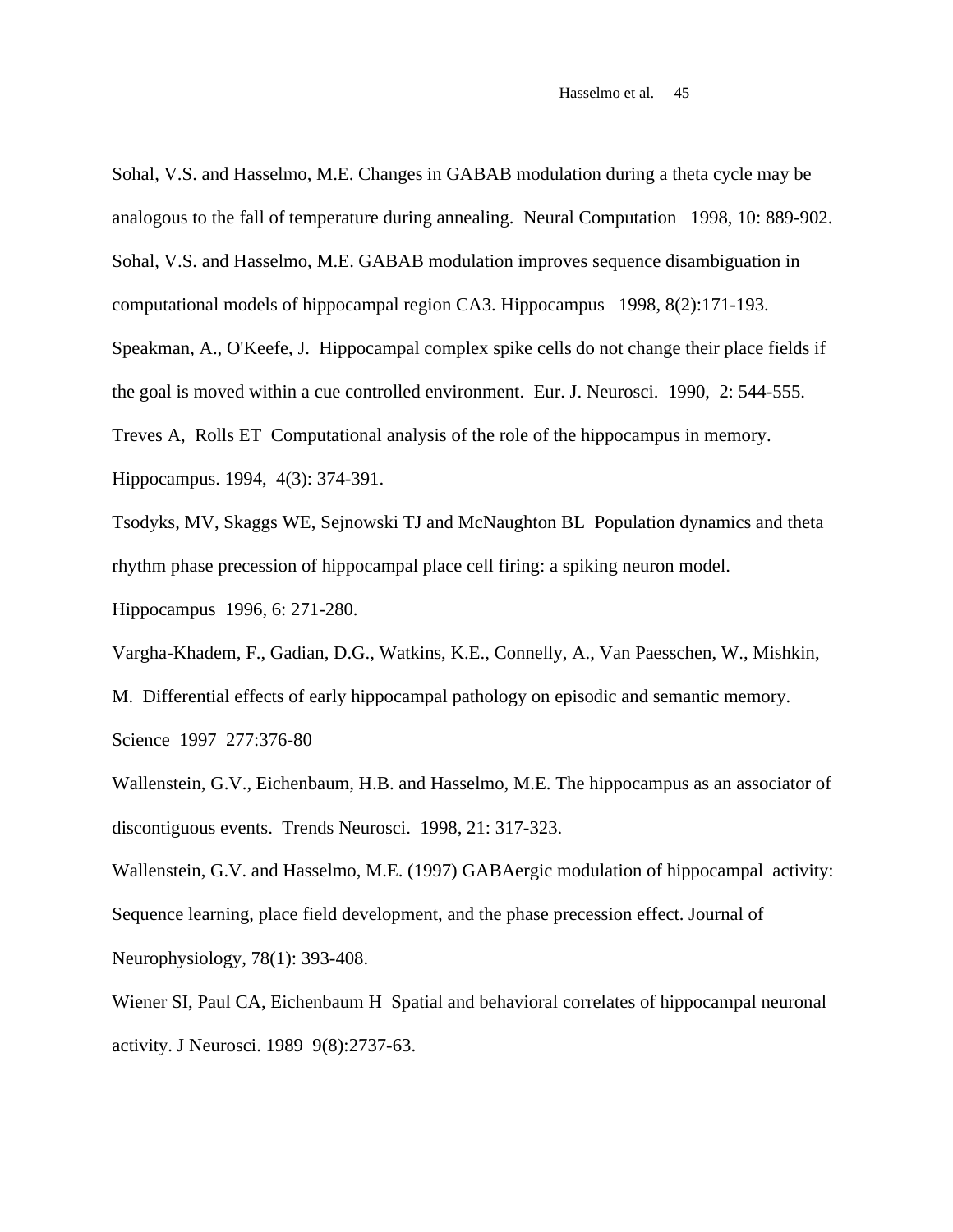Wilson HR, Cowan JD Excitatory and inhibitory interactions in localized populations of model neurons. Biophys. J. 1972, 12: 1-24.

Wilson MA, McNaughton BL Dynamics of the hippocampal ensemble code for space. Science 1993, 261: 1055-1058.

Wyble BP, Linster C, Hasselmo ME Size of CA1 evoked synaptic potentials is related to theta rhythm phase in rat hippocampus. 2000. J. Neuropohysiol. 83: 2138-2144.

Young BJ, Otto, T, Fox G, Eichenbaum H Memory representation within the parahippocampal region. J. Neurosci. 17: 5183-5195.

Zola-Morgan S, Squire LR and Amaral DG Human amnesia and the medial temporal region:

Enduring memory impairment following a bilateral lesion limited to field CA1 of the

hippocampus. J. Neurosci. 6: 2950-2967.

Zola-Morgan S, Squire LR, Ramus SJ Severity of memory impairment in monkeys as a function of locus and extent of damage within the medial temporal lobe memory system. Hippocampus 1994, 4, 483-95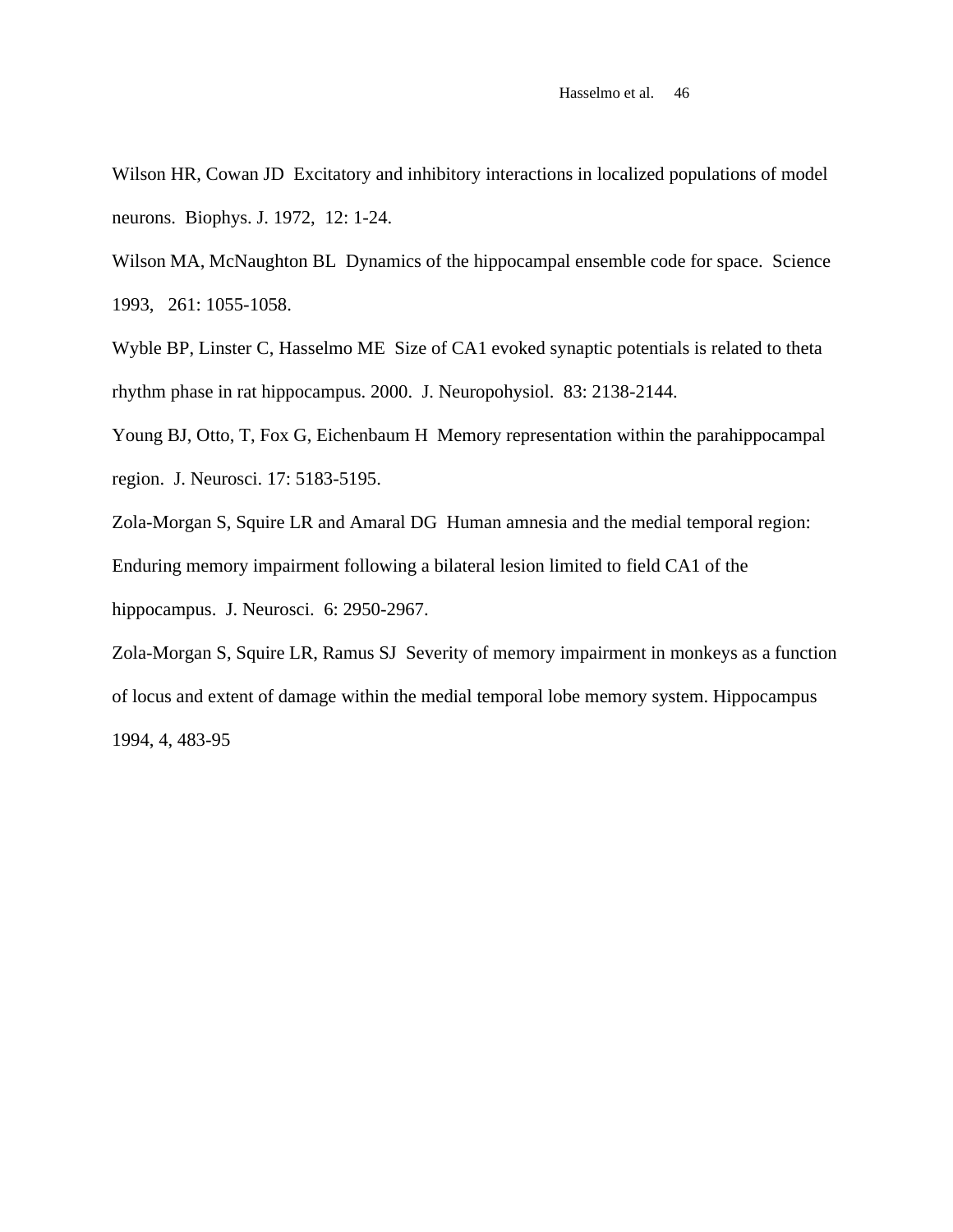#### **FIGURE LEGENDS**

**Figure 1.** Left: Overview of the anatomical connectivity of the hippocampal formation. These connections include: 1.) perforant path connections from entorhinal cortex layer II to the dentate gyrus, 2.) mossy fibers projecting from the dentate gyrus and synapsing on region CA3 pyramidal cells, 3.) the longitudinal association fibers providing excitatory recurrent connections between pyramidal cells in region CA3, 4.) the Schaffer collaterals connecting pyramidal cells of region CA3 to pyramidal cells of region CA1, 5.) excitatory feedback projections from region CA1 and subiculum to deep layers of the entorhinal cortex, 6.) direct perforant path projections from entorhinal cortex layer III to region CA1. Most sensory input entering the hippocampus arrives via layers II and III of entorhinal cortex, which receives convergent input from a range of multimodal association cortices. Output to cortical structures projects via deep layers of entorhinal cortex. Right: Summary of the basic components of hippocampal memory models. Individual subregions of the hippocampus shown on the left are modeled with populations of processing units with connections summarized on the right. Each rectangle in the figure on the right represents a population of processing units in the model. Arrows represent synaptic connectivity within the models. In addition to the connections summarized in Figure 3.1, computational models include 7.) direction perforant path projections from entorhinal cortex layer II to region CA3, 8.) connections from region CA1 and CA3 to subcortical circuits influencing the activity of neurons in the medial septum, 9.) modulatory cholinergic and GABAergic innervation from the medial septum to the hippocampus, 10.) bidirectional connections between entorhinal cortex and higher order association cortices, including perirhinal cortex and parahippocampal gyrus.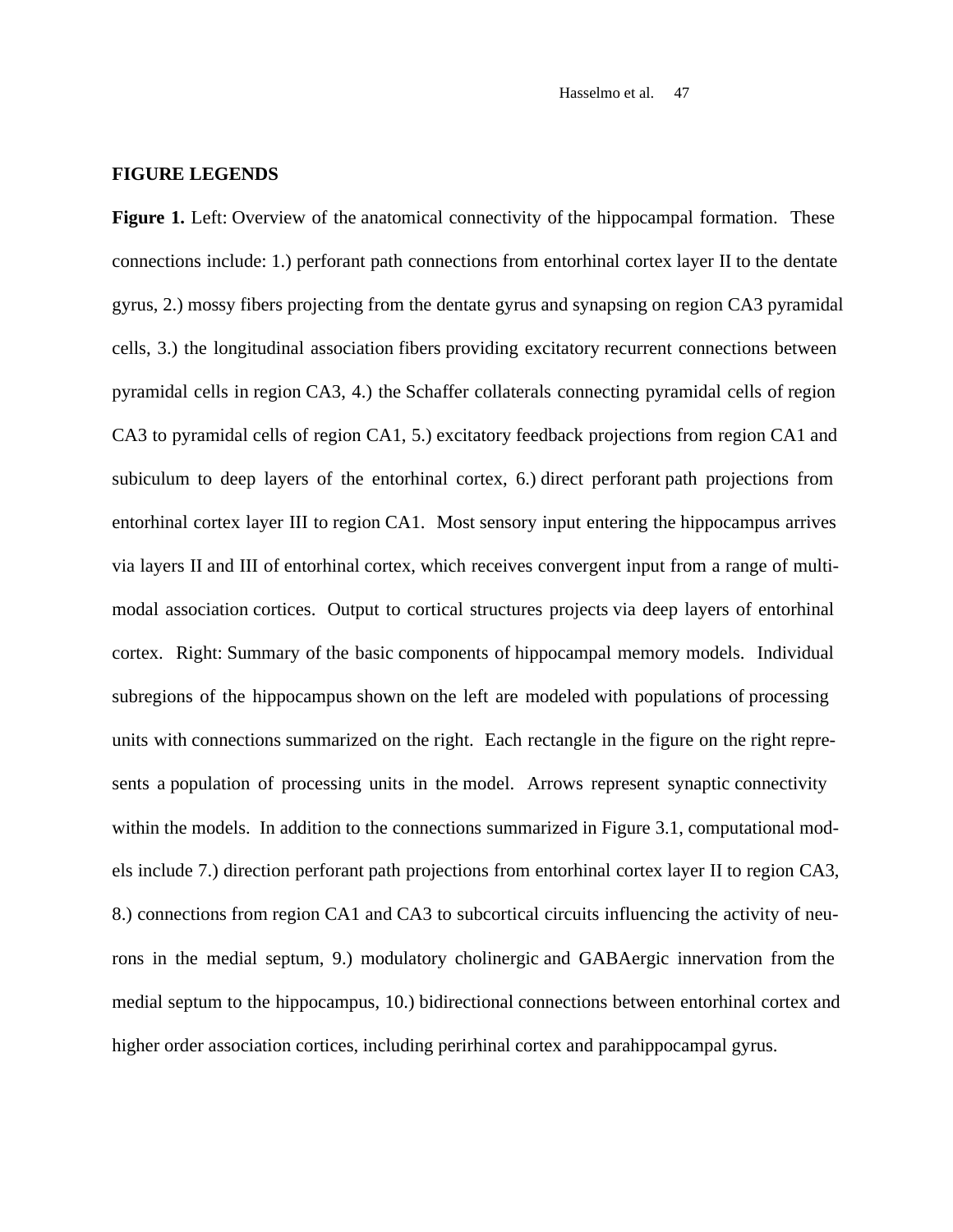Figure 2. Left: Afferent input evokes a pattern of activity in region CA3. Filled circles represent active neurons in the network. Different inputs evoke different patterns of activity in region CA3. For example, presentation of the first word in the context of a specific memory task (item #1) might evoke activity in one set of neurons. Presentation of the second word in that task (item #2) might evoke a second pattern of active neurons. Right: Hebbian synaptic modification strengthens synapses between active neurons.

Figure 3. LEFT: A retrieval cue evokes activity in a subset of neurons in region CA3. RIGHT: Activity spreads along excitatory recurrent connections within region CA3 to evoke the full pattern of activity.

Figure 4. Example of retrieval of distinct relational properties or sequences of events from a network of encoded associations. Responses to different questions about an episodic event can result in different sequences of accessing the necessary information to answer the question.

Figure 5. Overview of comparison function. Episodic input from entorhinal cortex passes through dentate gyrus and region CA3, where retrieval based on previously encoded representations takes place. This retrieval then passes on via the Schaffer collaterals to region CA1, where there can be a direct comparison with episodic input from entorhinal cortex. If region CA3 and dentate have not previously encoded the memory, this comparison function might reveal a poor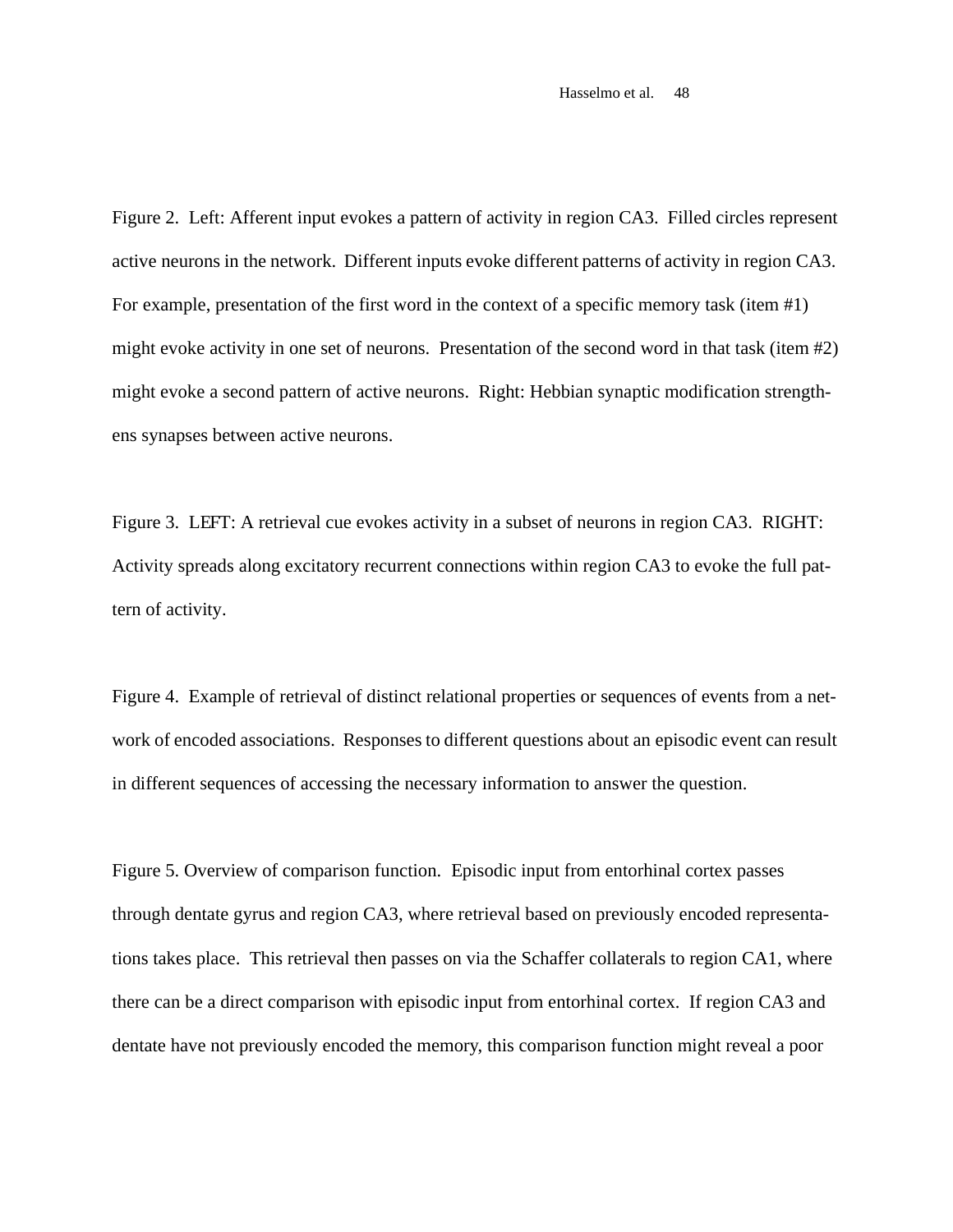match. B. Overview of matching function. Top two lines represent activity of synaptic input to specific neurons from different sources (EC input and CA3 retrieval). Bottom lines represents the sum of input effects on postsynaptic activity for each neuron relative to threshold. Mismatch: for unfamiliar patterns, the retrieval from region CA3 does not match with EC input, and postsynaptic activity is below threshold for most neurons. Match: for familiar patterns, the retrieval from region CA3 matches EC input and brings neurons in the pattern above threshold .

Figure 6. The essential components of the network simulation are summarized here. Input from a place representation ("place") depend upon the location of the virtual rat in the virtual environment. This input activates entorhinal cortex layer II, which has intrinsic properties allowing selfsustained activity, and sends excitatory output to entorhinal cortex layer III and region CA3. Region CA3 and entorhinal cortex layer III send converging input to region CA1. The place representation also sends subthreshold input to a prefrontal cortex region. Sensory input for proximity to objects ("proxim") activates a unit representing activation of ventral tegmental area by food reward. The input from ventral tegmental area enters the a prefrontal region along with input representing space. The convergence of ventral tegmental and place input to prefrontal cortex causes spiking and activation of intrinsic mechanisms maintaining working memory for reward location. During retrieval phases, the convergence of activity from entorhinal cortex layer III and region CA3 causes spiking in region CA1 indicating the appropriate next location. This spiking output guides the movements of the virtual rat toward the desired goal.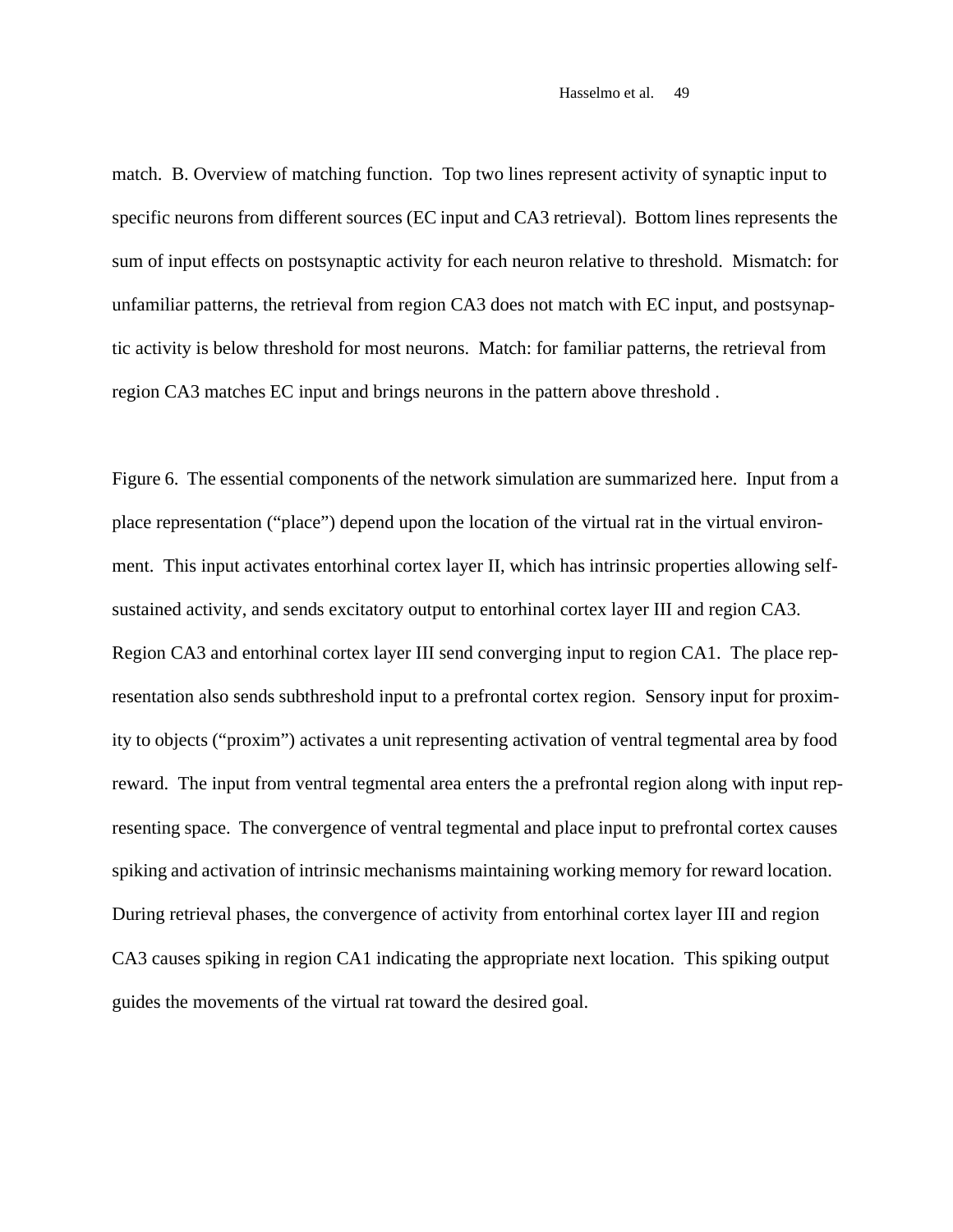Figure 7. Pattern of connectivity within region CA3 of the integrate and fire simulation. Lines represent excitatory connections between CA3 pyramidal cells which have been strengthened during encoding. Connections in opposite directions are offset from one another to illustrate the strengthened connections are bidirectional in this simulation, though larger scale simulations should be able to function with unidirectional connections. LEFT: When encoding of sequential input from entorhinal cortex occurs at separate phases from the retrieval activity spreading along recurrent connections in CA3, then the network forms an effective representation of the T-maze, with connections (black lines) only between place cells representing adjacent locations in the maze. RIGHT: When encoding and retrieval are not separated, the spread of activity across the excitatory recurrent connections during encoding causes broadly distributed firing during encoding. This broadly distributed firing causes strengthening of connections between place cells representing locations which are not adjacent, and prevents accurate navigation of the virtual rat within the virtual environment.

#### Figure 8.

Spread of activity in the network during retrieval. The different rows of this figure show activity in different subregions of the simulation during retrieval (only retrieval dynamics are simulated in this example, to clarify the patterns of activity). Bottom row: Entorhinal cortex (EC). Activity spreads backward from goal location, causing sequential spiking in neurons representing locations throughout the maze. Top row: Region CA3. When the spread in entorhinal cortex reaches the current location, activity spreads forward in region CA3 from the current location of the rat (at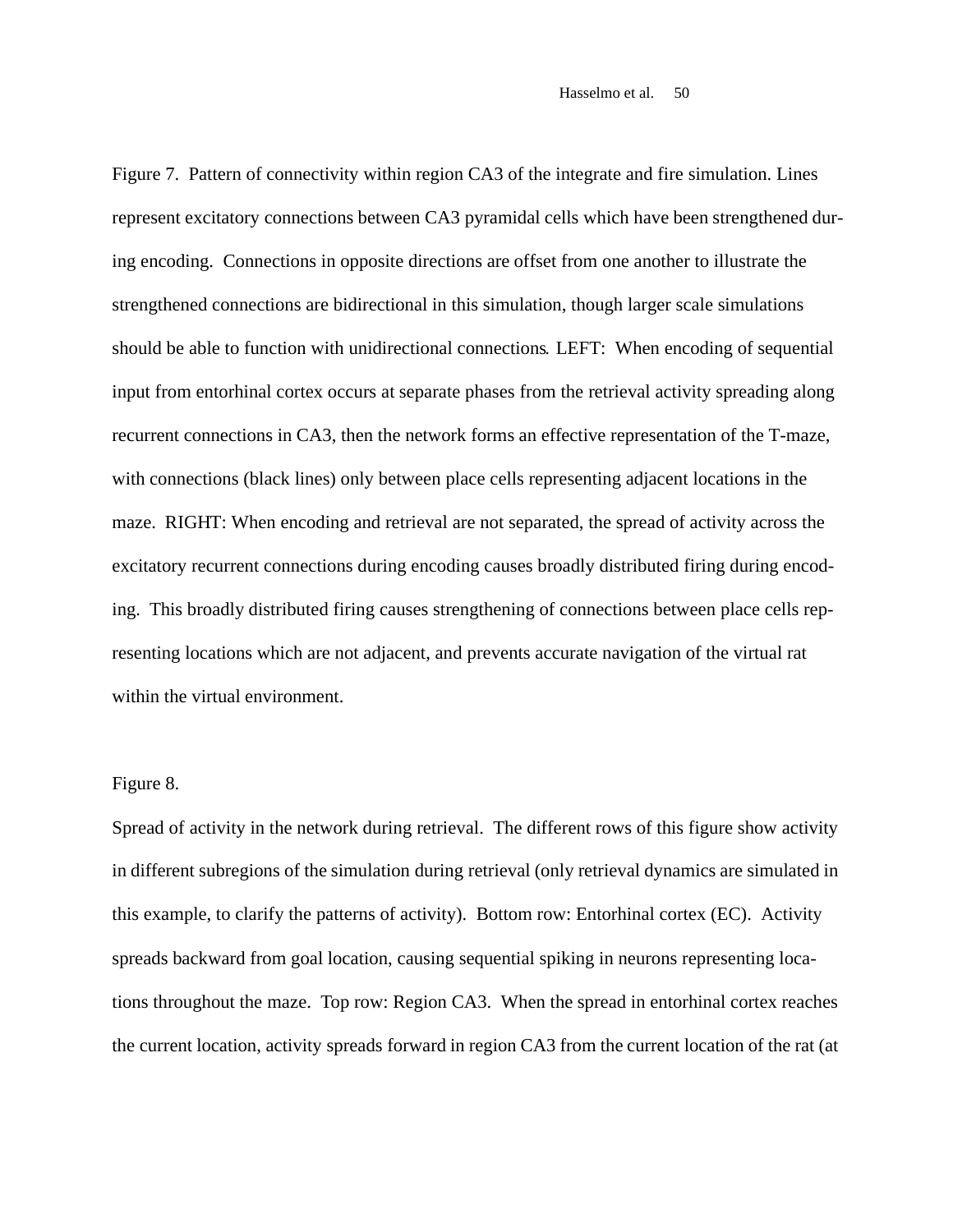the start of the stem in this example). Middle row: Region CA1. Synaptic input from entorhinal cortex and region CA3 converges in this region, causing spiking of a neuron representing the next desired location (at the T-junction of the maze).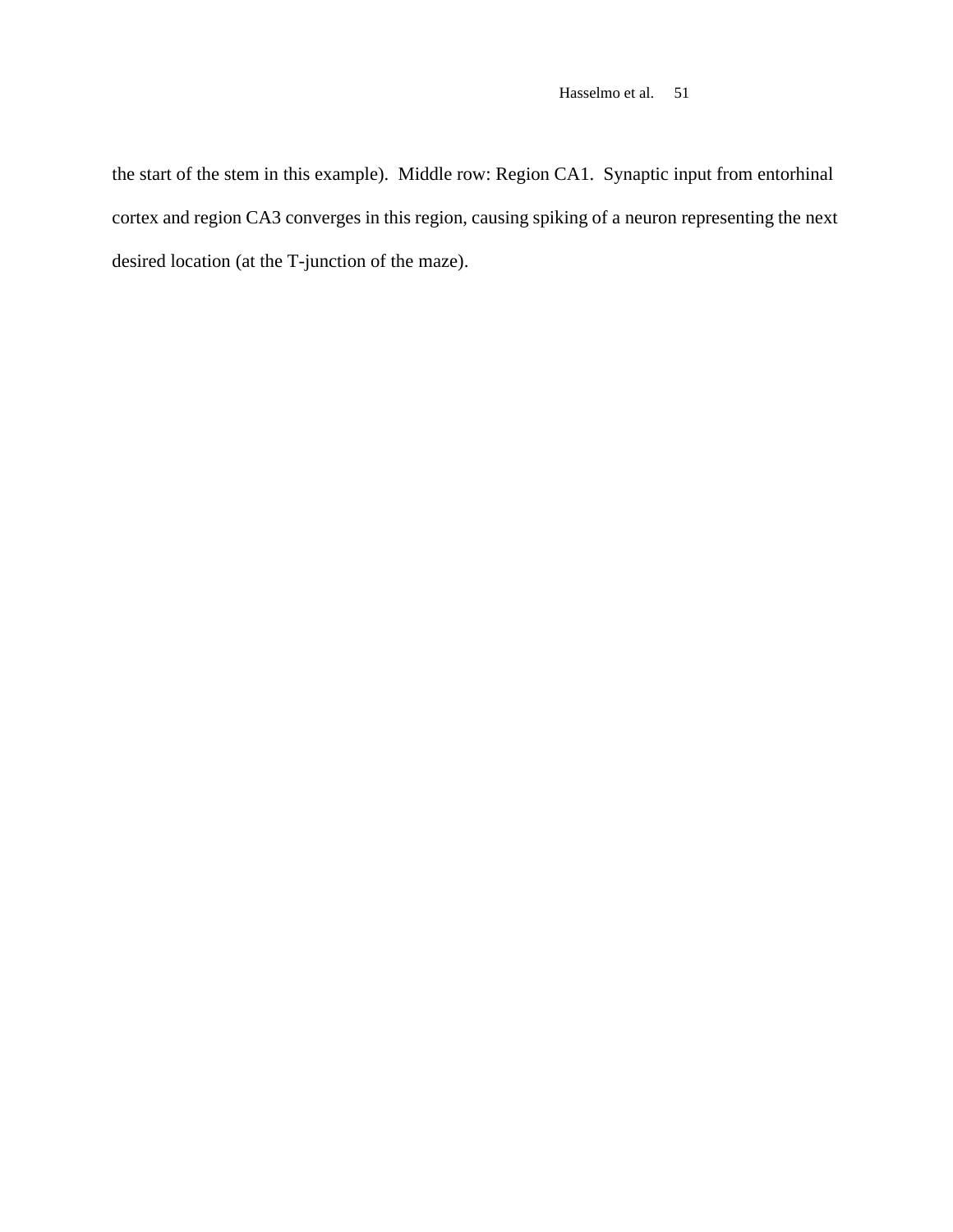#### FIGURES

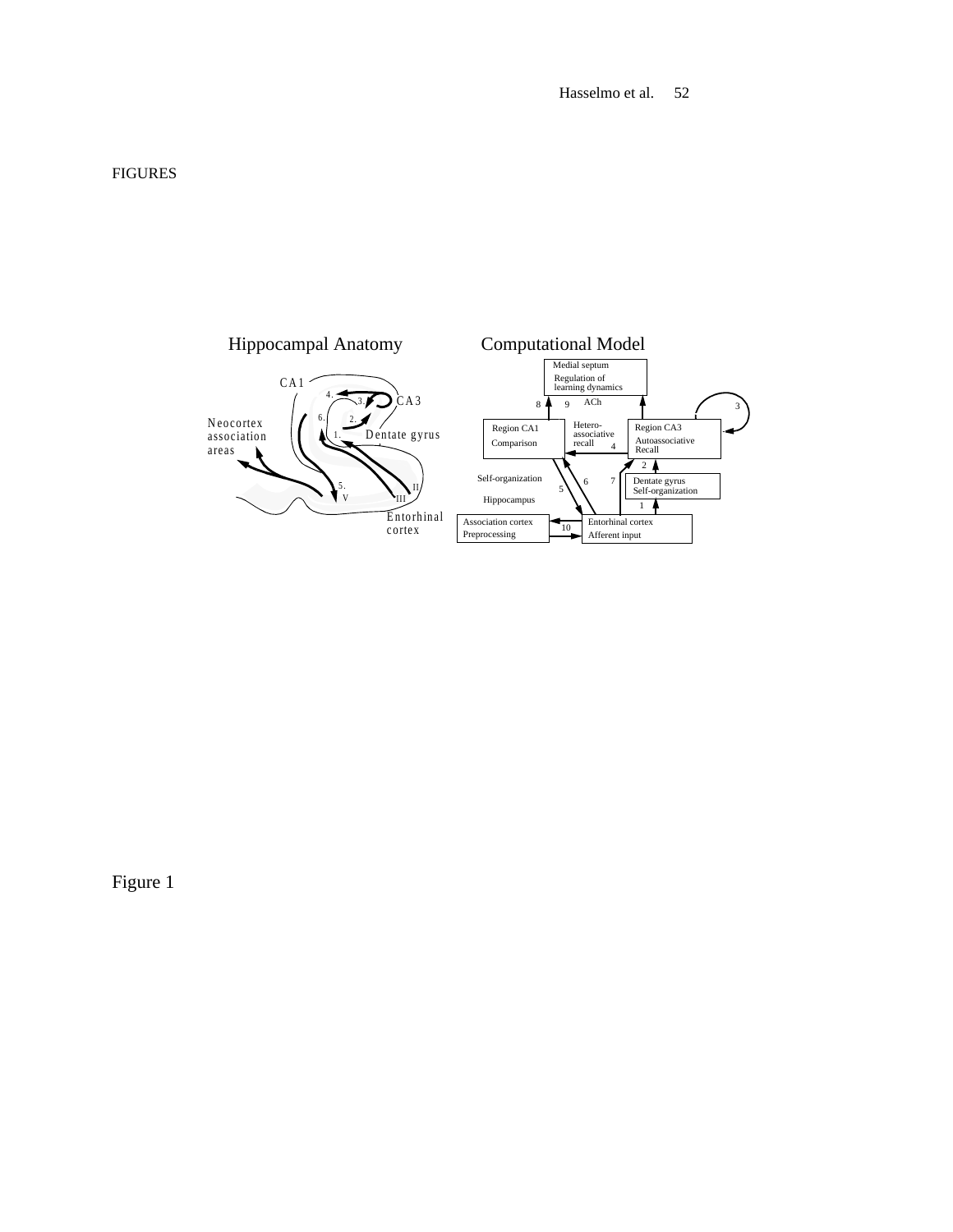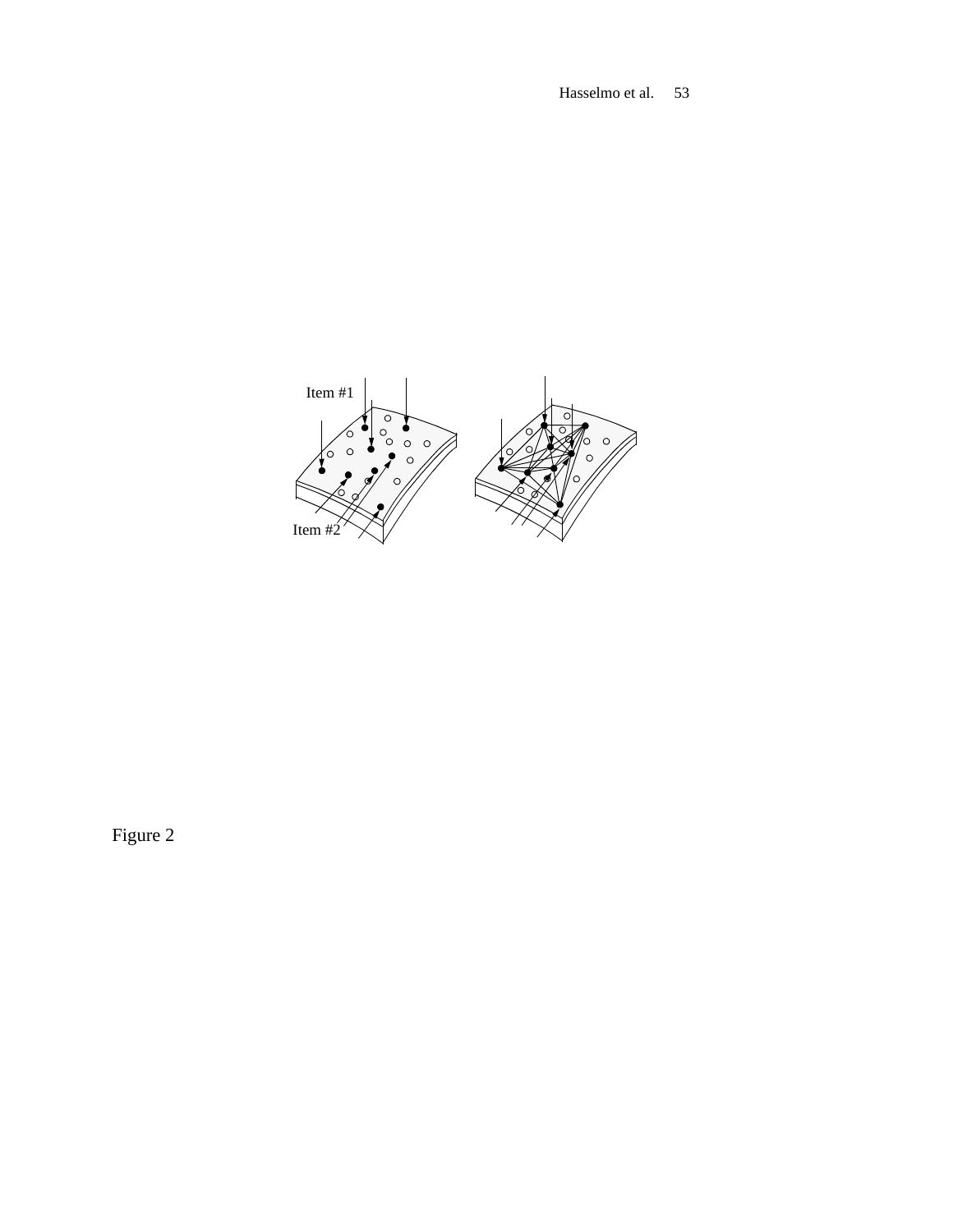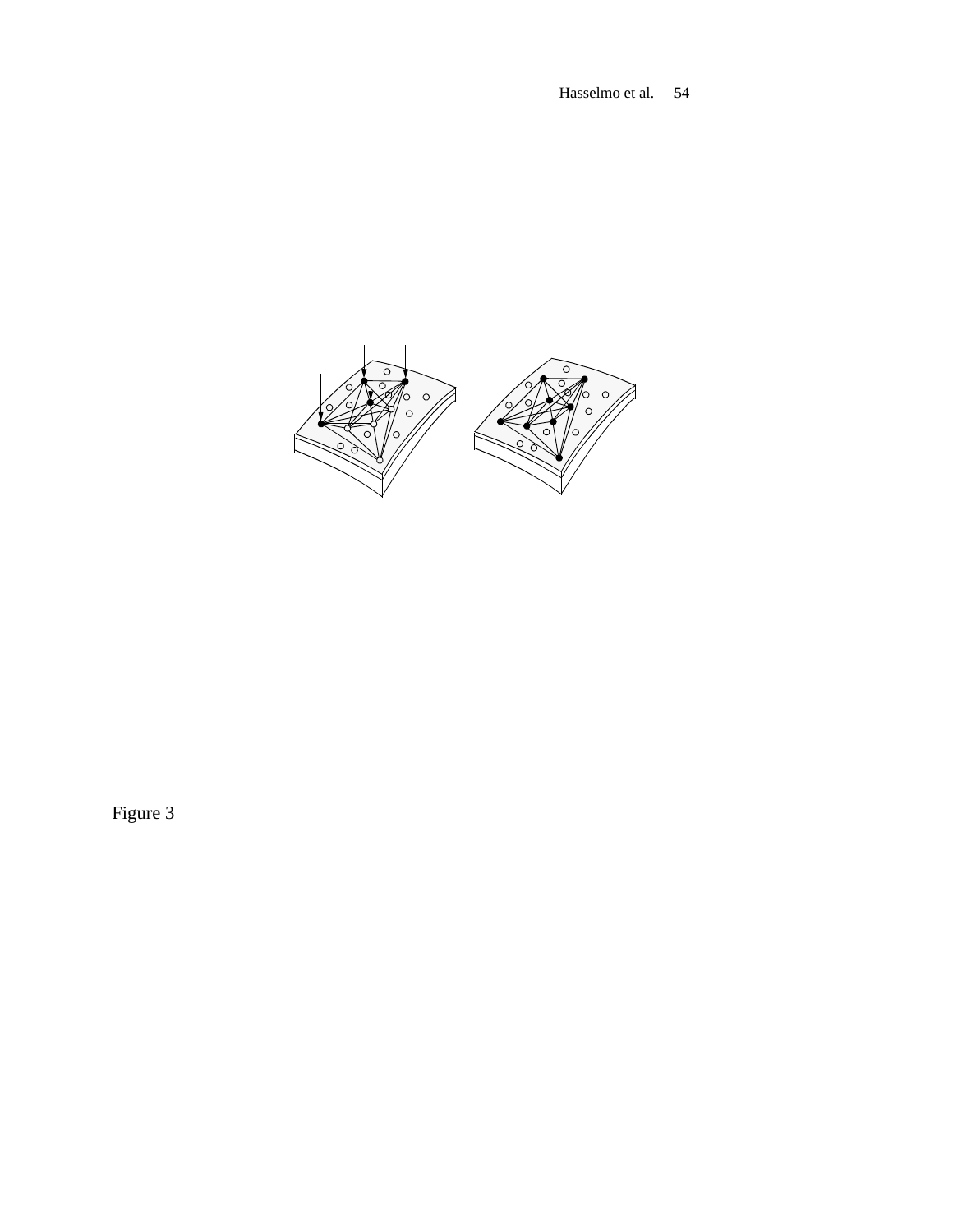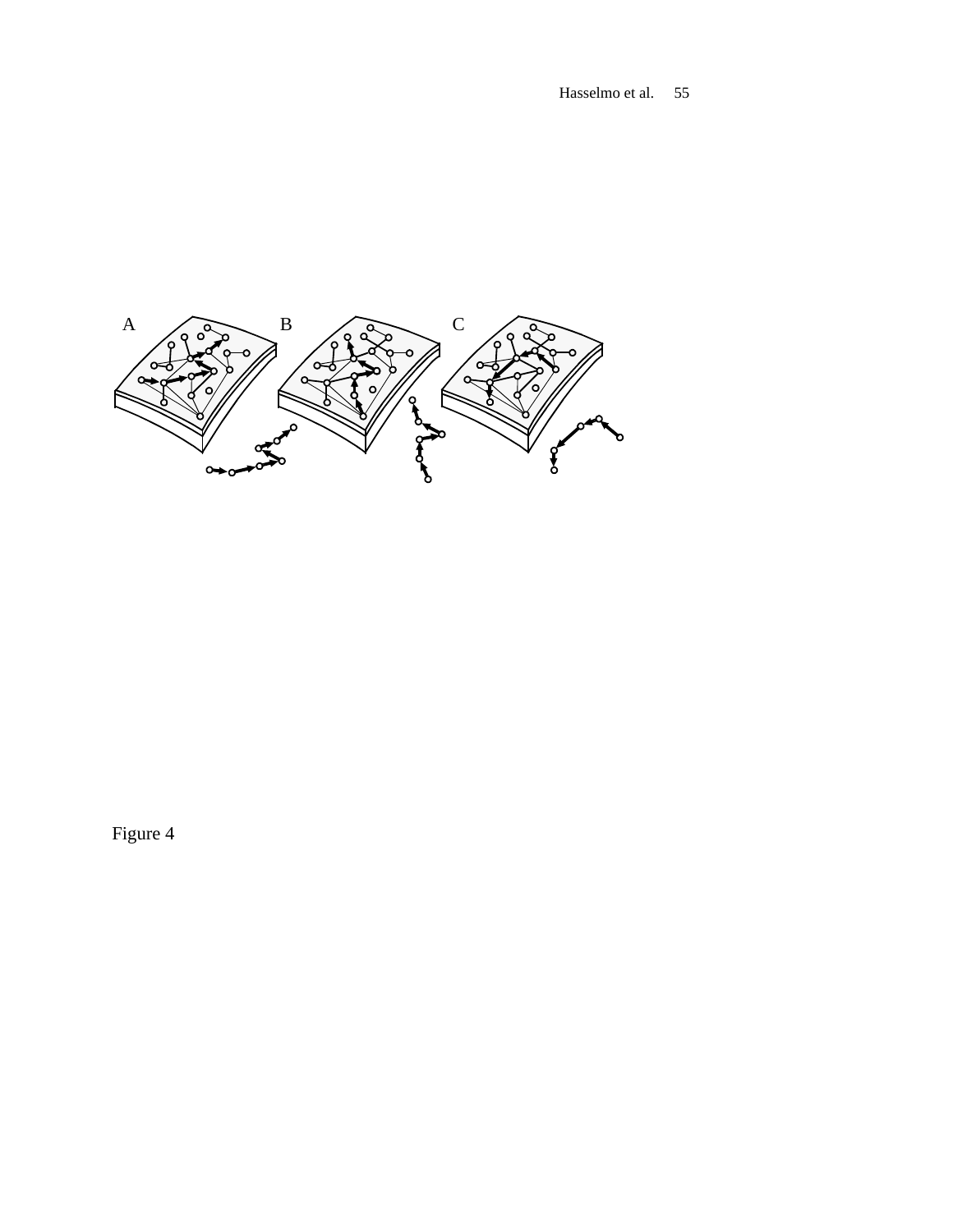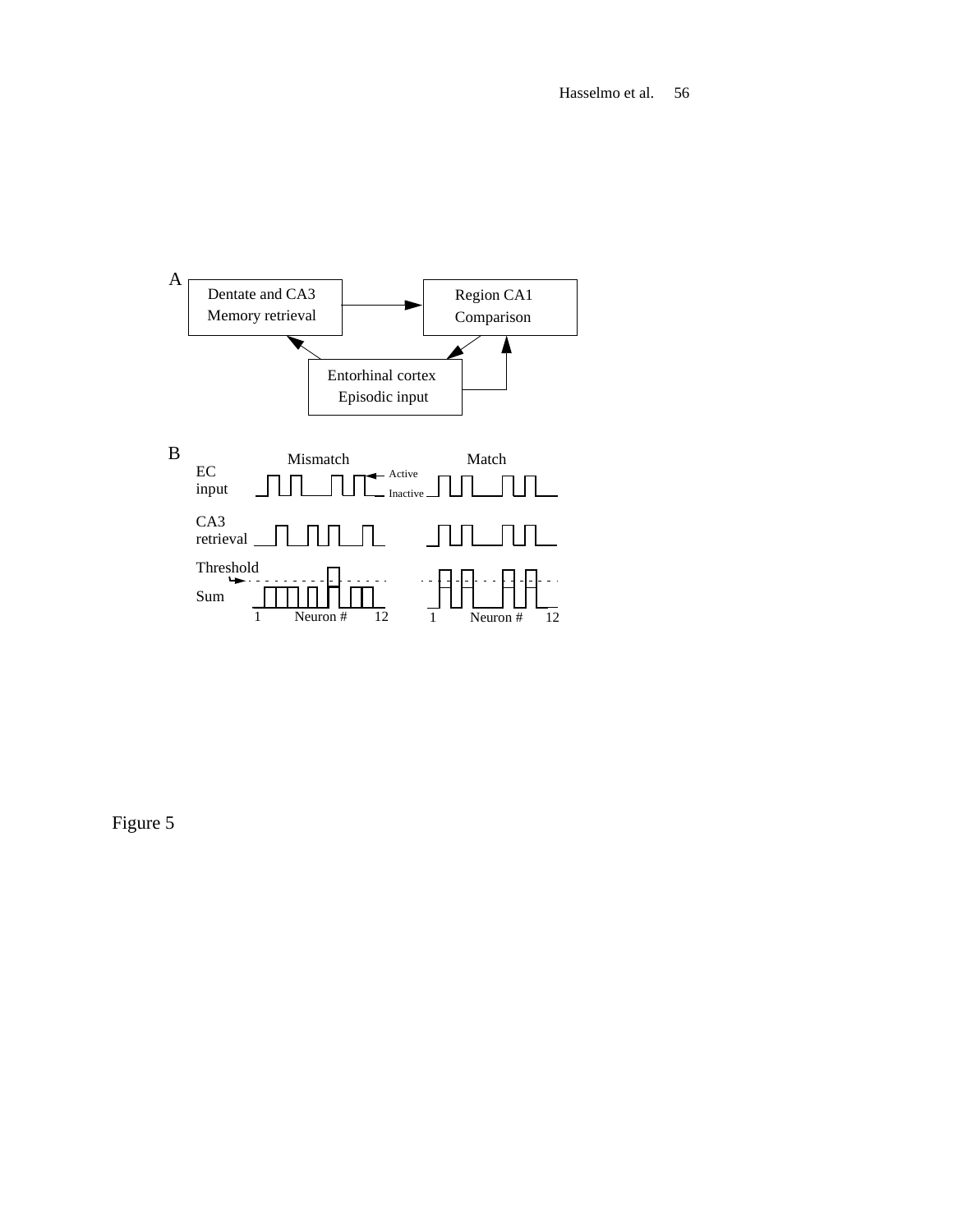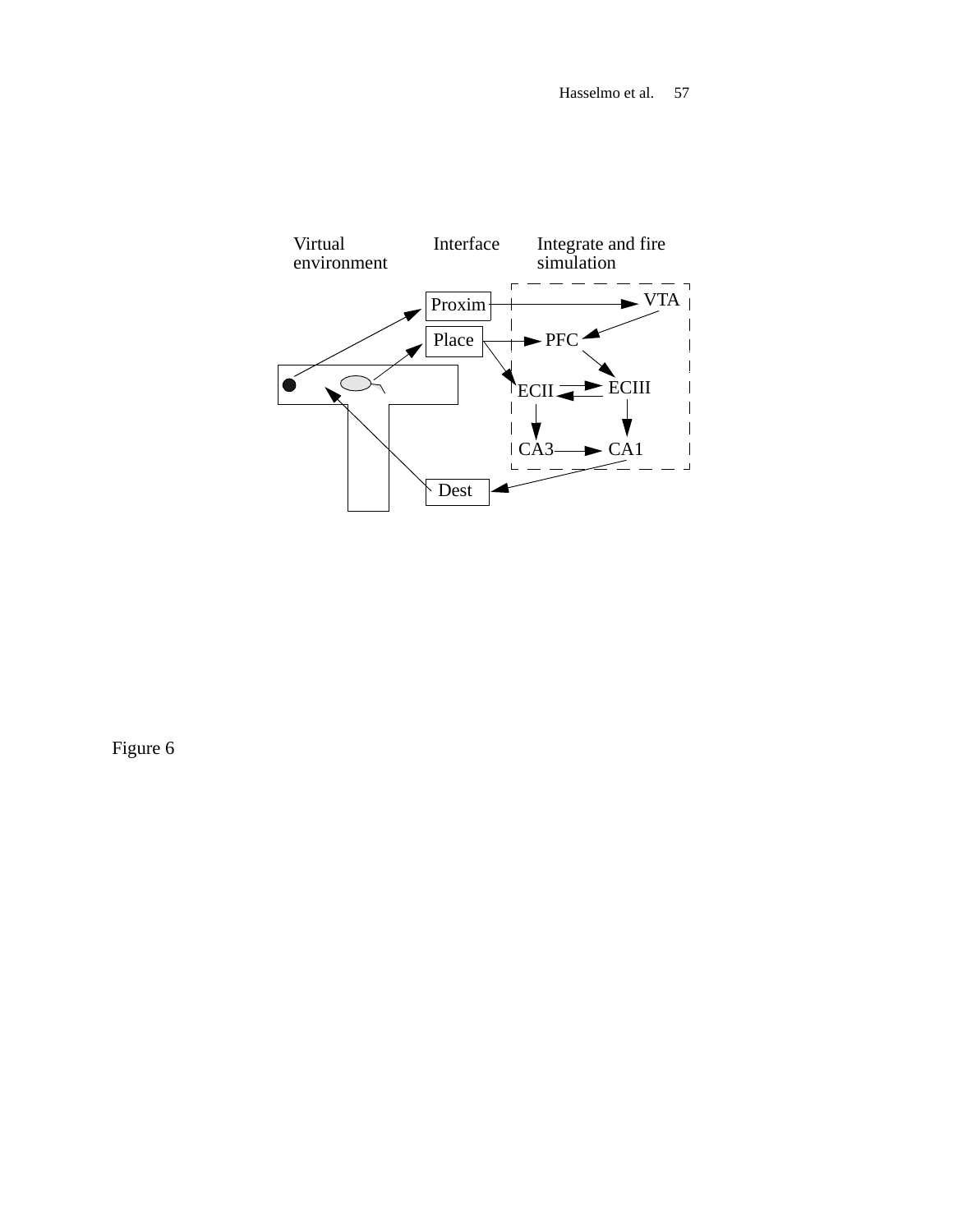Connectivity pattern



Encoding and retrieval on separate phases

Encoding and retrieval simultaneous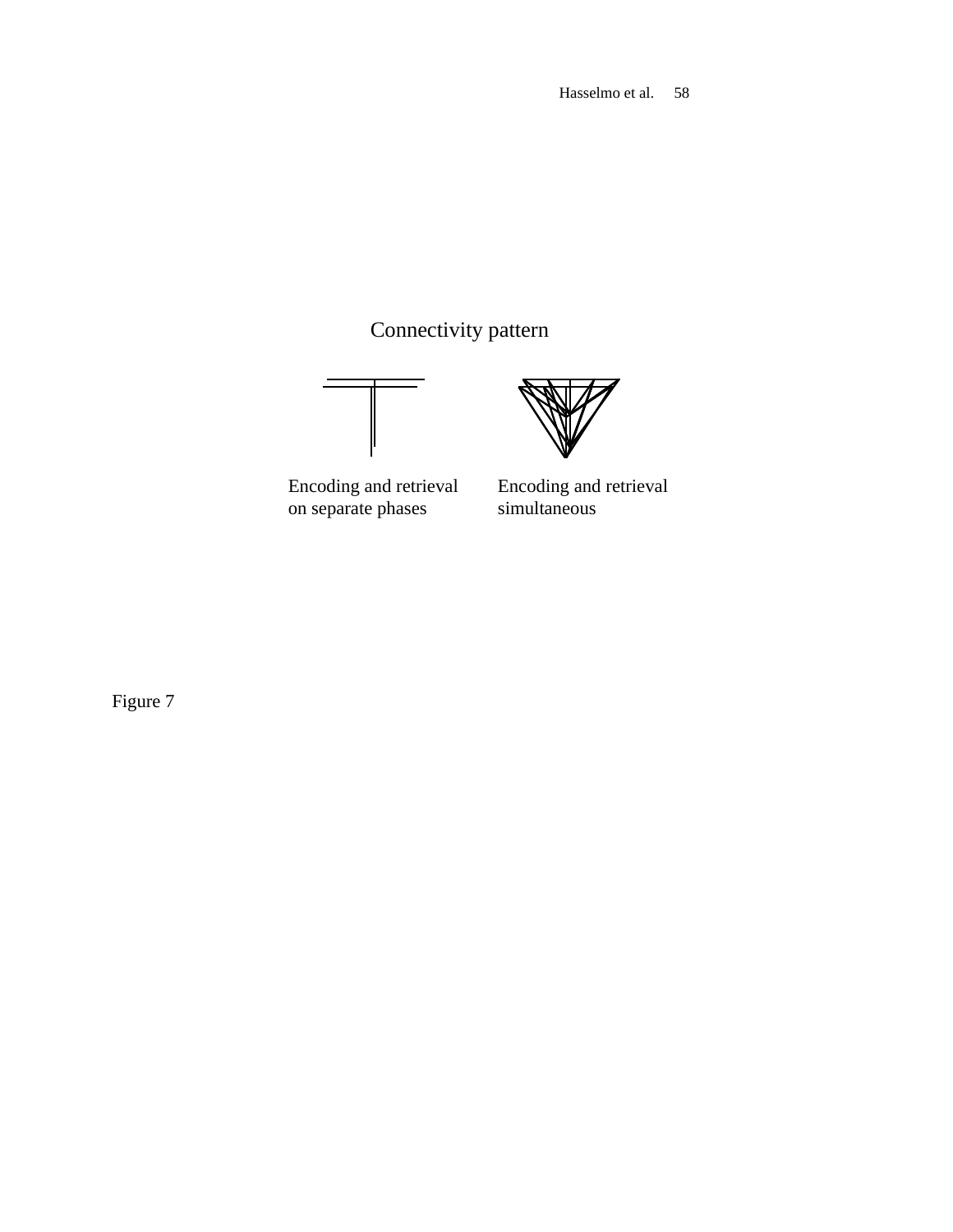